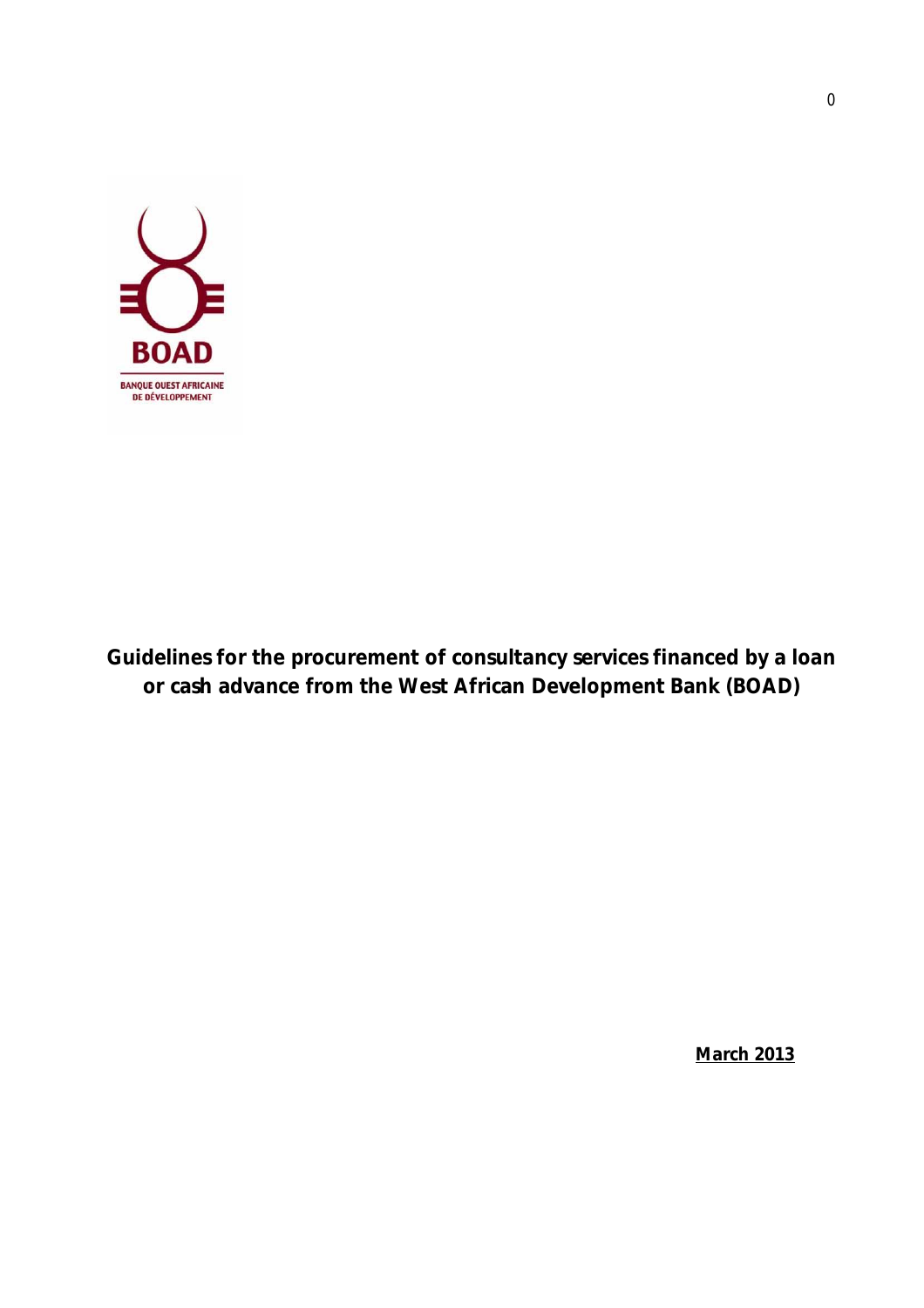# **TABLE OF CONTENTS**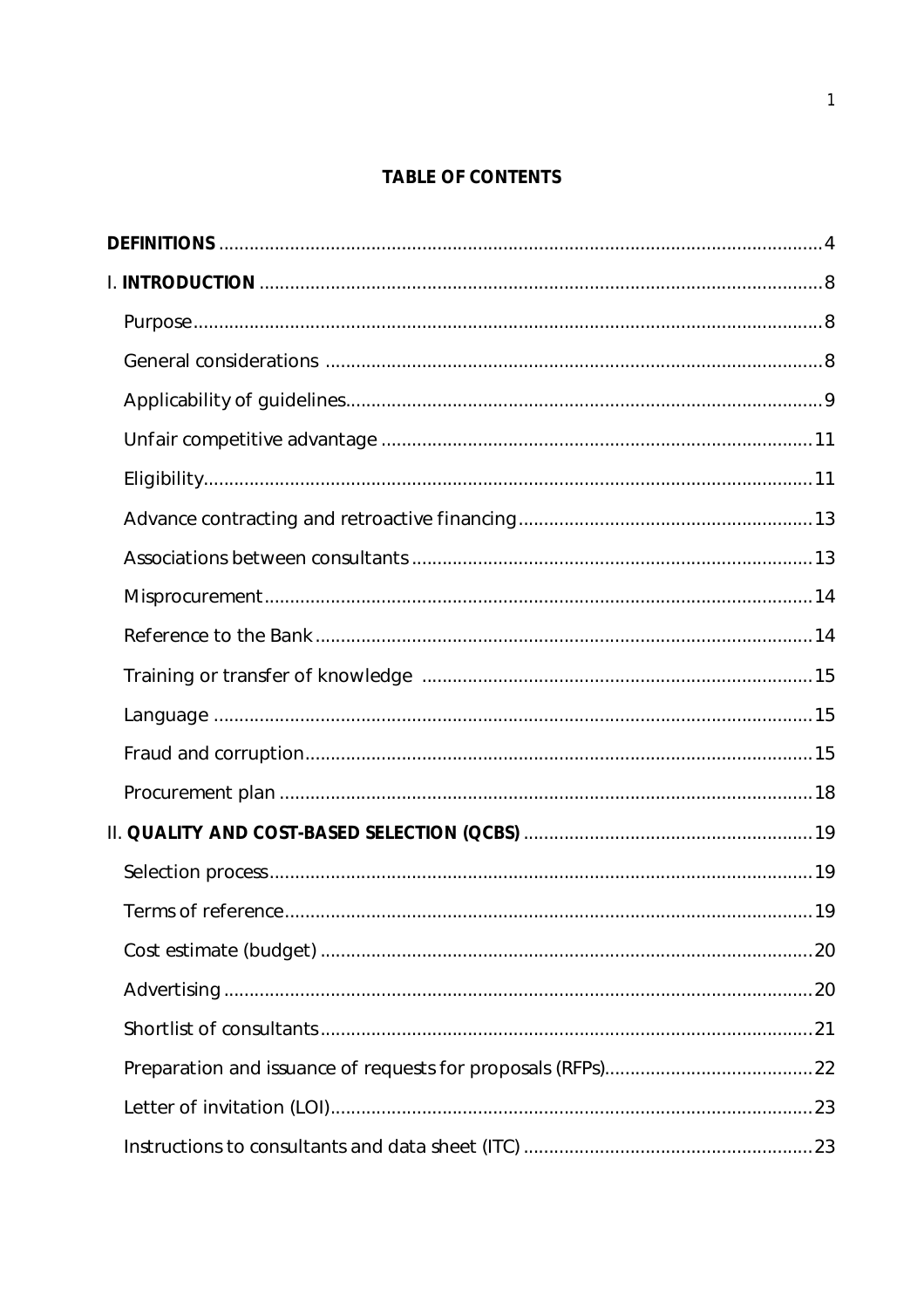| Selection of consultants under loans to finance intermediary institutions and |  |
|-------------------------------------------------------------------------------|--|
| Selection of consultants under loans guaranteed by the Bank36                 |  |
|                                                                               |  |
|                                                                               |  |
|                                                                               |  |
|                                                                               |  |
|                                                                               |  |
|                                                                               |  |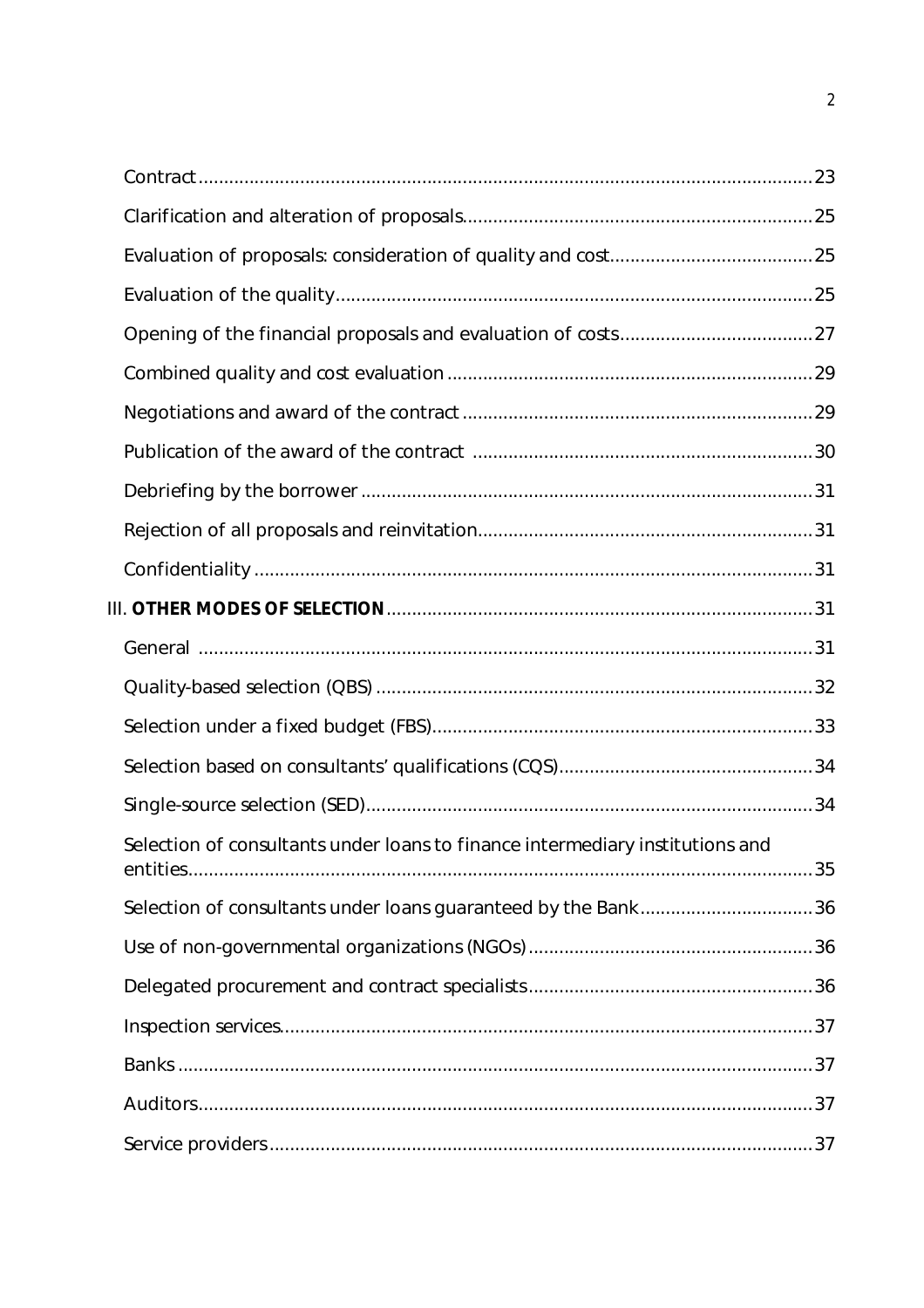| Retainer and/or contingency (success fee) contract  Erreur ! Signet non défini. |  |
|---------------------------------------------------------------------------------|--|
|                                                                                 |  |
|                                                                                 |  |
|                                                                                 |  |
|                                                                                 |  |
|                                                                                 |  |
|                                                                                 |  |
| Guarantees of proposals and good performance and contractual penalties40        |  |
|                                                                                 |  |
|                                                                                 |  |
|                                                                                 |  |
|                                                                                 |  |
|                                                                                 |  |
|                                                                                 |  |
| ANNEX 1. INSTRUCTIONS TO CONSULTANTS AND SPECIAL DATA (IC): THE REQUEST         |  |
|                                                                                 |  |
|                                                                                 |  |
|                                                                                 |  |
|                                                                                 |  |
|                                                                                 |  |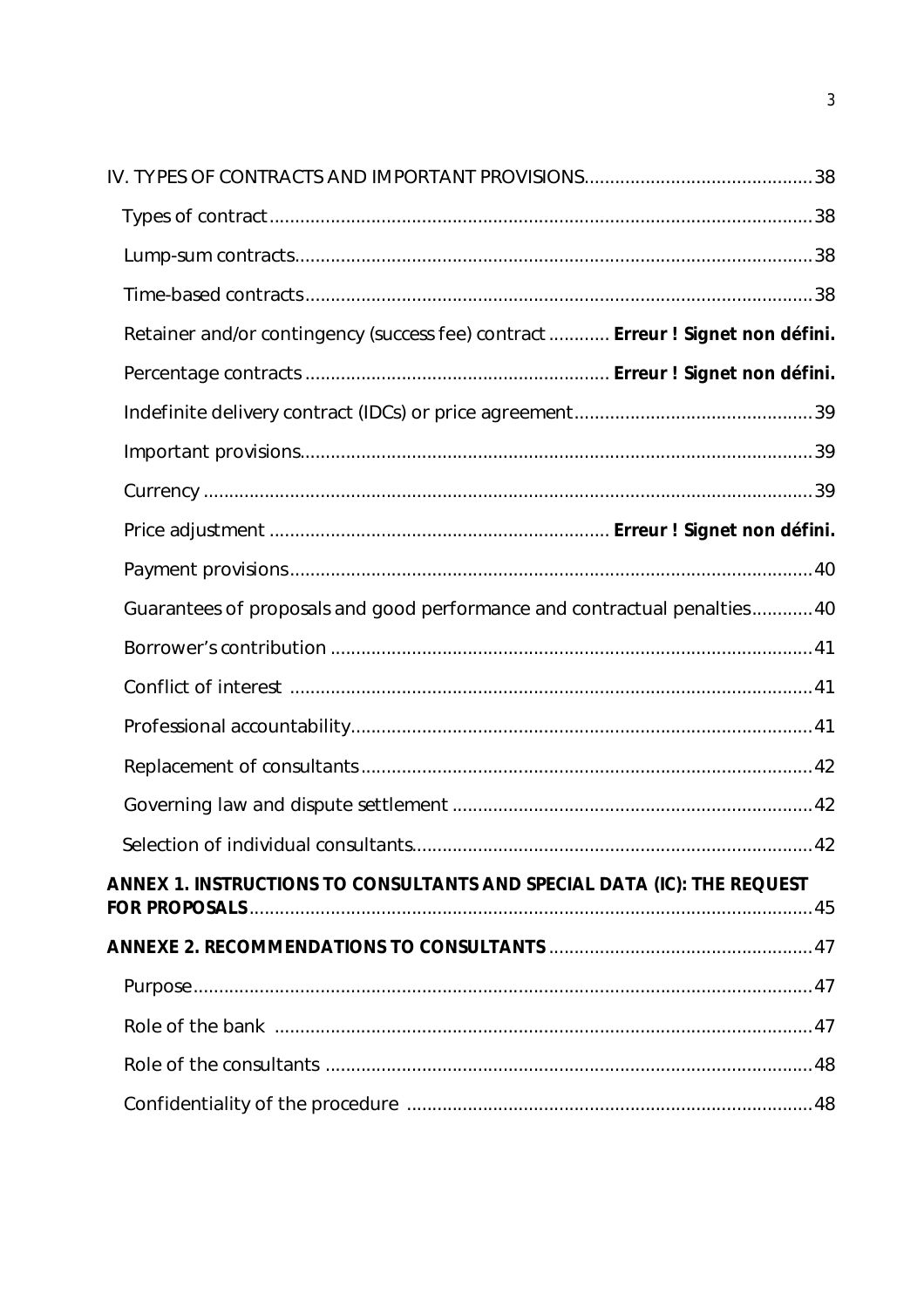### **DEFINITIONS**

For the purposes of these guidelines, the following mean:

- **Loan agreement or loan contract**: any contract and any amendments between the borrower and the Bank, on account of the loan directly granted by the latter or funds managed by it for the benefit of the borrower; the loan agreement shall refer to a loan for a public sector entity; the loan contract shall refer to a loan granted to a private sector entity;
- **Request for proposals:** all the procedures involved in the request for proposals for the award of a contract that begins with the publication of a contract notice and ends with its approval and notification to the selected firm.
- **General procurement notice: a**ny document giving information on the borrower (or the prospective borrower) and indicating the amount and purpose of the loan (s), the object of the corresponding procurement plan for the award of contracts, as well as the name, telephone or fax number and address(es) of the agency(ies) of the borrower(s) responsible for the procurement as well as the address of online portal or website in normal use with free national and international access and where special notices of procurement in question will be posted;
- **Tender notice**: any document communicated to the public in order to bring to its attention the opening of a call for tenders;
- **Successful bidder** : the bidder whose proposal was selected before the approval of the contract;
- **Addendum:** document that modifies the elements and provisions of a contract;
- **Bank or B.O.A.D:** West African Development Bank;
- **Candidate:** the natural or legal person who has expressed interest in participating or who is selected by a contracting authority to participate in a procurement process**;**
- **Candidature:** act by which the candidate indicates an interest to participate in a procurement process, without any commitment or obligations binding on him with regard to the contracting authority**;**
- **Co-financing: a**ny joint financing between the Bank and one or several other financial institutions, of the same project; the co-financing may be joint or parallel;
- **General conditions:** general requirements that contain contractual clauses of administrative, financial, legal and technical nature relating to the execution of all contracts of a particular type;
- **Special conditions**: special requirements established by the contracting authority as part of the invitation to tenders/call for proposals, including the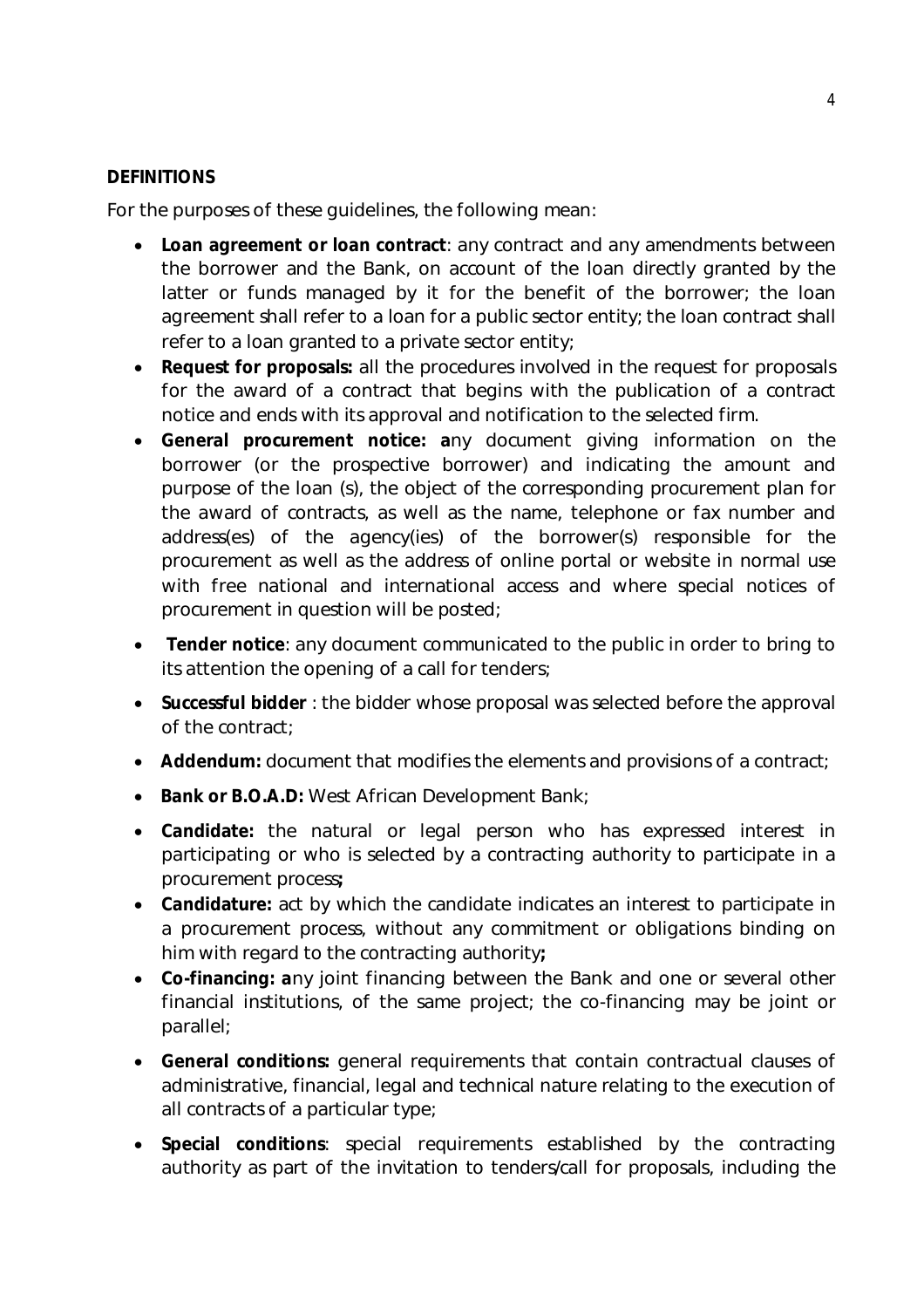amendments to the General conditions, the special contractual clauses and terms of reference (in a service contract) or technical specifications (in a supply or work contract);

- **Conflict of interest**: any event that influences the ability of a candidate, a bidder or a contractor to provide objective and impartial professional advice or prevent it from upholding, at any time, the interests of the contracting authority. Any consideration relating to future prospective contracts, or conflict with other past or current commitments of a candidate, a bidder, a contractor or a beneficiary of a grant, or any conflict with his own interests. These limitations shall also apply to the prospective subcontractor and staff of the candidate, the bidder or the contractor;
- **Consultants**: refers to a wide range of public and private entities, including offices, law firms, engineering firms, project managers, coordinators, business entities, organizational firms, procurement specialists, technical inspection companies, audit firms, merchant banks, universities, research institutes, government agencies, non-governmental organizations (NGOs) and individual consultants;
- **Deadlines**: deadlines indicated in the contract which starts to run from the day following the date of the action or the event selected as the starting point for the calculation of deadlines. Should the last day of the deadline fall on a nonworking day, the deadline shall expire at the end of the first working day following the last day of the deadline;
- **Time or period**: period of time which starts to run from the day following the date of the action or event as a starting point for the calculation of the period in question. Should the last day of the period fall on a non-working day, the period shall expire at the end of the first working day following the last day of the period. When the last day of the period is not a working day, the period expires at the end of the first working day following the last day of the period;
- **Firm:** any natural or legal person responsible for executing works, providing services, or supplying goods under the contract;
- **Community entity**: any company whose head office is located in a member country of the West African Economic and Monetary Union (WAEMU) and in which is a tax resident.
- **Community space (countries of the):** W.A.E.M.U region: Benin, Burkina Faso, Côte d'Ivoire, Guinea-Bissau, Mali, Niger, Senegal and Togo;
- **Member State : the eight (8) countries of the West African Economic and Monetary Union (W.A.E.M.U.)** and the following countries: France, Germany, Belgium, India and China. The African Development Bank (AfDB), the Central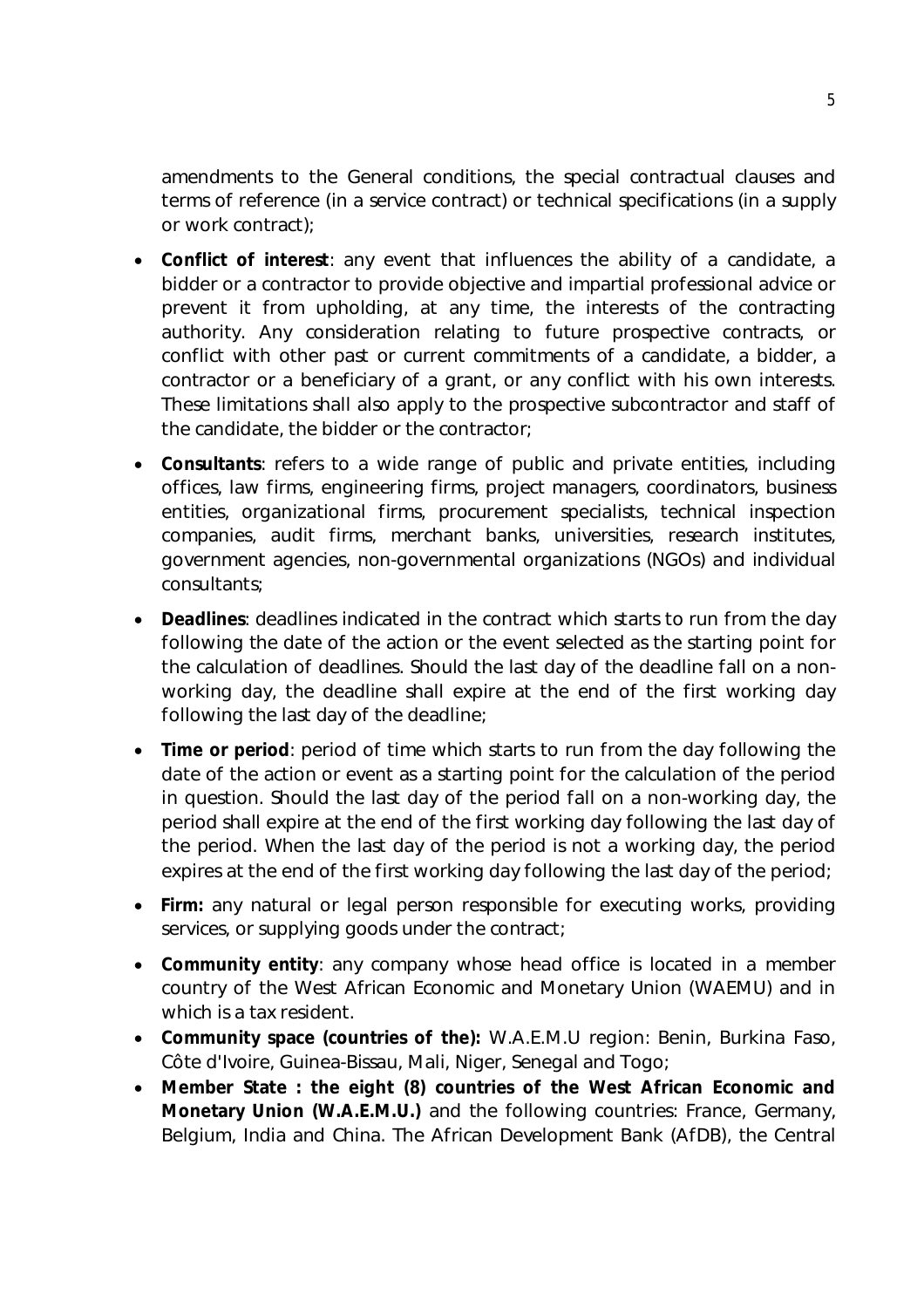Bank of West African States (BCEAO) and the European Union are shareholders of the Bank.

- **Joint funding:** funding jointly provided by the Bank and one or more cofinanciers for the same project or the same lots of a project, using **the** same rules for procurement of goods, works and services;
- **Parallel financing:** any funding by the Bank and one or more co-financiers other than the Borrower, of separate lots of the same project or separate lots of a same component of the project, each according to its own rules for procurement of goods, works and services;
- **Contract:** any contract awarded by the borrower with the contract holder, for the purpose of executing services, works or delivery of supplies as part of implementation of the project;
- **Public contract**: any written agreement reached for consideration by a contracting authority to meet its requirement for works, supplies or services;
- **Disbursement:** any payment of all or part of the loan into the hands of the Borrower or a third party designated by him, under the terms and conditions of the loan agreement or contract;
- **Offer:** all of the technical and financial elements included in the bid;
- **Lowest bid**: bid that meets the technical and administrative specifications, whose price is the lowest among all the bids submitted;
- **Public entity:** a body created to meet specific needs of the general public interest having an industrial and commercial nature, with legal personality, and whose activity is funded mostly by the State, local authorities or other bodies governed by public law, or whose management is subject to government control, or whose governing body, management or supervisory body is made up of members of whom more than half are appointed by the government, local authorities or other bodies governed by public law;
- **Prohibited practices:** these refer to cases of violation of the rules on conflicts of interest, cases of fraud or corruption or related facts ;
- **Loan**: all repayable funding resulting from the loan agreement or loan contract between the West African Development Bank and the Borrower; this is refundable financing granted by the Bank to the Government, one of its agencies or private sector entity.
- **Project:** any project funded directly and indirectly by the Bank;
- **National:** any natural or legal person having the nationality of a particular country or registered in that country;
- **Bidding:** any act of written commitment at the end of which a bidder makes his conditions known and undertakes to comply with the applicable specifications;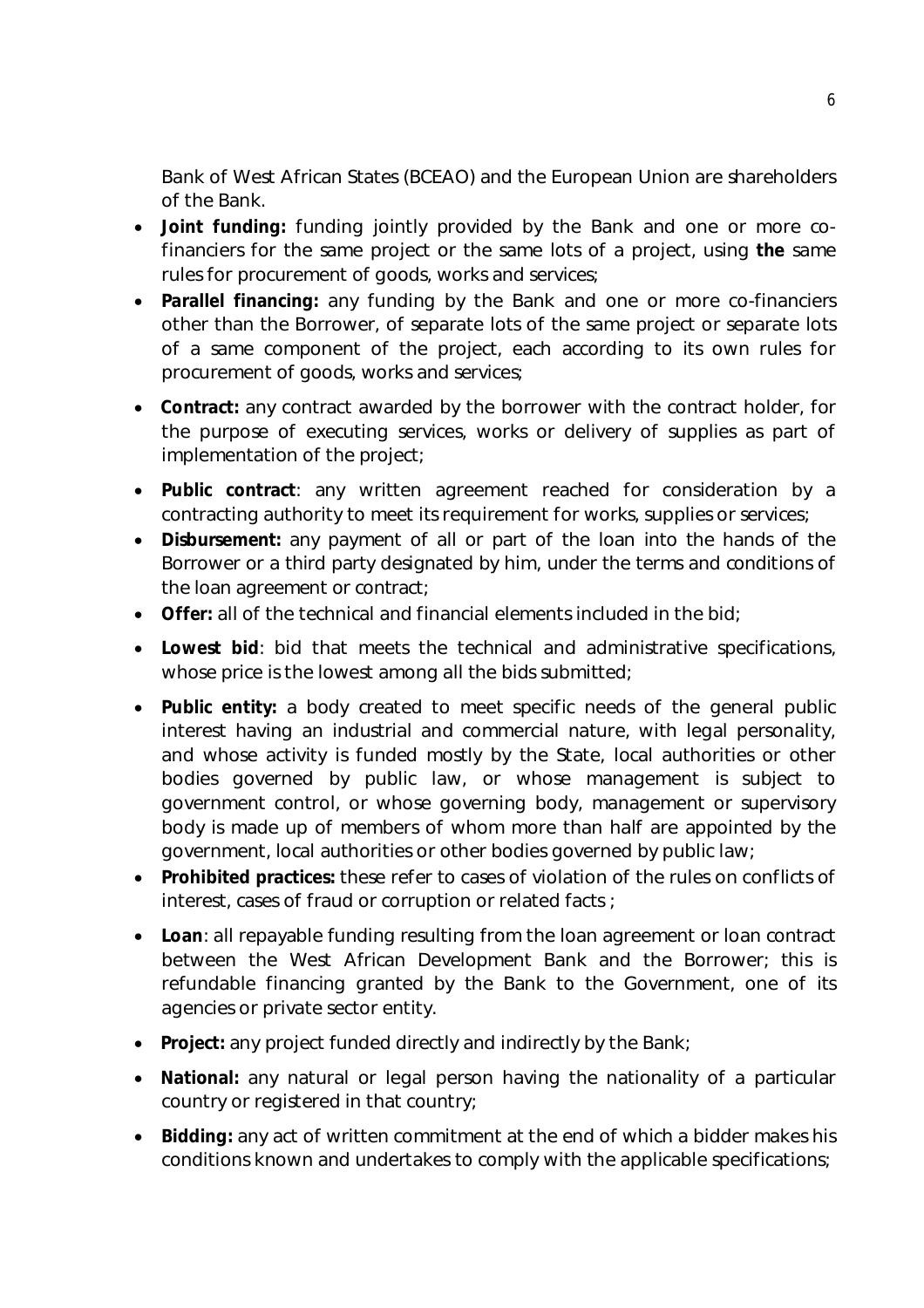- Bid: any action of making an offer for the conclusion of the contract;
- **Bidder:** any natural or legal person who makes an offer for the conclusion of the contract or a part of the contract; the term "bidding" shall be synonymous with the term "offer".
- **Subcontractor:** any person who has been either: i) included by the bidder during his bid in the pre-qualification or his offer given the specific and relevant experience and know-how he brings and which will enable the bidder to meet the conditions of selection of the tender; or ii) appointed by the Borrower during the performance of the contract;
- **Union:** West African Economic and Monetary Union (WAEMU).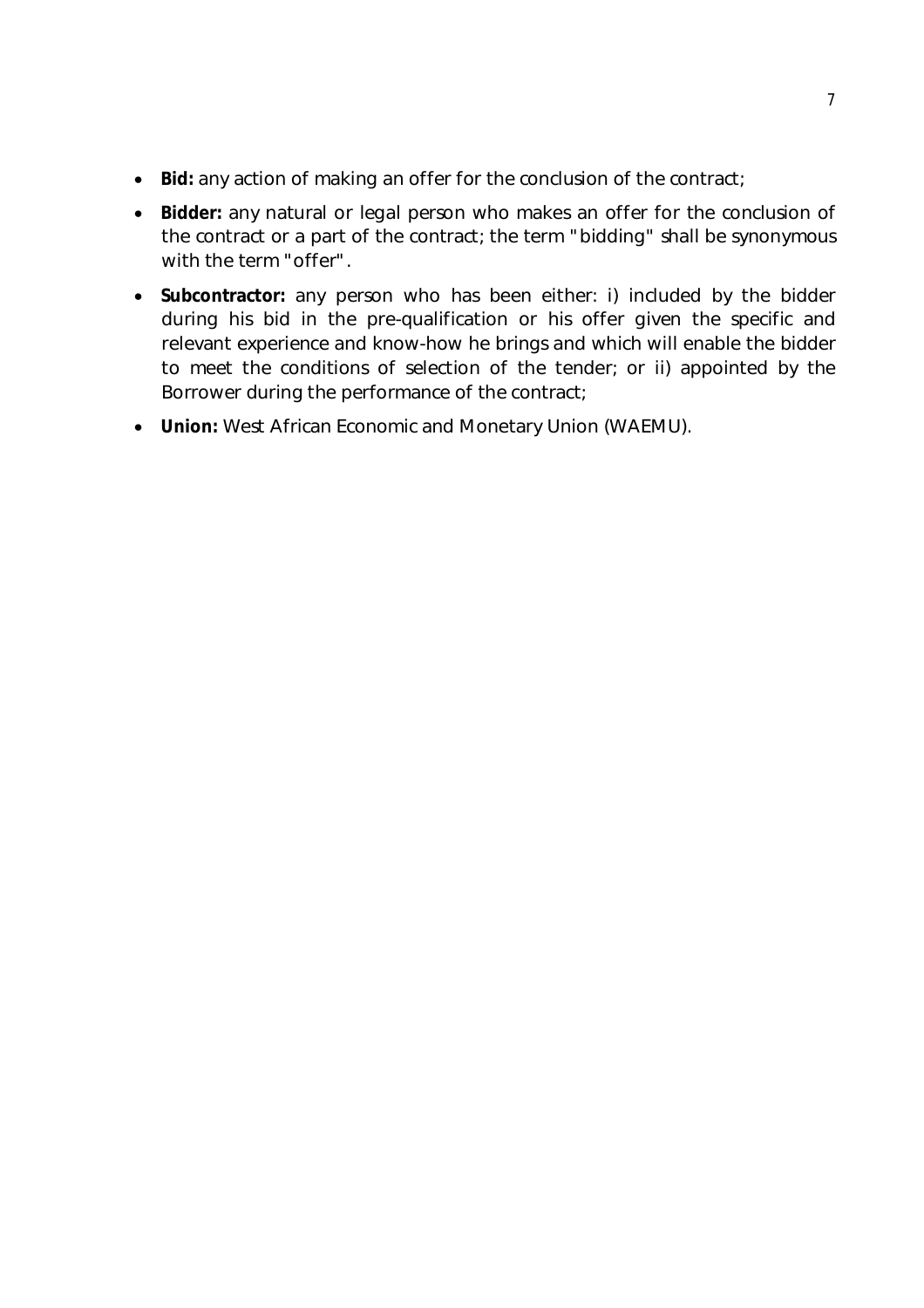### **I. INTRODUCTION**

### **Purpose**

1.1 The purpose of these guidelines is to define the Bank's policies and procedures for selecting consultants required: i) as part of cash advances provided by the West African Development Bank (BOAD); (ii) by projects funded through a loan resulting from the loan agreement or loan contract between the Bank and the Borrower.

1.2 The loan agreement governs the legal relationship between the Borrower and the Bank, and these guidelines shall apply to the selection and recruitment of consultants needed by the project as stipulated in the loan agreement. The rights and obligations of the Borrower<sup>1</sup> and the Consultant shall be governed by the specific request for proposals (RFP) issued by the Borrower and by the contract signed between the Borrower and the Consultant, and not by these guidelines or the loan agreement or loan contract.<sup>2</sup> No party other than the parties to the loan agreement shall derive any rights therefrom or have any claim to loan proceeds.

1.3: For the purposes of these guidelines, the term "consultants" refers to a wide range of public and private entities including offices, law firms, engineering firms, project managers, coordinators, business entities, organizational firms, procurement specialists, technical inspection companies, audit firms, merchant banks, universities, research institutes, government agencies, non-governmental organizations (NGOs) and individual consultants; $<sup>3</sup>$  Borrowers of the Bank rely on these entities as</sup> consultants to assist in a range of advisory, management and engineering services, supervision of works, financial services, bidding, environmental and social studies, for the identification, preparation and execution of projects.

#### **General considerations**

-

1.4 The Borrower is responsible for preparing and implementing the project and, therefore selecting the consultant and awarding and subsequently administering the contract. The Bank, on its part, shall be required to ensure that the proceeds of a loan are exclusively devoted to the purpose for which it was granted, with due regard to economy, efficiency, and not allow the interference of extra-economic considerations. The following detailed procedures have therefore been outlined. In practice, the rules and procedures for the use of consultants for a given project may vary according to the circumstances of the case, but five key considerations shall generally determine the choice of conditions required by the Bank:

- a) the need for high-quality services,
- b) the need for economy and efficiency,

<sup>1</sup> In some cases, the Borrower acts only as an intermediary, and the project is run by another organization or entity. 2 In case of differences between the loan agreement and these guidelines, the loan agreement shall prevail. 3 See paragraphs 3.15 to 3.21 for consultants of a particular type and Section V for individual consultants.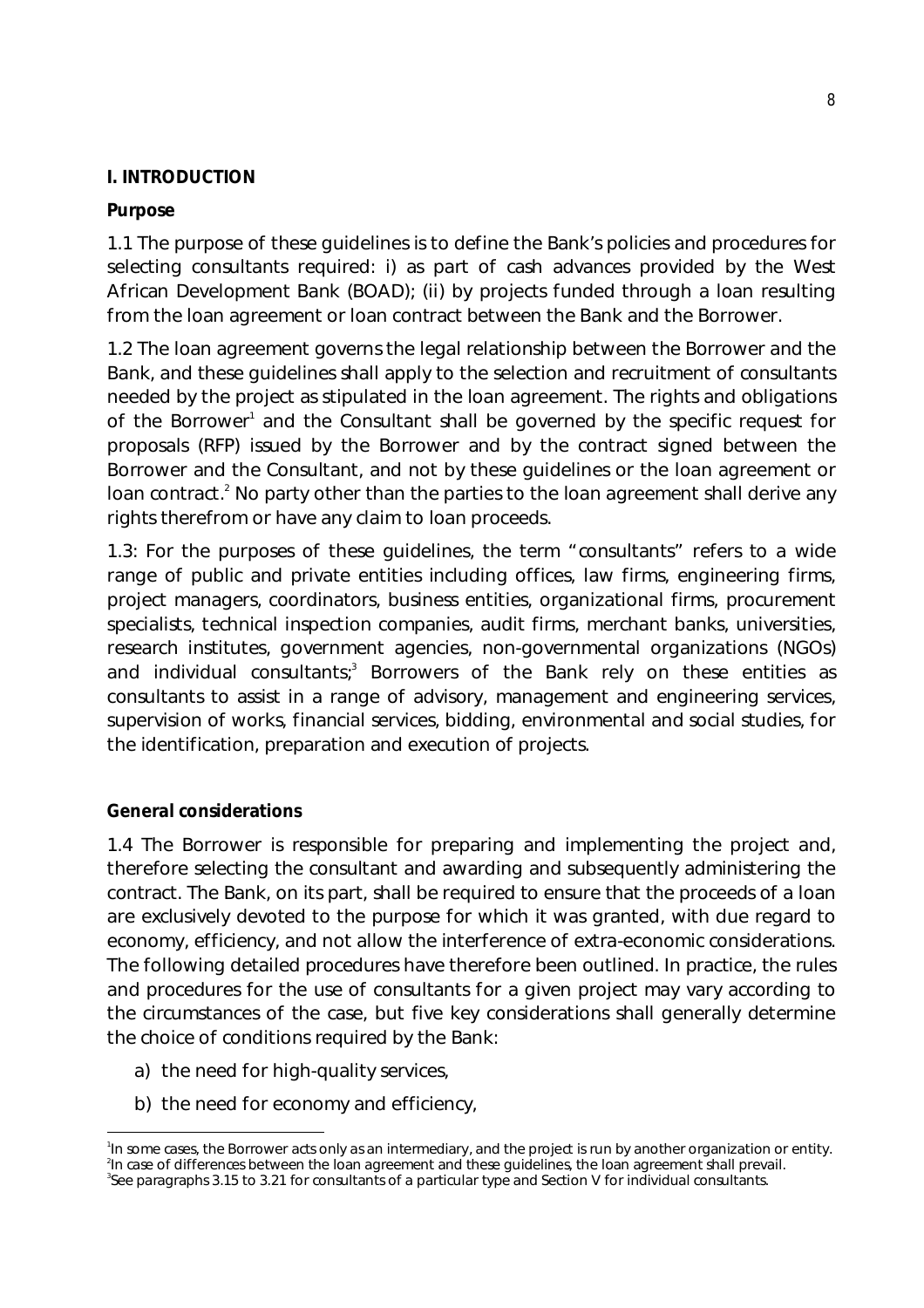- c) the need to give to all consultants who meet the eligibility criteria, the opportunity to compete for the award of consultant service contracts financed by the Bank,
- d) the Bank's interest in encouraging the development and use of consultants from countries within the community, and
- e) the need for transparency in the selection process.

1.5 The Bank considers that, in most cases, these considerations can best be addressed through competition among qualified short-listed firms in which the selection is based on the quality of the proposal and, where appropriate, on the cost of the services to be provided. Sections II and III of these guidelines describe the different methods of selection of consultants accepted by the Bank as well as the circumstances in which they apply. Given the fact that quality and cost based selection (QCBS) is the most commonly recommended method, Section II of these guidelines describes this method in detail. However, QCBS method is not the most appropriate method of selection in all cases. Section III therefore provides other selection methods and the circumstances under which they are more suitable than the QCBS method.

1.6 The particular methods that may be followed for the selection of consultants in a given project are provided in the loan agreement. The specific contracts to be financed under the project and their method of selection, consistent with the provisions of the Loan Agreement, shall be specified in the Procurement Plan, as indicated in paragraph 1.25 of these guidelines.

# **Applicability of guidelines**

1.7 These guidelines shall be applicable to consulting services of an intellectual and advisory nature. They do not apply to other types of services for which the physical aspects of the activity predominate (installations, constructions, renovation or repairs, manufacturing goods, operation and maintenance of facilities or factories, cartographic surveys, exploratory drilling, aerial photography, satellite imaging and services to obtain a measurable material result).

1.8 The principles, rules and procedures outlined in these guidelines are applicable to all consulting services required i) as part of funds generally advanced by the Bank to member countries, and ii) projects financed through a loan resulting from the loan agreement between the Bank and the Borrower and executed by the Borrower.<sup>4</sup> The provisions in this section apply to all other sections of the guidelines.

In the case of joint or parallel financing, an agreement between co-financiers may be established to determine the applicable procurement rules.

<sup>-</sup>4 This includes the selection of consultants by a procurement agent or construction manager employed by the Borrower under paragraph 3.17 of these guidelines.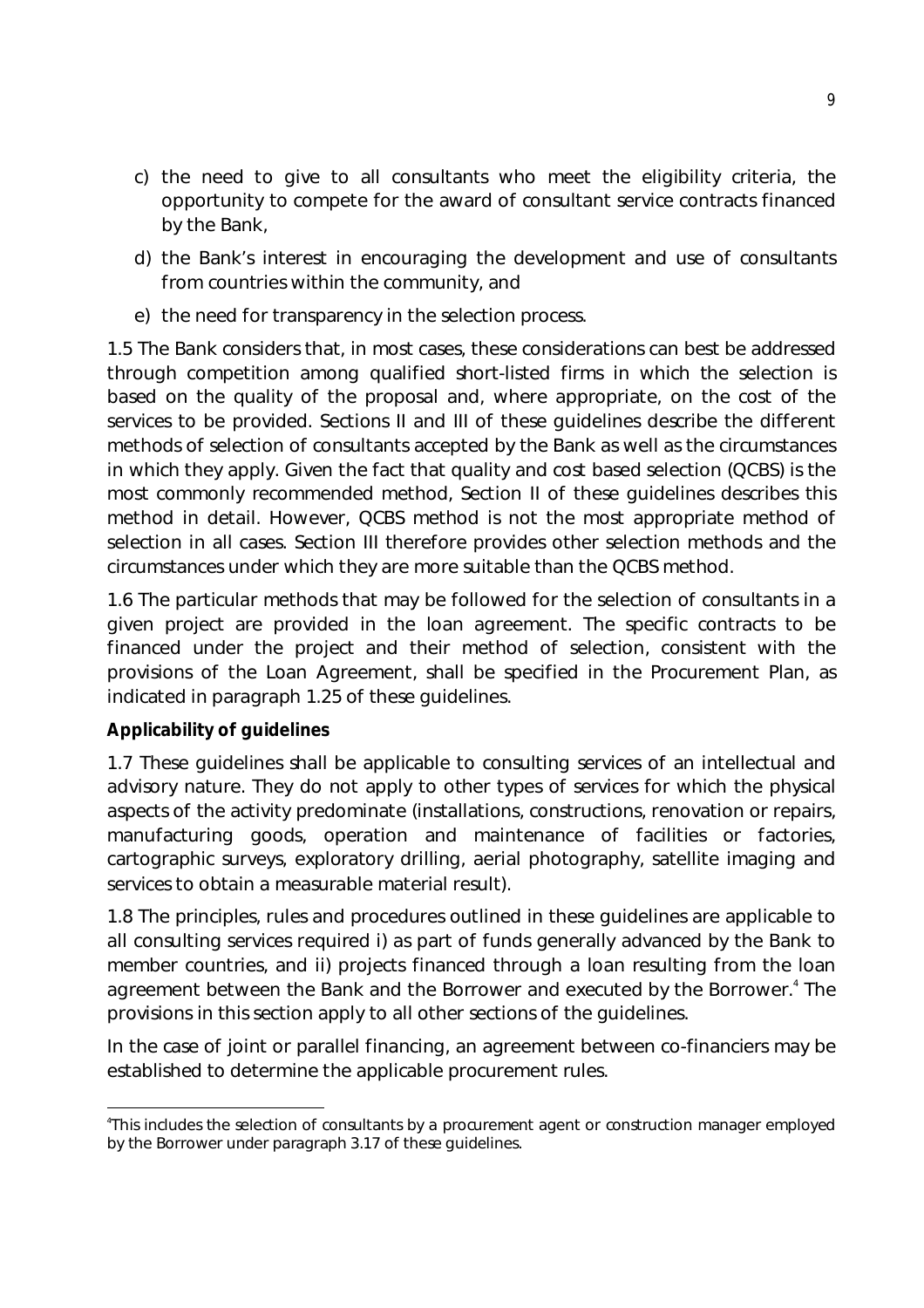Where funds are made through related financial assistance, the procurement procedures contained in in the agreements governing such loans shall apply.

### **Conflict of interest**

1.9 The Bank's policy requires that consultants provide professional, objective and impartial advice and at all times hold the client's interest paramount, without any consideration for future work, and that in providing advice, they avoid conflicts with other assignments and their own corporate interests. The consultants shall not be engaged for assignments which would be in conflict with their prior and current obligations to other clients or which may place them in a position of being unable to carry out the assignment in the best interest of the Borrower. Any consultant who would prove to be in conflict of interest will not get a contract and shall be liable to the penalties provided for by these guidelines or any other regulation enacted by BOAD.

Without prejudice to the foregoing, consultants shall not be engaged in the following circumstances:

- a) Conflict between consultant activities and procurement of goods, works or services (services other than consultancy covered by these Guidelines): a company that has been engaged by the Borrower to provide goods, works or non-consulting services for a project, and any other affiliate that directly or indirectly controls, shall be disqualified from providing consulting services resulting from or directly related to those goods, works or non-consulting services. Similarly, a firm hired to provide consultancy services for the preparation (before loan effectiveness) or execution of a project, and any other affiliate that directly or indirectly controls, is controlled by, or is under common control with that firm, shall be disqualified from subsequently providing goods or services (other than advisory services provided for by the guidelines) resulting from or directly related to consulting services for such preparation or execution. This provision does not apply to various firms (consultants, contractors or suppliers) which together are involved in the implementation of the contractor's obligations under a turnkey or design and build contract.
- b) Conflict among consultancy assignments: neither consultants (including their staff and subcontractors) nor any affiliate that directly or indirectly controls, is controlled by, or is under the common control with that firm, shall be hired for any assignment that, by its nature, may be in conflict with anther assignment**.** Thus, consultants who assist a client to privatize public assets shall neither purchase, nor advise purchasers of such assets. Similarly, consultants hired to prepare the terms of reference of an assignment shall not be recruited to execute the said assignment.
- c) Relationship with the Borrower's staff: consultants (including their experts, staff and contractors) that have a close business or family relationship with a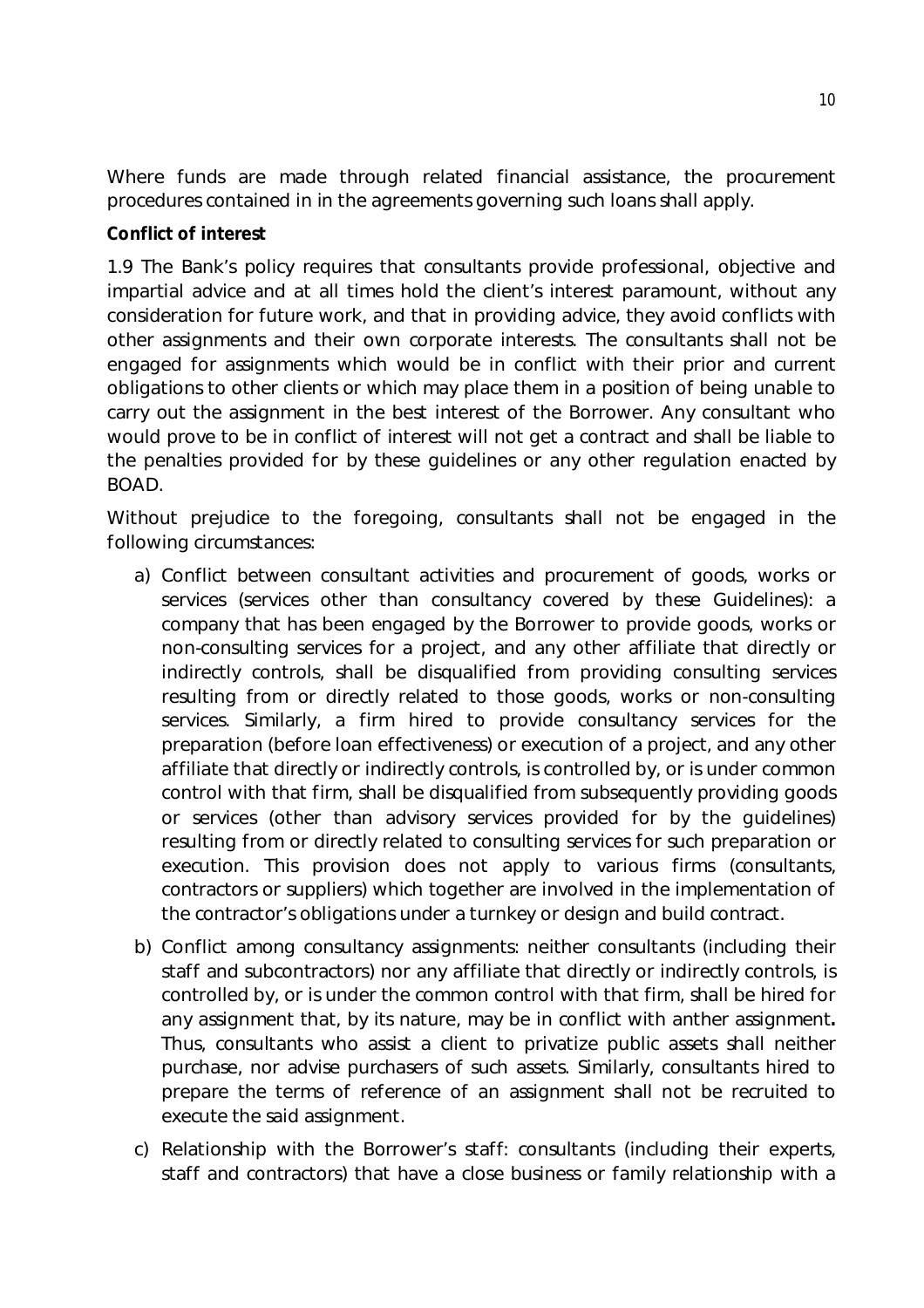professional staff of the Borrower (or project implementing agency or of a beneficiary of a part of the loan) who are directly or indirectly involved in (i) the preparation of the terms of reference for the assignment, (ii) the selection process for the contract, or (iii) the supervision of this same contract will not be given a contract unless the conflict stemming from this relationship has been resolved in a manner acceptable by the Bank throughout the selection process and the contract execution.

d) A consultant shall submit only one proposal either individually or as a joint venture partner in another proposal. If a consultant, including a joint venture partner, submits or participates in more than one proposal, all such proposals shall be disqualified.

This does not however preclude a consulting firm to participate as a sub-consultant, or an individual to participate as a team member, in more than one proposal when circumstances justify and if permitted by the RFP.

# **Unfair competitive advantage**

1.10 Fairness and transparency in the selection process require that consultants or their affiliates competing for a specific assignment do not derive a competitive advantage from having provided consulting services related to the assignment in question. To that end, the Borrower shall make available to all the short-listed consultants, together with the request for proposals, all information that would in that respect give a consultant a competitive advantage.

# **Eligibility**

1.11 To foster competition, the Bank permits consultants (firms and individuals) from all countries, except those sanctioned by the United Nations, to offer consultancy services for the projects it finances.<sup>5</sup>

1.12 When a contract is fully or partially financed by the Bank, the Borrower shall not prevent the Bank's participation in a short list or a procurement procedure, or the award of a contract to a consultant, for reasons other than:

- i. The capacities and resources available to the consultant to successfully execute the contract, or
- ii. Situations of conflict of interest provided for by paragraphs 1.9 above.
- 1.13 As an exception to paragraphs 1.11 and 1.12:
	- a) Consultants may be excluded if pursuant to a decision taken by the Security Council of the United Nations on the basis of Chapter VII of the United Nations Charter, the Borrower's country prohibits commercial relations with the

**<sup>.</sup>** 5 The conditions of participation will be limited to those that are essential to ensure that the firm is capable of performing the contract in question.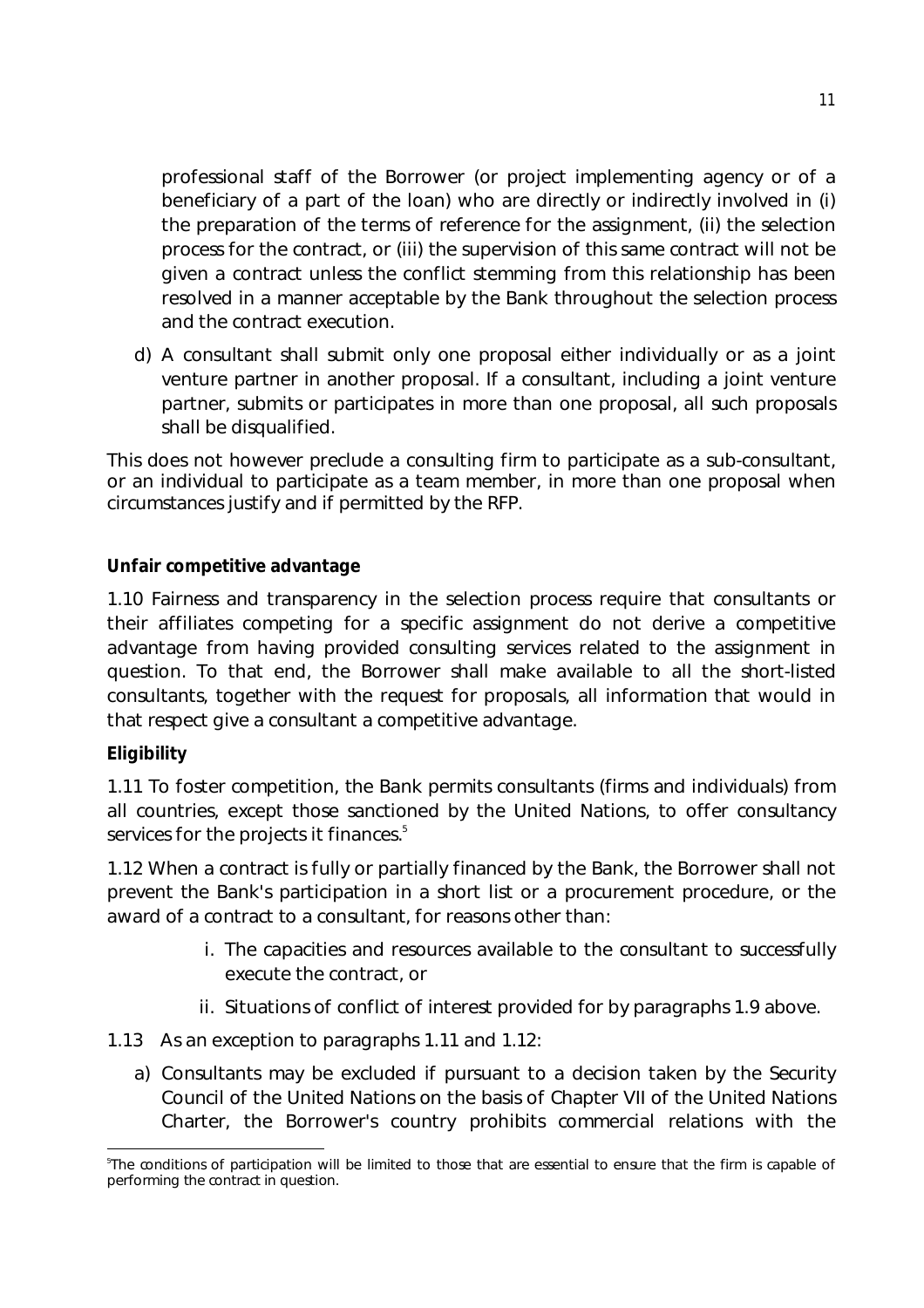consultant's country. When the Borrower's country prohibits any payments to any particular firm or for specific goods by such an act of compliance, the firm can be excluded.

- b) Public enterprises or institutions of the Borrower's country may participate, if they can establish:
	- i. They are legally and financially independent;
	- ii. They operate under commercial law, and
	- iii. Are not dependent agencies of the Borrower or Sub-borrower.<sup>6</sup>
- c) As an exception to paragraph (b), when services of public universities, public research centres or other institutions of the Borrower's country are unique and exceptional, including the lack of a suitable private alternative, and whose participation is critical for the implementation of the project, the Bank can accept that these institutions are selected on a case-by-case basis. For the same reasons, university professors or scientists at research institutes can be selected individually as part of funding from the Bank.
- d) Government officials and civil servants from the Borrower's country may only be hired for consultancy service contracts in the Borrower's country either individually or as members of the team of experts proposed by a consultancy firm, provided that this is not inconsistent with the civil service code or other laws and regulations, or policies of the country of the borrower and (i) if they are on leave without pay, retired or resigned; (ii) if they are not engaged by the agency for which they worked prior to their departure on leave without pay, retirement or resignation; and (iii) if their involvement does not give rise to a conflict of interest (see paragraph  $1.9$ ).<sup>7</sup>
- e) A company, an individual, or a parent company, subsidiary, or any form of entity incorporated by one of these individuals sanctioned by the Bank under paragraph 1.20 (d) of these guidelines or under the rules and procedures of the Bank's sanctions may not be awarded a contract financed by the Bank, or

<sup>-</sup>6 In certain circumstances, such as to accelerate project implementation, the Borrower may, with the Bank's no objection, wish to proceed with the selection of consultants before the related Loan Agreement is signed. This process is referred to as advance contracting. In such cases, the selection procedures, including advertisement, shall be in accordance with these Guidelines, and the Bank shall review the process used by the Borrower. A Borrower undertakes such advance contracting at its own risk, and any no-objection issued by the Bank with regard to the procedures, documentation, or proposal for award does not commit the Bank to make a loan for the project in question. If the contract is signed, reimbursement by the Bank of any payments made by the Borrower under the contract prior to loan signing is referred to as retroactive financing and is only permitted within the limits specified in the Loan Agreement.

<sup>&</sup>lt;sup>7</sup> In the case of resignation or retirement, for a period of at least 6 (six) months, or the period established by statutory provisions applying to civil servants in the Borrower's country, whichever is longer. Professors or staff and experts in specialized fields from universities, educational institutions, and research institutes can be contracted individually on a part-time basis provided that they have been full-time employees of their institutions for a year or more before being contracted and such hiring is justified for the services required.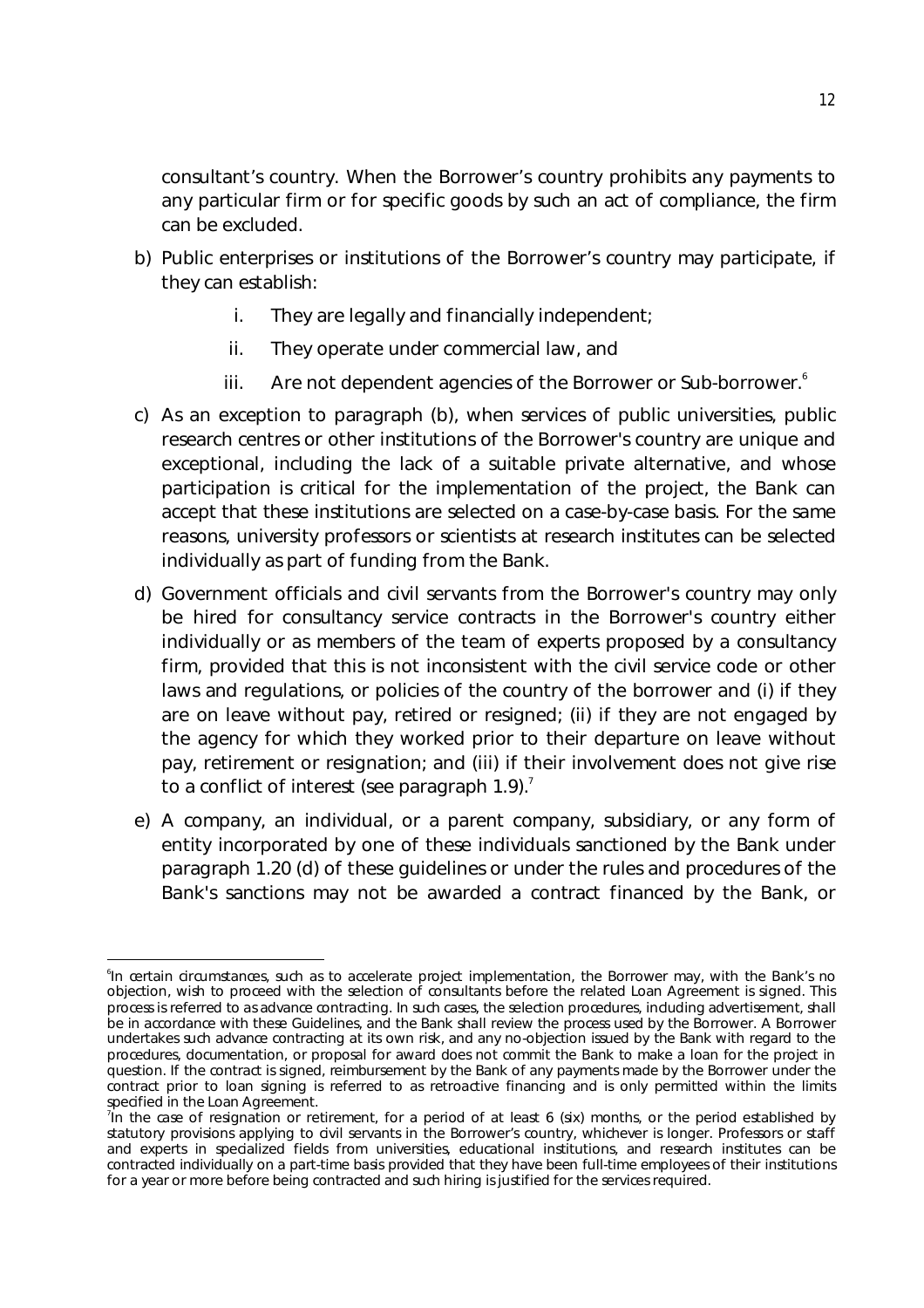benefit financially or otherwise from a contract financed by the Bank during the period determined by the Bank.

f) A company, an individual, or a company parent, or subsidiary or any form of entity incorporated by one of those persons excluded from participation in procurement contracts, under a decision by the disciplinary committee of a national procurement authority, or by a court of law, for violation of public procurement regulations cannot also be awarded a contract financed by the Bank during the period determined by the said committee or jurisdiction.

# **Advance contracting and retroactive financing**

1.14 In certain circumstances, such as to accelerate project implementation, the Borrower may, with the Bank's no objection, wish to proceed with the selection of consultants before the related Loan Agreement is signed. This process is referred to as advance contracting. In such cases, the selection procedures, including advertisement, shall be in accordance with these guidelines, and the Bank shall review the process used by the Borrower. A Borrower undertakes such advance contracting at its own risk, and any no-objection issued by the Bank with regard to the procedures, documentation, or proposal for award does not commit the Bank to make a loan for the project in question. If the contract is signed, reimbursement by the Bank of any payments made by the Borrower under the contract prior to loan signing is referred to as retroactive financing and is only permitted within the limits specified in the Loan Agreement.

#### **Associations between consultants**

1.15 Eligible consultants may associate in the form of a consortium or as part of a subcontracting agreement to pool their respective expertise, strengthen the technical compliance of their proposals and provide access to a largest pool of experts, provide better approaches and methods and in some cases, offer lower prices. This may be a long term association (independent of any specific assignment) or a limited partnership with a given mission.

If the Borrower uses an association in the form of a joint venture, the association shall appoint one of the firms to represent the association. All members of such consortium or their representatives entrusted with a mandate must sign the contract. All members of the group shall be jointly and severally liable for the fulfilment of the overall mission. Once the shortlist is finalized and requests for proposals sent to the consultants on the short list, any formation of a consortium or subcontracting between the consultants on the shortlist shall only be possible with the consent of the Borrower.

Borrowers shall not require consultants to form associations with any specific consultant or group of consultants, or include a particular individual in their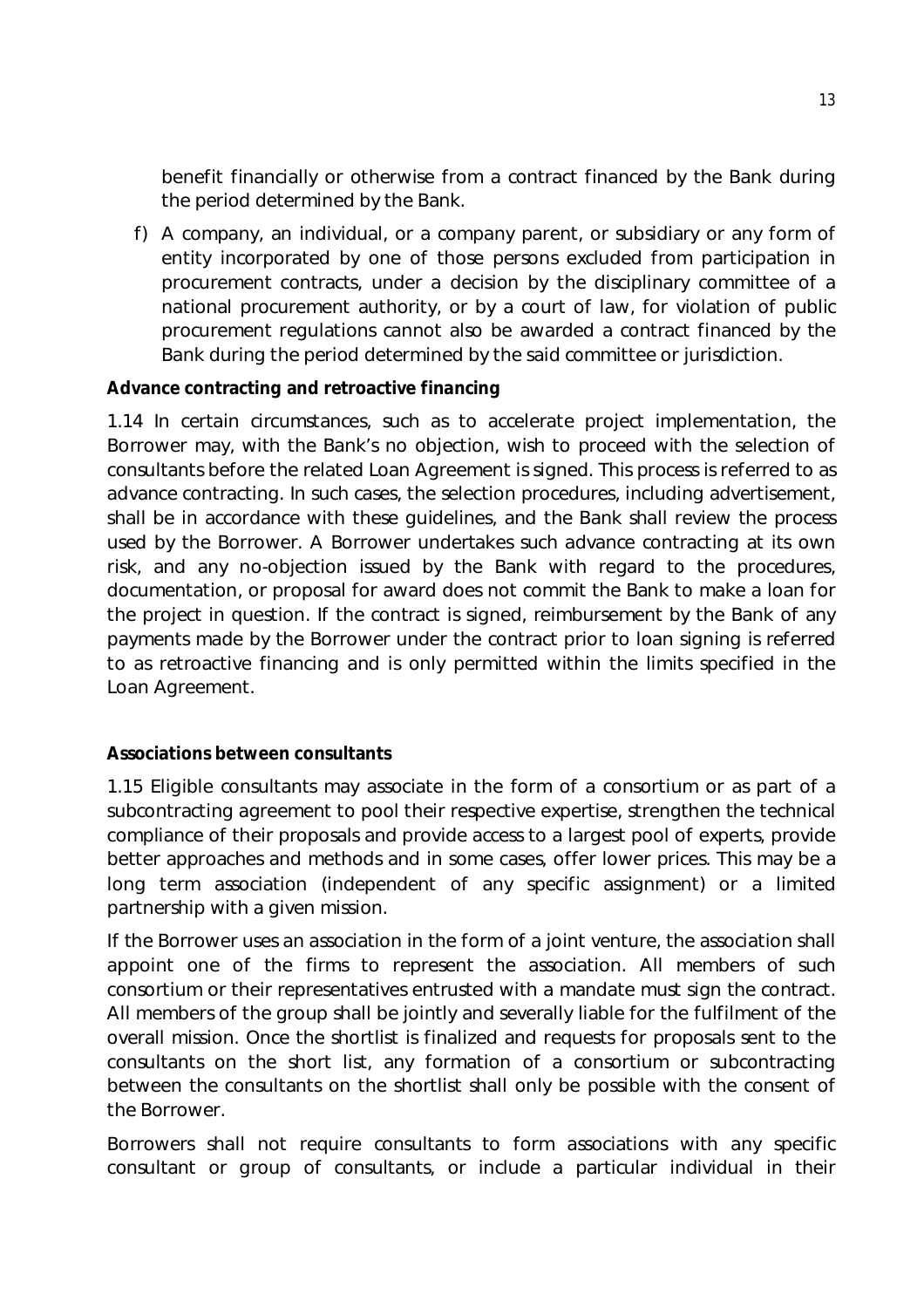proposals, but they can encourage the creation of associations with qualified consultants from the country.

In general, the Bank encourages associations or joint operations between non-African and African consultants, whenever the requirements of the mission show that such associations will be beneficial for the conduct of the works.

#### **Misprocurement**

1.16 The Bank does not finance expenditure for consultancy service contracts if the Bank concludes that the contract:

- a) Was not awarded in accordance with the loan agreement and subsequently detailed in the Procurement Plan to which the Bank issued a notice of no objection;
- b) could not be awarded to the consultant otherwise determined successful due to wilful dilatory conduct or other actions of the Borrower resulting in unjustifiable delays, or the successful proposal being no longer available, or the wrongful rejection of any proposal; or
- c) Involves the engagement of a representative of the Borrower, or a recipient of any part of a loan, who was involved in corrupt or fraudulent practices as defined in paragraph 1.21(c).

In such cases, during the due diligence process, the Bank declares a misprocurement, and has a policy to cancel that portion of the loan allocated to the services that have not been obtained in accordance with agreed procedures. The Bank may also perform other actions under the Loan agreement. Although the contract was awarded after issuing a notice of non-objection on its part, the Bank may still declare that the award did not comply and enforce all of its rules and its remedial measures whether the loan deal has been reached or not, if it concludes that the notice of no objection was issued on the basis of incomplete or misleading information furnished by the Borrower or that the terms and conditions of the contract have been substantially changed without notice of non-objection of the Bank.

# **Reference to the Bank**

1.17 The Borrower shall use the following text when referring to the Bank in the request for proposals and contract documents:

*"[Name of the Borrower] has received [or, where appropriate, 'has applied for'] a*  loan from the West African Development Bank [Bank], amounting to *XOF........................... to finance the cost of [name of project], and intends to use this loan for eligible payments under this Contract. The Bank shall only make payments at the request of [name of Borrower or designate] and upon approval of the payments, which shall be subject in all respects to the provisions of the Loan Agreement or Contract [Loan]. The Loan agreement or [Loan] contract prohibits a withdrawal from*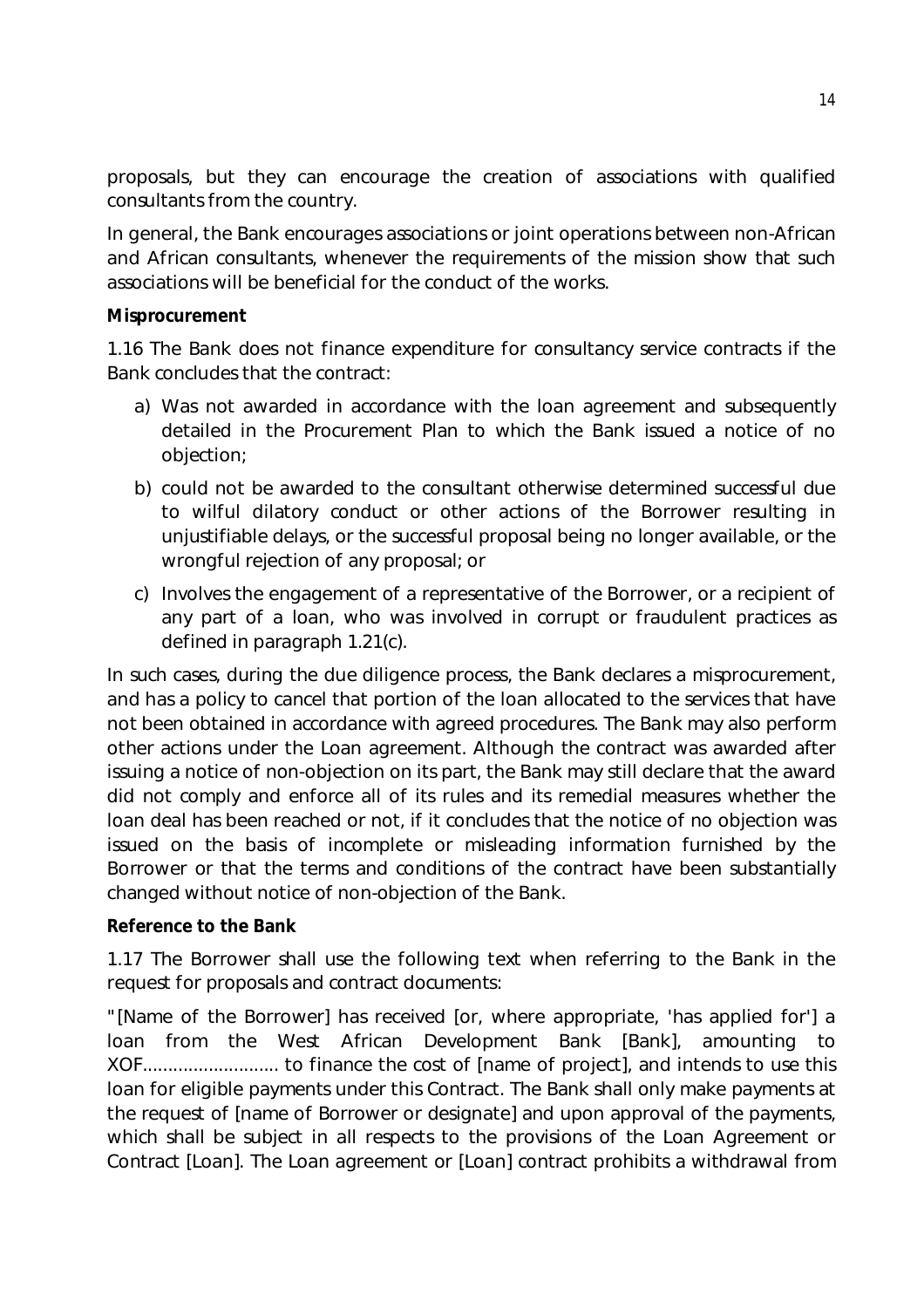*the loan account for the payment of any natural or legal person, or any import of goods when, to the knowledge of the Bank, such payment or importation, fall under the scope of a ban imposed by the United Nations Security Council under Chapter VII of the UN Charter. No party other than [name of Borrower] shall derive any rights from the Loan Agreement or have any claim on the proceeds of the [loan]. "*

### **Training or transfer of knowledge**

1.18 If the assignment includes an important component for training or transfer of knowledge to Borrower staff or national consultants, the ToRs shall indicate the objectives, nature, scope and specific goals of this component, with specific details of trainers and beneficiaries of the training, skills to be imparted, timeframe and arrangements for monitoring and evaluation of this component. The cost of this component shall be included in the consultant's contract and in the budget of the assignment.

#### **Language**

-

1.19 The request for proposals must be prepared in French. The contract signed with the selected consultant will be in the language that has been so determined in the request for proposals and that language will govern the contractual relations between the Borrower and the selected consultant.

#### **Fraud and corruption**

1.20 It is the Bank's policy to require that Borrowers (including beneficiaries of the Bank loan), consultants and their agents (whether declared or not), subcontractors, service providers or their suppliers, as well as personnel of these entities, to observe the highest standard of ethics, during the selection and execution of such contracts financed by the Bank.<sup>8</sup> In pursuance of this policy, the Bank:

- a) defines, for the purposes of this provision, the terms set forth below as follows:
	- i. "corrupt practice" is the offering, giving, receiving or soliciting<sup>9</sup>, directly or indirectly, anything of value to unduly influence the actions of another party or entity;
	- ii. "fraudulent practices" refers to any act or omission of facts, deliberately or recklessly, or attempts to mislead any person or entity in

<sup>&</sup>lt;sup>8</sup>In this context, any action to influence the award procedure or performance of the contract for any benefit is prohibited, whether the action of a consultant or its employees, its representatives, subcontractors, service providers, suppliers and / or its employees.<br>
The term **"another narean or entitu"** refe

The term **"another person or entity"** refers to a government official or a public authority acting in the context of the award or execution of a contract. In this context, this term includes Bank staff and employees of other organizations that make decisions on procurement.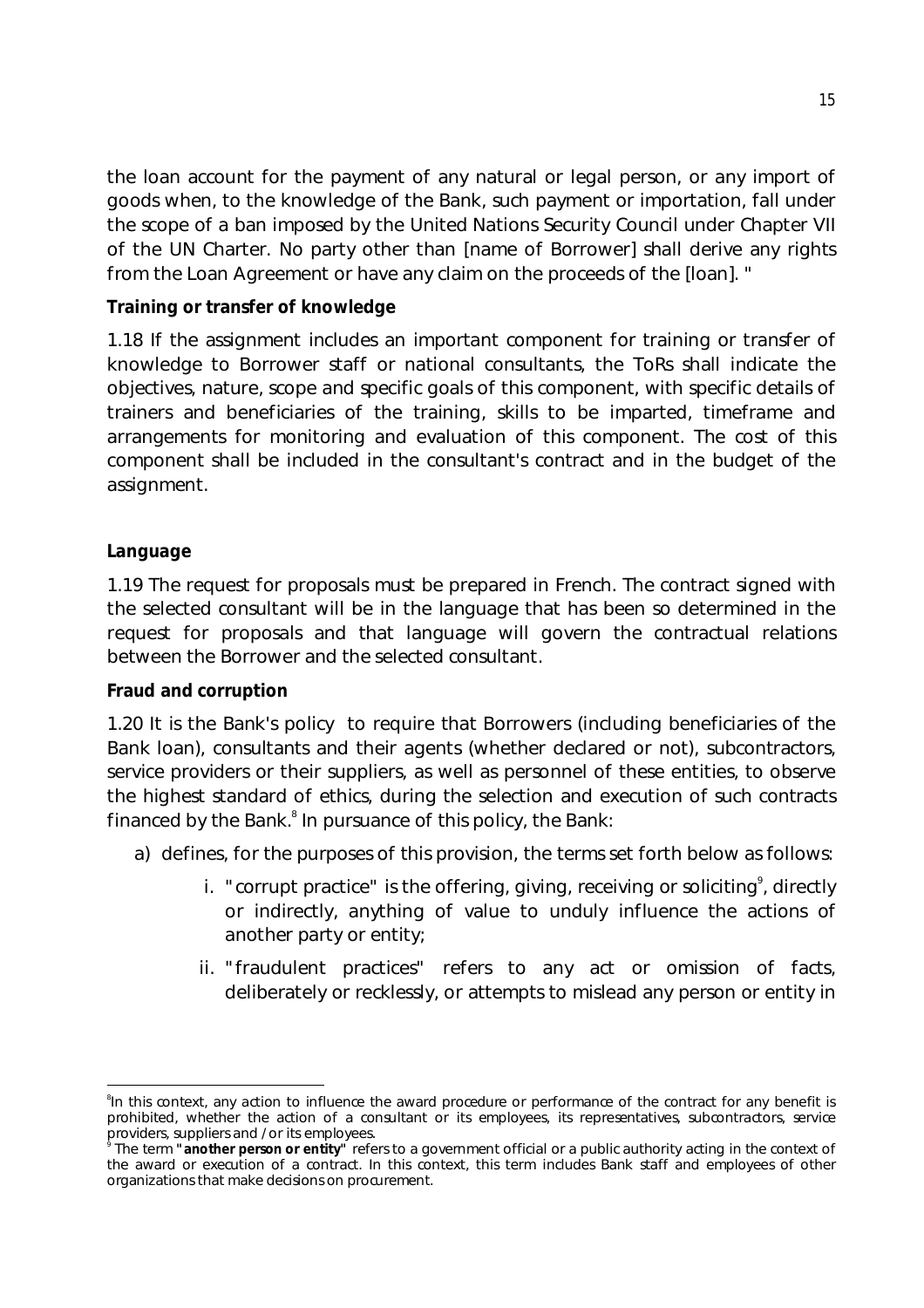order to obtain a financial benefit or of any other nature, or avoid an obligation;<sup>10</sup>

- iii. "collusive practice" means any person $11$  or entities that conspire to achieve an improper purpose, including to unduly influence the actions of another party;
- iv. "coercive practice"; impairing or harming, <sup>12</sup>or threatening to impair or harm, directly or indirectly, any party or the property of the party with a view to improperly influencing actions of a party.
- v. "obstructive practice**":**

(aa) deliberately destroying, falsifying, altering or deliberately concealing evidence material to an investigation or making a false statement to investigations in order to materially impede a Bank investigation into allegations of a corrupt, fraudulent, coercive or collusive acts, and/or threatening, harassing or intimidating any party for the purpose of preventing them from disclosing its knowledge of matters relevant to the investigation or from pursuing the investigation; or

(bb) acts intended to prevent the exercise of the Bank's inspection and audit rights provided for under paragraph 1.21 (e) below.

- b) Will reject the proposal for the award of a contract if it determines that the consultant to whom it is recommended to award the contract, or any member of its staff, its representatives or its suppliers, services providers, or its subcontractors and/or their employees is directly or indirectly guilty of corruption or has been involved in fraudulent, collusive, coercive or obstructive practices in competing for the contract;
- c) Will declare a non-compliant award and cancel the portion of the loan allocated to a contract if it determines at any time that representatives of the Borrower or a loan beneficiary has been involved in corrupt, fraudulent, collusive, coercive or obstructive practices during the award procedure or performance of the contract in question without the Borrower having taken timely and necessary measures to remedy this situation, to the Bank's

**<sup>.</sup>** <sup>10</sup> The term "party or entity" means any participant or government official; **the** terms **"benefit"** and **"obligation"** refer to the award or execution process; and "acts or fails to act" refers to any act or omission to influence the award or performance of the contract.

<sup>11</sup>For the purposes of this paragraph, the term "person or entity" means any participant in the procurement process (including government officials) who undertakes by himself or through another person or other entity that does not participate in the selection process or award to simulate a competitive process or establish bid prices at artificial or non-competitive level, or who maintains a collusive relationship with other participants or any other breach.

<sup>&</sup>lt;sup>12</sup>For the purposes of this paragraph, the term "party" means any participant in an award procedure or during the performance of a contract.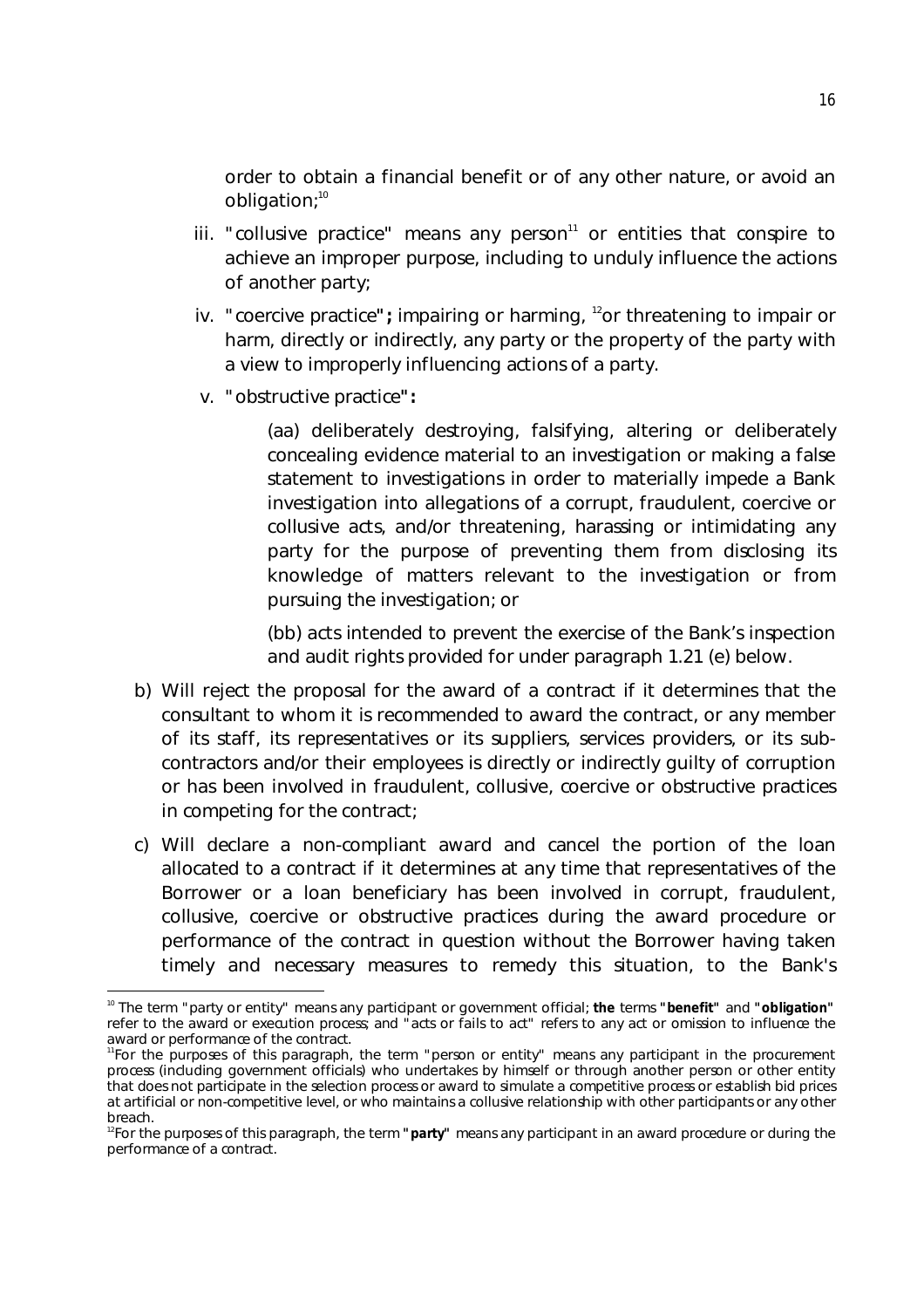satisfaction, including by failing in its duty to inform the Bank when it became aware of such practices;

- d) Will at any time sanction a company or an individual pursuant to the Bank's sanction procedures<sup>13</sup>, including by publicly declaring that the company or individual be excluded indefinitely or for a specified period: from i) any contract award financed by the Bank, and ii) the possibility of being selected $14$ as a subcontractor, consultant, supplier or service provider for the benefit of an company that is also likely to be awarded a contract financed by the Bank; and
- e) Will require that the request for proposals, the bid documents and contracts financed by the Bank contain a provision requiring consultants, bidders, suppliers, contractors and their subcontractors, representatives, employees, service providers or suppliers, to permit the Bank to review the accounts, accounting documents, records and other documents relating to the submission of proposals and contract performance and to have them audited by auditors appointed by the Bank; under these guidelines, consultants and their agents, employees, sub-consultants, subcontractors, service providers or suppliers shall fully cooperate with the Bank in its investigation. The Bank shall be entitled to also require that funded contracts contain a clause requiring consultants and their agents, personnel, subcontractors, service providers or suppliers:
	- (i) to maintain all documents and records related to the Bank-financed activities for ten (10) years after completion of the work under the contract in question;
	- (ii) to provide all the necessary documents for an investigation into alleged prohibited practices; and make available the agents, staff and any other person with knowledge of the Bank-financed activities to respond to questions from the staff of the Bank or any investigator, agent, auditor or duly appointed consultant for the purpose of the investigation. If the consultant, his agent, personnel, sub-contractor, service provider or supplier fails to cooperate and/or does not comply with the requests of the Bank or due to some other manner obstruct any investigation by the Bank, the Bank, in its sole discretion, may

<sup>-</sup> $13A$  firm or individual can be excluded from the award of contracts financed by the Bank following: i) the completion of the Bank's sanction procedures, including among others, the agreed cross-debarment with the other International Financial institutions including the multilateral Development Banks and the application of sanction procedures for fraud and corruption relating to the award of the Bank's contracts; and ii) a quick temporary suspension due to ongoing sanction procedures. It can also be excluded as a result of a sanction by the authorized bodies of the Borrower country.

<sup>&</sup>lt;sup>14</sup>A contractor, supplier or service provider chosen is the one that has been either: i) included by the bidder in its proposal because of the unique and essential experience and expertise that have been included in the technical evaluation of the consultant's proposal; or ii) appointed by the Borrower under the contract.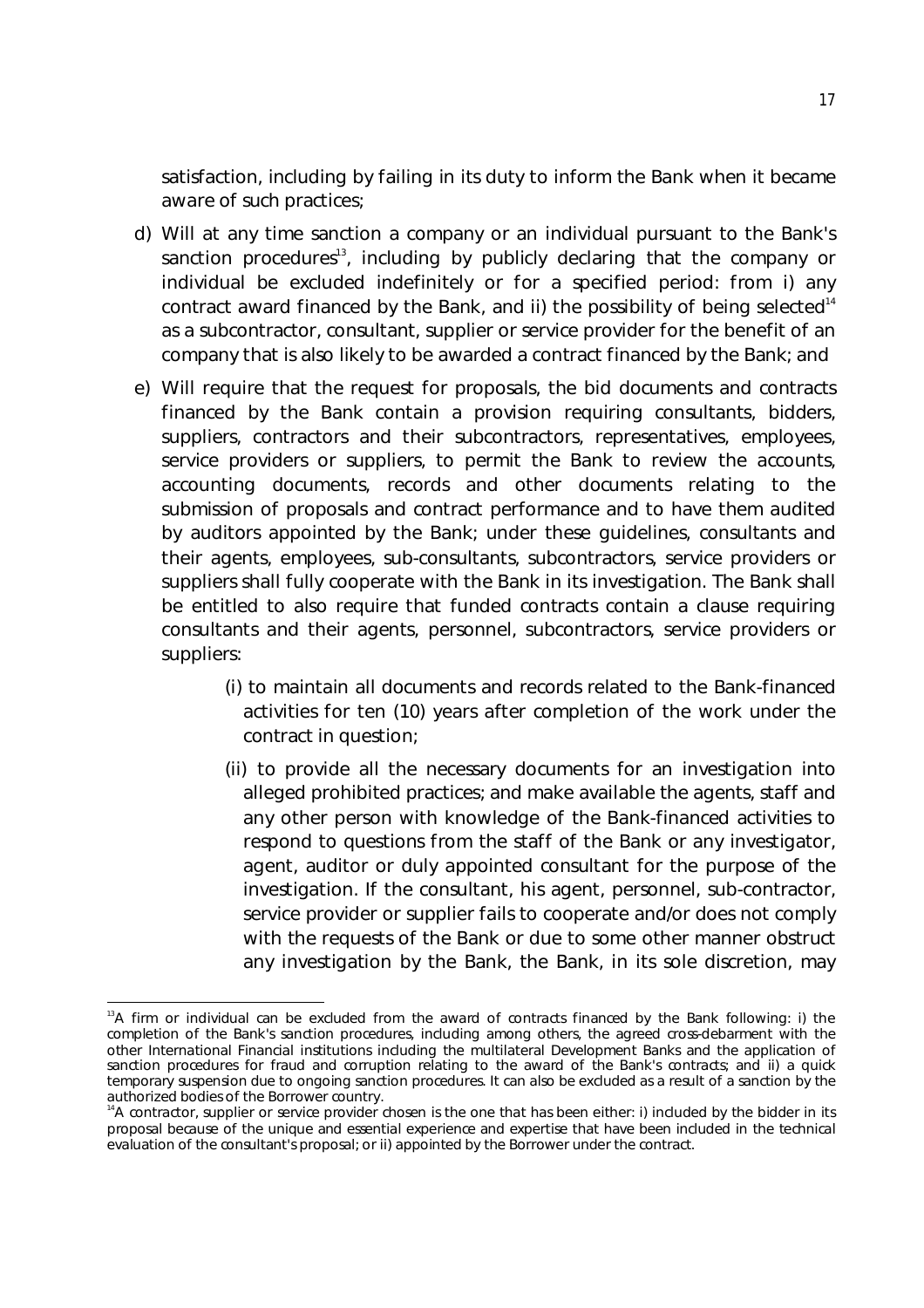take appropriate action against the consultant, his agent, staff, contractor, service provider or supplier;

f) Shall require, when a Borrower selects a specialized agency to provide technical assistance services in accordance with paragraph 3.15 as part of an agreement between the Borrower and said specialized agency, that all the provisions of paragraph 1.20 on Sanctions and Prohibited Practices shall apply in their entirety to applicants, bidders, contractors, consulting firms and individual consultants, personnel, subcontractors, sub-consultants, service providers or suppliers (including their representatives, employees and agents, that they are expressly or implicitly their agents) or any other entity having signed contracts with the said specialized agency for the supply of goods or related services in connection with activities financed by the Bank. The Bank reserves the right to require the Borrower to invoke remedies such as suspension or termination. Specialized agencies should consult the list held by the Bank for suspended or excluded companies or individuals. In case of signing of a contract or purchase order between a specialized agency and a company or a person excluded permanently or for a specified period by the Bank, the Bank shall refuse to finance the expenditure involved and take other appropriate action, if any;

1.21 With regards to large contracts financed by the Bank, a Borrower may, with the express agreement of the Bank, included in its request for proposal, a provision whereby the consultant agrees to tender and execute a contract, by respecting the country's laws against fraud and corruption (including bribery), as listed in request for proposal.<sup>15</sup> The Bank will accept the inclusion of such a provision at the request of the Borrower, provided the arrangements governing such undertaking are satisfactory to the Bank.

# **Procurement plan**

-

1.22 Preparation of a realistic procurement plan is essential for the proper supervision and implementation of a project.<sup>16</sup> As part of project preparation, the Borrower shall prepare a preliminary or even temporary procurement plan, for the entire project. The Borrower shall, at least prepare a detailed and comprehensive procurement plan covering all contracts for which the selection procedures will be initiated within eighteen (18) months of the project. An agreement with the Bank must be concluded at the latest during loan negotiations. For the duration of the project and at least

<sup>&</sup>lt;sup>15</sup>This undertaking might read as follows: "We are committed to prepare and present our offer (and, if the contract is awarded to us, in executing), in compliance with the laws against fraud and corruption in force in the Client's country, laws whose list was included by the Client in the Request for Proposals relating to that conract. » <sup>16</sup>The procurement plan and its updates, must establish at least i) a brief description of consultancy services for the

project for which an invitation to Proposals must be prepared during the period in question; ii) the proposed screening methods as authorized in the Agreement or Loan Agreement; and iii) the timing of key selection procedures, and any information the Bank may reasonably request. If the project provides for the award of contracts for goods, works and/or services (other than consulting services), the Procurement Plan should also include the procurement methods for these markets under the Guidelines: Procurement supplies, works and services (other than consulting services) financed by a loan or BOAD cash advance.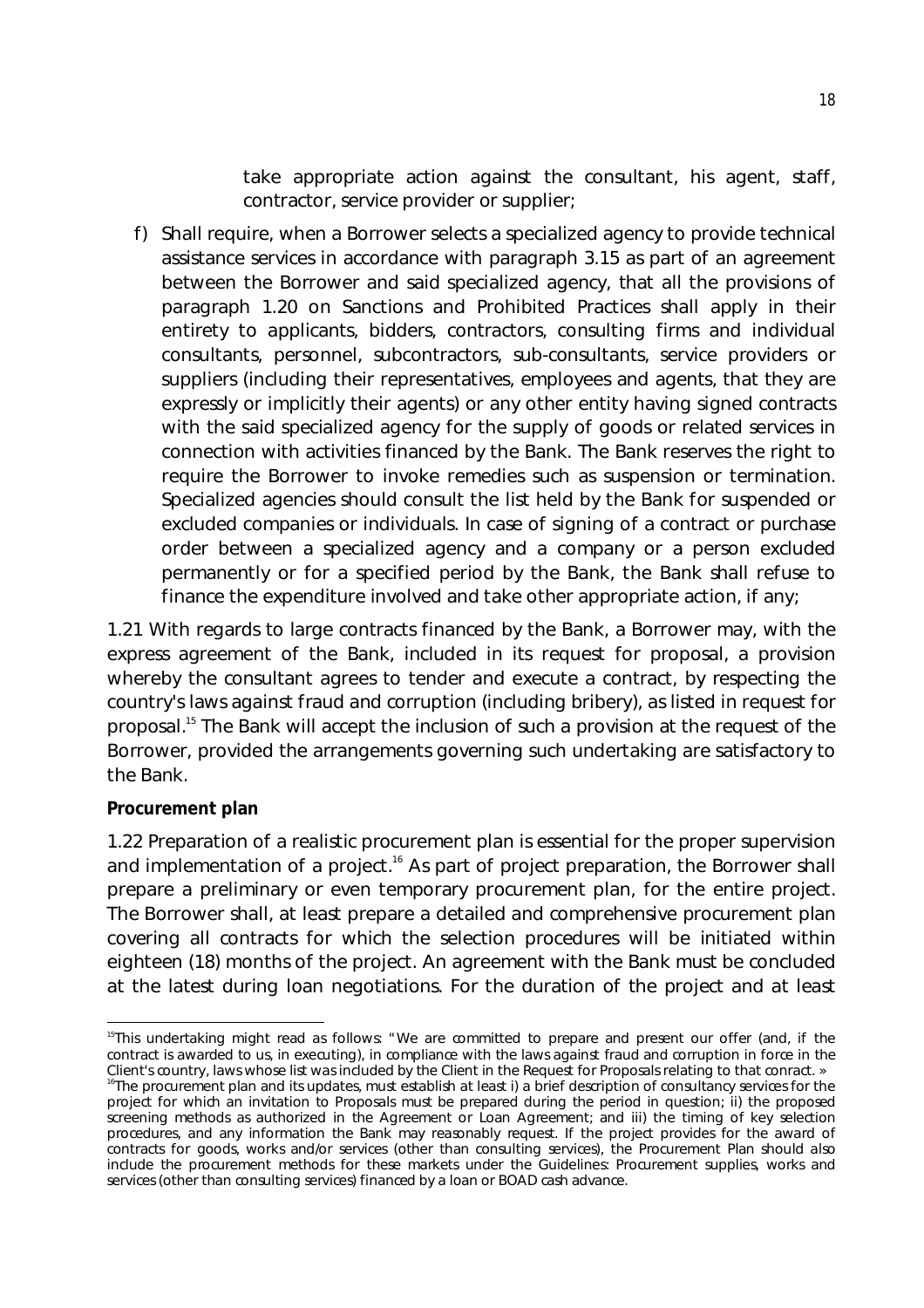once a year, the Borrower shall update the procurement plans of previously awarded contracts and those to be awarded within twelve (12) months. This procurement plan shall serve as the basis for the development of a general procurement notice which is also subject to an annual update. All procurement plans and the general notices, their updates and amendments shall be subject to prior review and no-objection of the Bank prior to their implementation.

After loan negotiations, the Bank must publish on its official website, the procurement plan of initial contracts and subsequent updates after issuing noobjection notifications.

# **II. QUALITY AND COST-BASED SELECTION (QCBS)**

#### **Selection process**

2.1 The QCBS method involves setting up a competitive process include a short list drawn up after a notice for expressions of interest, using the quality of the proposal and the cost of services to select the consultant. The cost factor is a selection criterion to be used wisely. The relative weighting of quality and cost criteria is determined on a case-by-case basis, depending on the nature of the mission.

2.2 The selection process includes the following steps:

- a. Drafting of the terms of reference;
- b. Cost estimation, budgeting and the selection criteria on the shortlist;
- c. Publication of a notice for expression of interest;
- d. Establishment of the shortlist of consultants;
- e. Preparation and issuance of the request for proposal (RFP), which must include: the letter of invitation, the instructions on consultants (IC), the terms of reference and draft of the proposed contract.
- f. Receipt of proposals;
- g. Evaluation of technical proposals: emphasis on quality;
- h. Public opening of financial proposals;
- i. Evaluation of financial proposals;
- j. Final consolidated evaluation of quality and cost; and
- k. Negotiations and award of the contract to the selected consultant.

#### **Terms of reference**

2.3 It shall be the responsibility of the Borrower to develop the terms of reference of the mission. These terms of reference shall be prepared by one of the person(s) or a company specialized in the relevant field of the mission. The scope of the services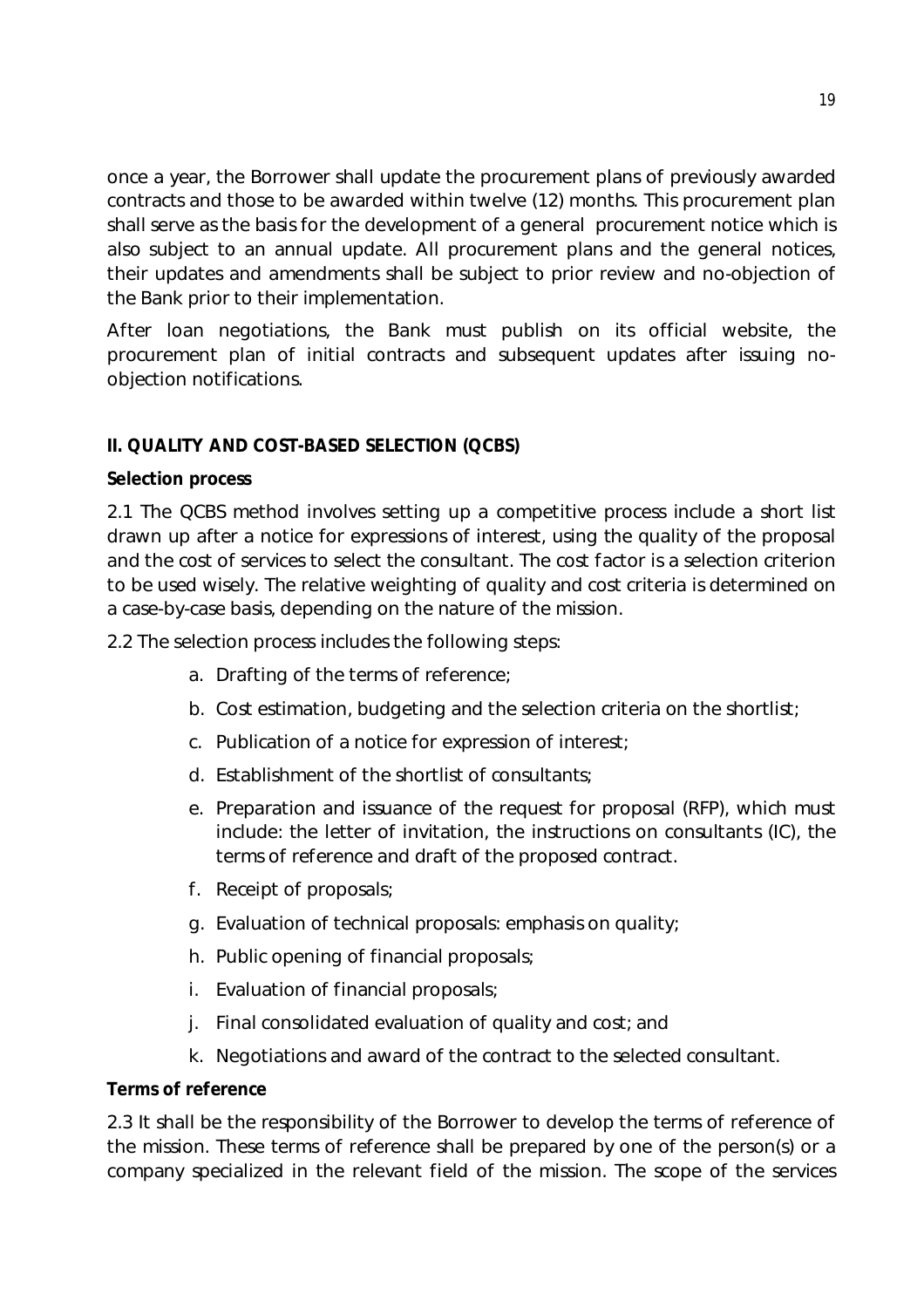described in the ToRs must be consistent with the available budget. The ToRs shall clearly define the objectives, goals and scope of the mission, and provide general information (including a list of relevant studies and existing basic data) in order to facilitate the preparation of the proposals for their consultants. If the transfer of knowledge or training are the objectives of the mission, it should that be indicated precisely, with details of staff to be trained, to enable the consultants to estimate the measures to be put in place. The terms of reference will list the services and investigations needed to accomplish the mission and expected results (e.g., reports, data, maps, surveys, etc.). However, the ToRs should not be too detailed or rigid, so that the competing consultants will be able to propose the methodology and personnel of their choice. Consultants should be encouraged to comment on the terms of reference in their proposal. The respective responsibilities of the Borrower and consultants should be clearly defined in the terms of reference.

### **Cost estimate (budget)**

2.4 It is essential to estimate the costs in a careful manner in order to provide realistic budget allocations. This estimate will be based on the assessment by the Borrower of the resources needed to accomplish the mission: working time of experts, logistics and equipment support (vehicles, laboratory equipment, for example). Costs must first be broken down into two broad categories:

- a. Fees or remuneration (depending on the type of contract), and
- b. Reimbursable expenses.

They must then be divided between costs in foreign currency and costs in local currency. The remuneration of experts should be based on a realistic assessment of the national and international expertise required. The request for proposals shall indicate the estimation of volume and time of work expected from the experts or the estimated total cost of the contract but not the detailed estimates, such as rates.

#### **Advertising**

2.5 For all projects, the borrower shall be required to prepare and submit a general procurement notice to the Bank. To obtain "expressions of interest", the Borrower will insert the list of missions of consultants contained in the general procurement notice and will publish a request for expressions of interest for each contract in a newspaper of wide national distribution in the country of the Borrower and on the website of the Bank and, where appropriate, on an electronic portal with free national and international access in the French language.

The notice for expression of interest will be published well in advance: (fourteen (14) days at least) so that interested consultants will have time to prepare their expression of interest.

Also, missions whose estimated cost is equal to or exceeds community publication thresholds defined by the WAEMU Commission shall be published on WAEMU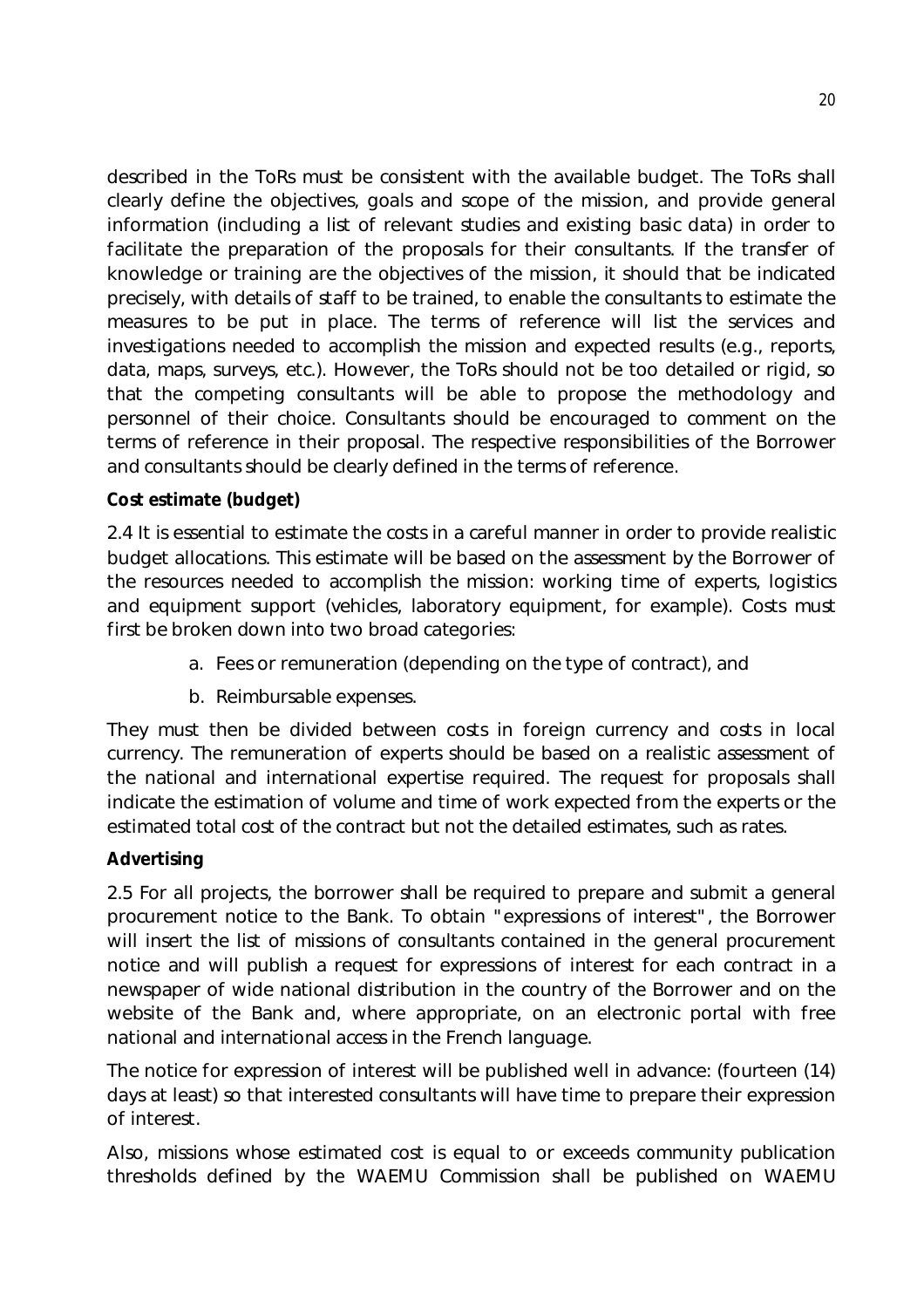Commission website and other channels indicated by the Commission. In such cases, the WAEMU Commission shall publish procurement notices not later than twelve (12) working days after their receipt by the Commission. In an emergency, this period shall be reduced to five (5) working days.

The publication of the notice, in accordance with the regulatory provisions of the borrower, must not be carried out before the publication by the Commission of WAEMU.

However, failure by the WAEMU Commission to publish within the time limits stipulated by these guidelines, the Borrower may proceed with the publication.

For contracts subject to an international publication, Borrowers must also publish requests for expressions of interest in a newspaper with international readership.

The information requested in the publications must be limited to the minimum needed to determine the consultants' qualifications for the mission in question and should not, by its complexity, deter the consultants from indicating their interest. Requests for expressions of interest include at least the following information applicable to the mission:

- The required qualification and experience of the firm, excluding personal data relating to the experts;
- The selection criteria on the shortlist; and
- Provisions regarding conflict of interest.

# **Shortlist of consultants**

2.6 The Borrower shall be required to make the shortlist. The Borrower will give priority attention to consultants that have shown their interest and who possess the relevant qualifications.

The shortlists will include six (6) consultants from geographical diverse origins, including i) up to two from the same country, unless it was unable to identify other consultants that met the selection criteria; and (ii) at least two from the community, unless it was unable to identify consultants that meet this criterion.<sup>17</sup> When none of the above criteria was satisfied by expressions of interest received, the Borrower can directly solicit the interest of qualified consultants that it knows, or request the assistance of the Bank in accordance with the Directives on procedures for the control of the Bank. Exceptionally, the Bank may accept a shortlist with a reduced number of consultants when there are not enough qualified consultants who have expressed their interest for the specific mission, when there were not enough qualified consultants identified, or when the size of the contract or the nature of the project

<sup>-</sup><sup>17</sup>For the purpose of establishing the shortlist, the nationality of the consultant will be that of the country where it is registered or incorporated, and in the case of a consortium, the nationality of the firm appointed to represent the said group.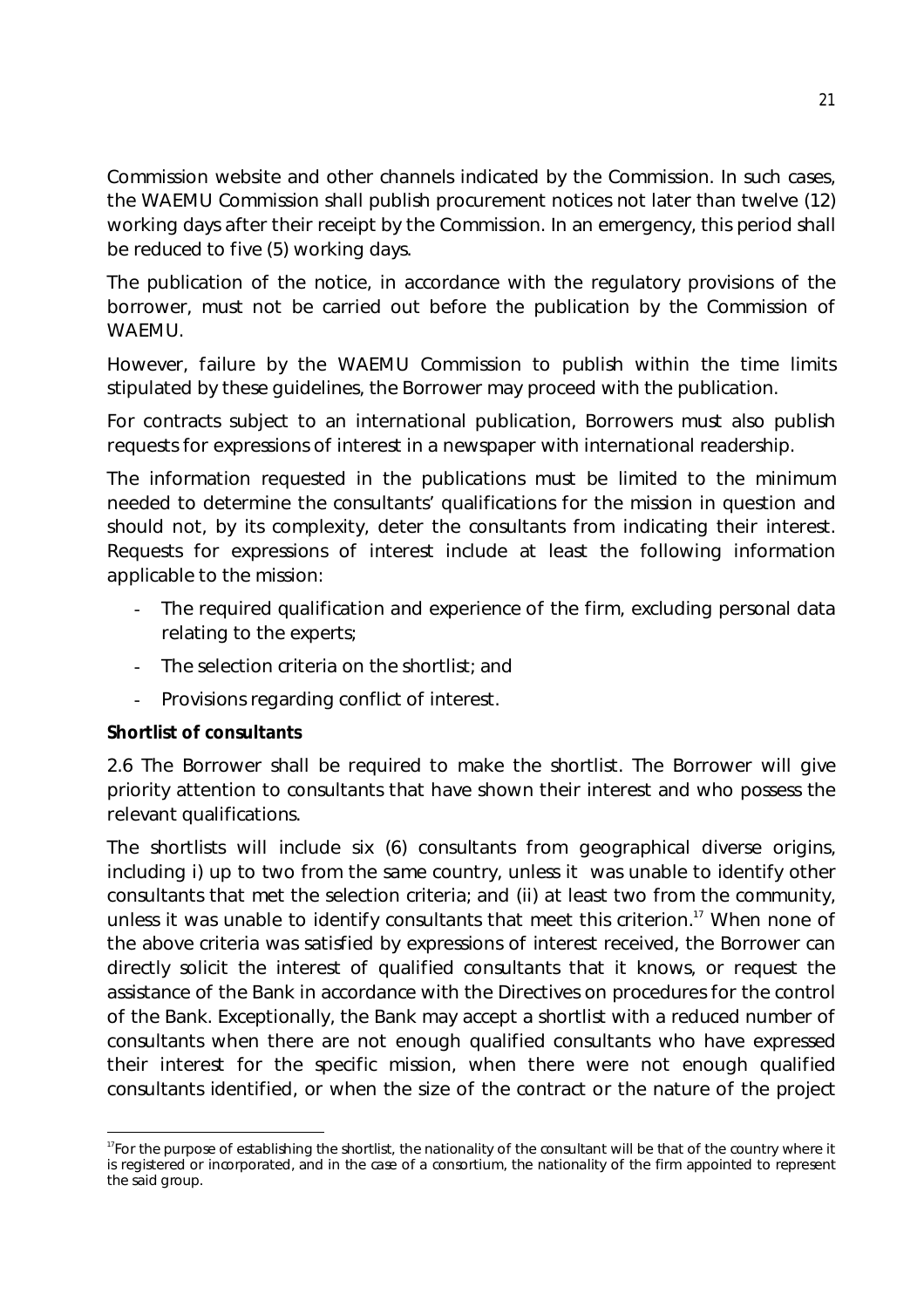does not warrant a wider search. Once the Bank has issued a no-objection notification on the shortlist, the borrower must not change it without the Bank's noobjection. The final shortlist will be forwarded to the consultants that expressed interest, as well as to any other company or entity which will have sent a proposal to the Borrower.

2.7 The shortlist may include only consultants from countries in the community space (consultants whose capital is majority owned by citizens of the community and which are registered or incorporated in the community space), provided that it has a sufficient number of qualified companies available in the community for a shortlist and when there is no initial justification or reason to expand the request to consultants outside the community space or when they have not expressed interest in the mission.

2.8 The shortlist usually includes consultants of the same category and whose business objectives, capabilities, experience and area of expertise are similar, and who have executed projects of similar nature and complexity. Institutions and businesses as well as non-profit organisations (NGOs, universities, UN agencies, etc.) should normally not be included in the shortlist as private sector consultants, unless they are managed as commercial entities satisfying the requirements of paragraph 1.13 (b) of this guidelines. If there is such a mix, the selection should normally take place using the quality-based selection method or selection based on consultants' qualifications (CQS) (for projects of a lower amount).<sup>18</sup> The shortlist will not include any individual consultants. If the borrower intends to select the same consultant in the shortlist for a separate project, it must assess the overall ability of the consultant to run several contracts before including them in more than one shortlist.

# **Preparation and issuance of requests for proposals (RFPs)**

2.9. The request for proposals (RFPs) should include:

- a. A letter of invitation;
- b. Instructions to consultants (IC) and specific data;
- c. The terms of reference; and
- d. Type of contract proposed. As much as possible, Borrowers shall use one of the models of requests for proposals issued by the Bank, if necessary, with minor changes acceptable by the Bank, to take account of the specific conditions relating to the project. Such changes can be done only with specific data from the request for proposals.

Borrowers must list the documents contained in the request for proposals. The borrower may use an electronic system to publish the request for proposals, provided

**<sup>.</sup>** <sup>18</sup>The thresholds expressed in FCFA that define what is meant by "small amount" will be determined in each case taking into account the nature and complexity of the assignment.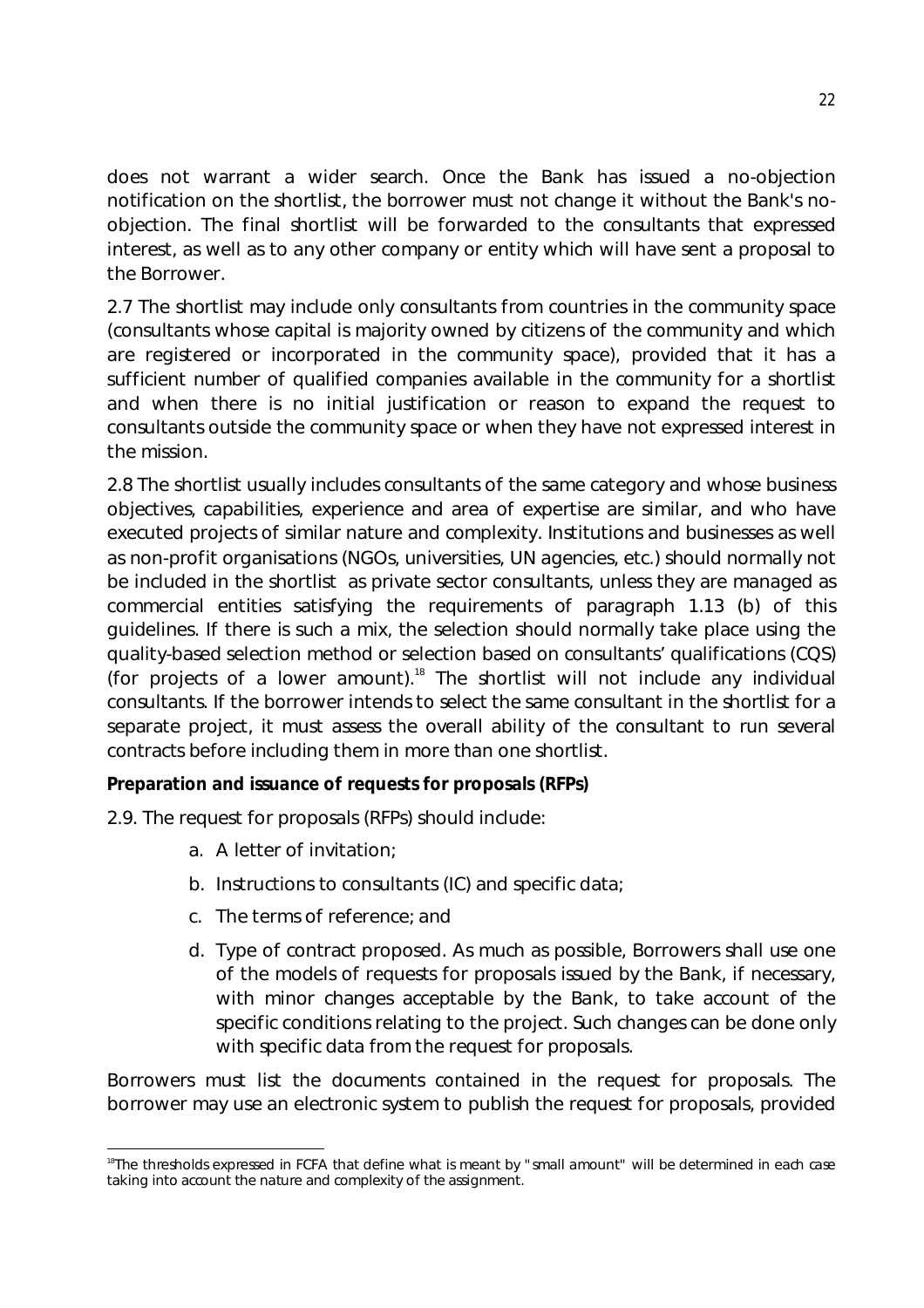that the Bank considers it appropriate. If the request for proposals is published electronically, the electronic system will be protected to prevent changes to the request for proposals and to avoid restricting access to consultants who are on the shortlist.

# **Letter of invitation (LOI)**

2.10. The letter of invitation indicates the Borrower's intention to enter into a contract for consultant services. It provides information on: the origin of funds, client, date, time and address to which proposals must be sent.

# **Instructions to consultants and data sheet (ITC)**

2.11 This document must include all information that could help the consultants to prepare compliant proposals. It must make the selection procedure as transparent as possible, by providing information on the evaluation process and indicating the evaluation criteria and their respective relevance, as well as the score corresponding to the minimum quality required. The IC will provide an estimate of the amount of work expected of key experts (in persons x month) or the budget estimate, but not both. If, as part of previous contracts, the services were routine or did not require an innovative approach, the Borrower may after the notice of no objection from the Bank, request consultants to include the same volume of work expected of such experts indicated during the request for proposals, without which their financial proposal must be adjusted for the purpose of comparison of proposals and the decision on the contract award. The IC will specify the validity period of the proposal which should be sufficient to allow the assessment of the proposals, the award decision, the review by the Bank and the finalization of contract negotiations. A detailed list of information to be included in this document is provided in Appendix 1.

# **Contract**

2.12 Section IV of these guidelines briefly analyses the most common types of contracts. Borrowers must use the most appropriate types of contracts as published by the Bank and only make changes that are absolutely necessary, with the agreement of the Bank, in order to adapt it to the needs of the country and the project. These changes will be introduced exclusively through the contract data or the specific conditions of the contract, and not through the amendments to the general conditions of the contract appearing in the contract model published by the Bank. The Bank's contract models cover most of the consultant services; when they are not usable (for example, in the case of contracts for inspection prior to shipping, the departments specialised in procurement, training of university graduates, advertising operations for privatization, or twinning), the Borrowers must use other contract models deemed acceptable by the Bank.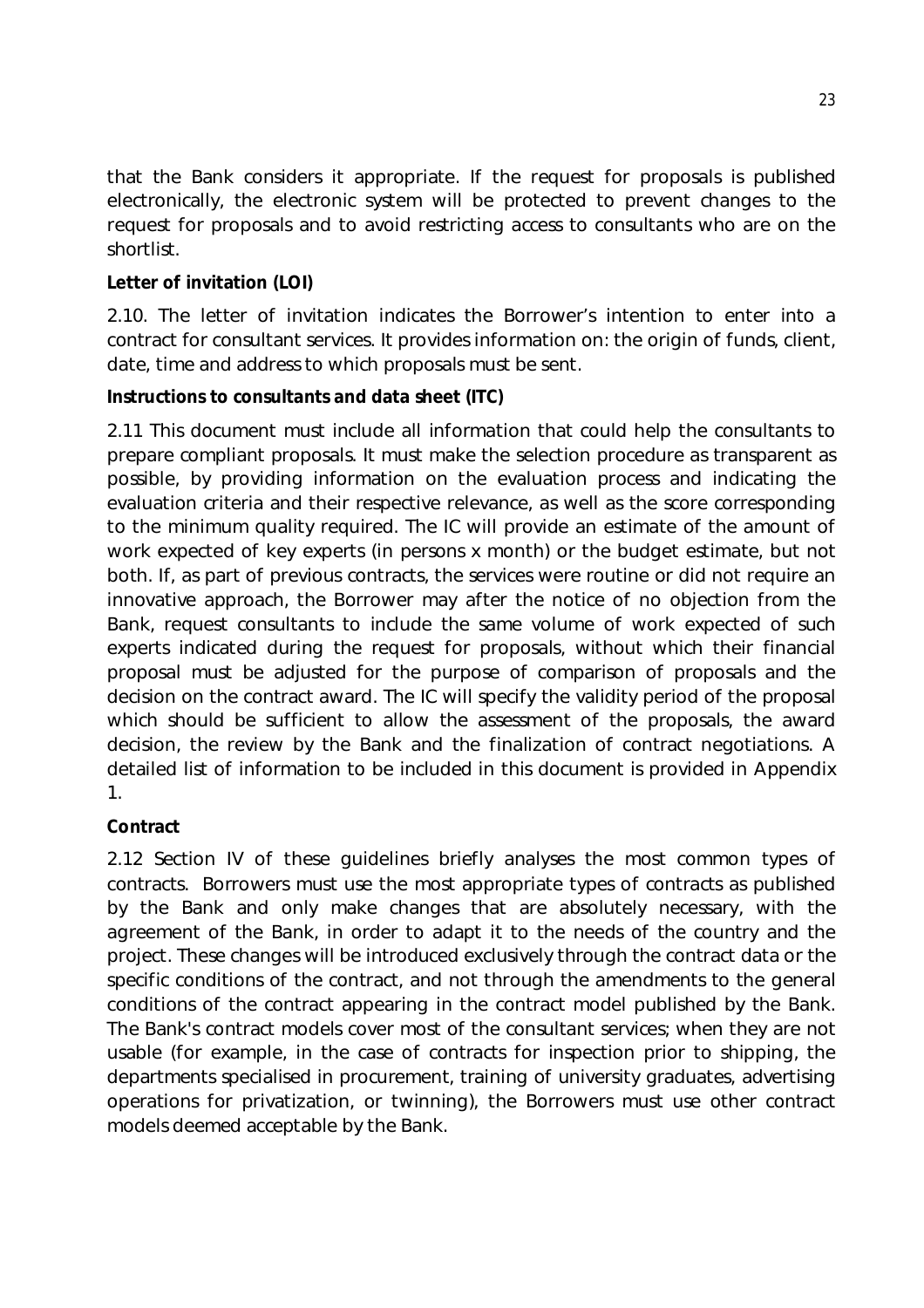### **Receipt and opening of proposals**

2.13 The borrower will allow consultants sufficient time to prepare their proposal. This period must not be less than thirty (30) calendar days for contracts above the national thresholds for the Borrower, and forty-five (45) calendar days for contracts above the community threshold, from the date of publication of the notice.

During this period, the consultants will be able to seek clarification on the information provided in the request for proposals. The Borrower will provide these clarifications in writing and circulate them to all consultants on the shortlist (which have indicated their intention to submit proposals). If necessary, the borrower shall extend the deadline for submission of proposals. Technical and financial proposals should be submitted at the same time.

No amendment to the technical or financial proposal will be accepted after the deadline for submission of proposals, but amended proposals may be submitted prior to this date. To preserve the integrity of the process, technical and financial proposals should be submitted in separate sealed envelopes. An opening and evaluation committee whose composition and functions shall be defined by the national rules applicable to procurement, to be designated and made up of persons belonging to the departments concerned (technical, financial and legal services, as the case may be) shall open all envelopes containing the technical proposals received by the deadline for submission of proposals and at the place indicated in the request for proposals when a minimum of three proposals is received by the date fixed for bid submission.

Failing this, the Borrower shall open a new advertising period of fifteen (15) days prior to the opening of the bids. The first proposals received should be sent to bidders before the opening of this new period of advertising. The Borrower will then open the proposals received whatever their number at the end of the second period of advertising.

At the opening of the envelopes containing the technical proposals, in the presence of the consultants wishing to attend, the borrower must neither take a decision on the merits of the proposals, nor reject any of the proposals. All proposals received after the deadline will be declared out of time, rejected and promptly returned without having been opened. The committee will read aloud the names of the consultants who submitted a proposal, the presence or absence of duly sealed envelopes containing the financial proposals, as well as any other information deemed appropriate. Financial proposals will be sealed and will be deposited with an auditor or an independent, trustworthy entity until their opening in accordance with paragraph 2.23<sup>19</sup>. Borrowers may have systems that enable consultants to submit their proposals electronically, provided that the Bank considers that such systems are adequate, including, among other things, that they are protected, guarantee the

**<sup>.</sup>** <sup>19</sup>An independent body should have no direct or indirect interest or participation in the assignment in question.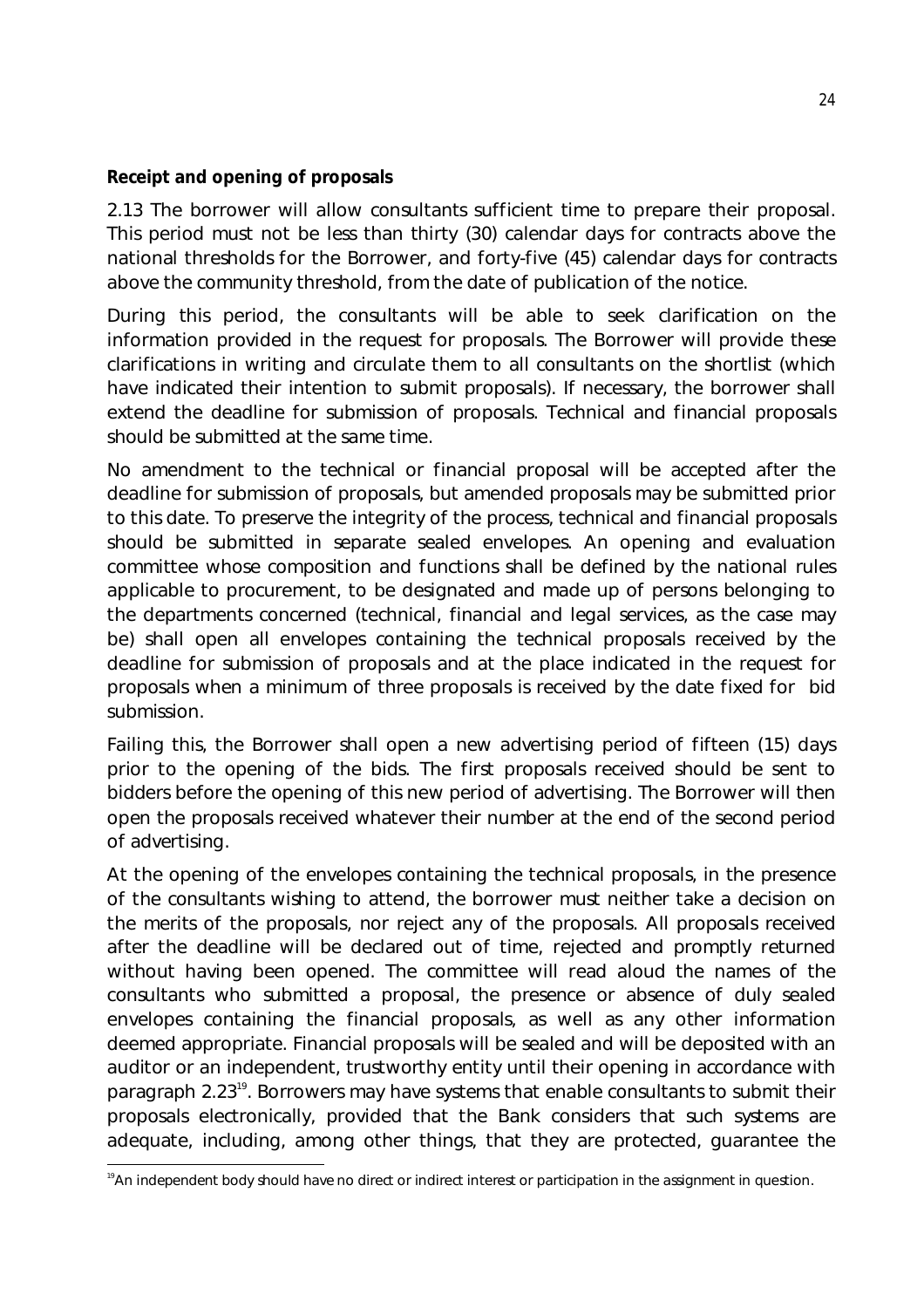integrity, confidentiality and authenticity of the submitted proposals, and use an electronic signature system or its equivalent to ensure that consultants are bound by their signature.

### **Clarification and alteration of proposals**

2.14 Except in the cases referred to in paragraphs 2.27 to 2.29 of Section II, the consultants can be neither authorized nor required to amend their proposal in any way after closing the proposals.

During the evaluation of proposals, the borrower will make the assessment on the basis of the technical and financial proposals submitted only, and will not request any further clarification from consultants, except for minor issues and with prior notice of no objection from the Bank.

# **Evaluation of proposals: Consideration of quality and cost**

Evaluation of proposals: taking account of the quality and the cost Persons responsible for evaluating the technical proposals will have access to the financial proposals as well as the outcome of the technical evaluation, including reviews and notices of no objection by the Bank. Only then will the financial proposals be opened. The evaluation will be conducted in full compliance with the provisions of the request for proposals.

# **Evaluation of the quality**

2.16 Given the need for high quality services, the quality of technical evaluation will be a determining factor. The Borrower shall evaluate each technical proposal involving an opening and evaluation committee, whose composition and functioning are spelt out in accordance with the principles of its rules on public procurement. No member of the Committee shall be in a situation of conflict of interest under paragraph 1.9 (c) and shall indicate non-involvement in conflict of interest before participating in the evaluation. If the Bank determines that the technical evaluation is not compatible with the provisions of the RFP or does not adequately assess the strengths and weaknesses of the proposals, or that the Committee fails to resolve the situation in a timely, the Bank may ask the Borrower to appoint international experts to assist the committee to perform its task if deemed necessary.

2.17 The Technical evaluation will take into account the criteria in paragraph 2.18 and the sub-criteria indicated in paragraphs 2.19 and 2.20 and as specified in the RFP. The RFP will describe each criterion and sub-criteria and their respective maximum rating, and disclose the overall minimum technical score below which the proposals will be rejected as non-compliant. The indicative range for the overall minimum technical score is between 70 and 85 (seventy and eighty-five) on a scale of 1 to 100 (one to hundred percent). The maximum score for each criterion and the minimum overall technical score will be determined depending on the nature and complexity of the mission.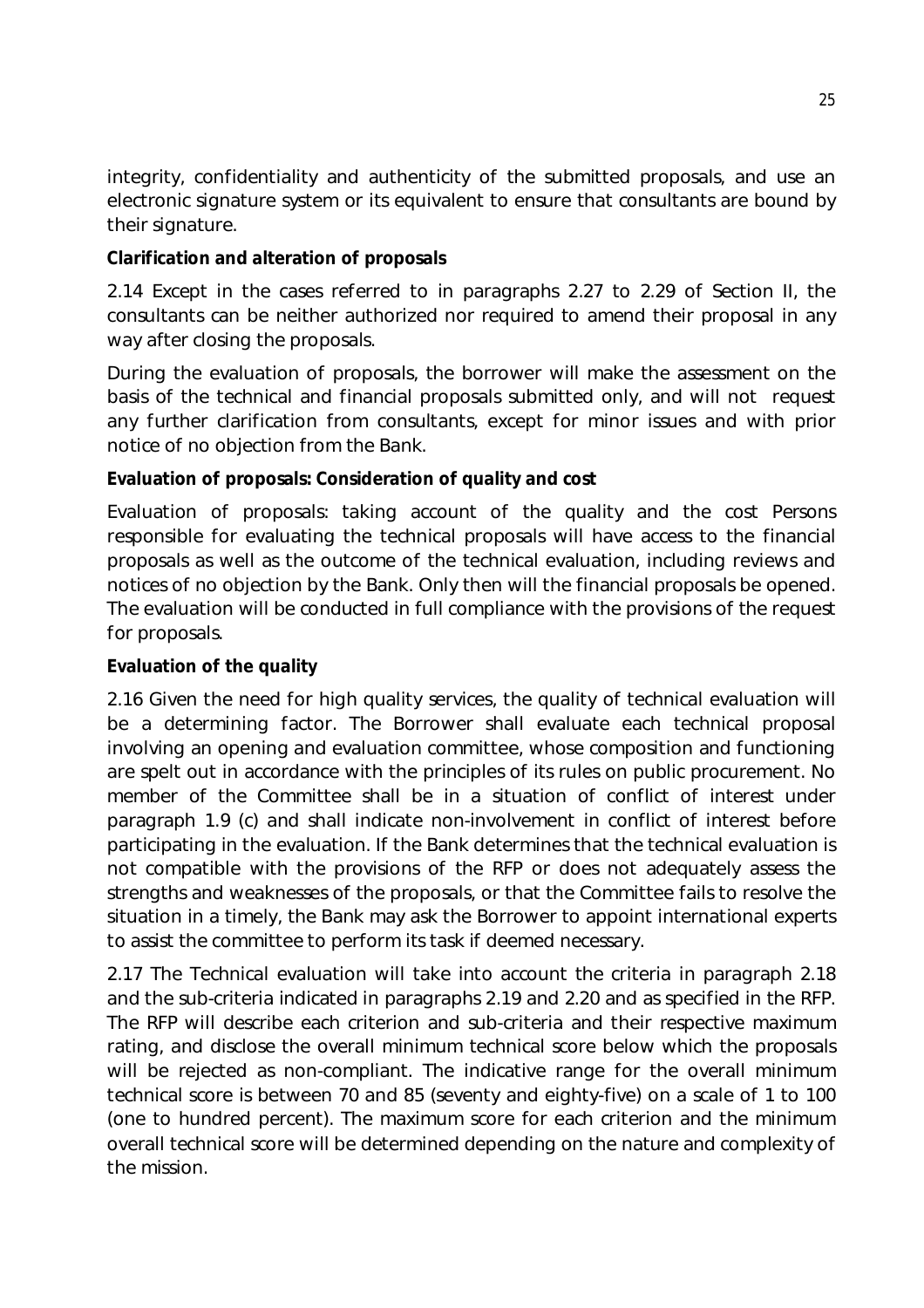2.18 The criteria will include:

- a. Relevant experience of the consultant for the task in question;
- b. Quality of the proposed methodology;
- c. Qualifications of the key experts proposed;
- d. Knowledge transfer, if required by the ToRs; and
- e. Level of participation of experts from the community space among the key experts proposed for the mission. Any exceptions subject to the Bank's notice of non-objection will be included in the indicative range. The maximum score for the "participation of experts from the community space" as indicated below shall not exceed ten (10).

| Consultant's relevant experience for the task:                  | 0 to 10   |
|-----------------------------------------------------------------|-----------|
| Methodology:                                                    | 20-50     |
| Key Experts:                                                    | $30 - 60$ |
| Knowledge transfer: <sup>20</sup>                               | 0 to 10   |
| Participation of experts from the Community area: <sup>21</sup> | 0 to 10   |
| (Shall not exceed 10 points)                                    |           |
| Total:                                                          | 100       |

2.19 The Borrower normally divides the assessment criteria into sub-criteria. Each criterion will be scored on the basis of the weight assigned to each sub-criterion. For example, the sub-criteria for the methodology will be innovation and level of detail. However, it is appropriate to limit the number of sub-criteria: the Bank warns against the use of exceedingly detailed lists of sub criteria that may render the professional evaluation of proposals a purely mechanical exercise. The weight given to experience can be relatively small, since this criterion has already been taken into account in shortlisting the consultants. Methodology will attract a higher score once the task is complex (for example, multidisciplinary feasibility or management studies).

2.20 Only the key experts must be evaluated. Insofar as they will ultimately determine the quality of services, more weight should be given to the criterion if the proposed mission will be complex. The Borrower shall review the qualifications and experience of the key experts proposed from the curriculum vitae, which must be accurate,

**<sup>.</sup>** <sup>20</sup>Knowledge transfer can be the main objective of some assignments; in such cases it will be specified in the ToRs and may be given a higher weight to reflect its importance only after prior no-objection of the Bank

<sup>&</sup>lt;sup>21</sup>Measured by the participation of experts from the community space among key experts (presented by national or foreign companies) and calculated by the ratio of the volume of work of key experts in the country (per person x months) compared to the total volume working experts in the proposal.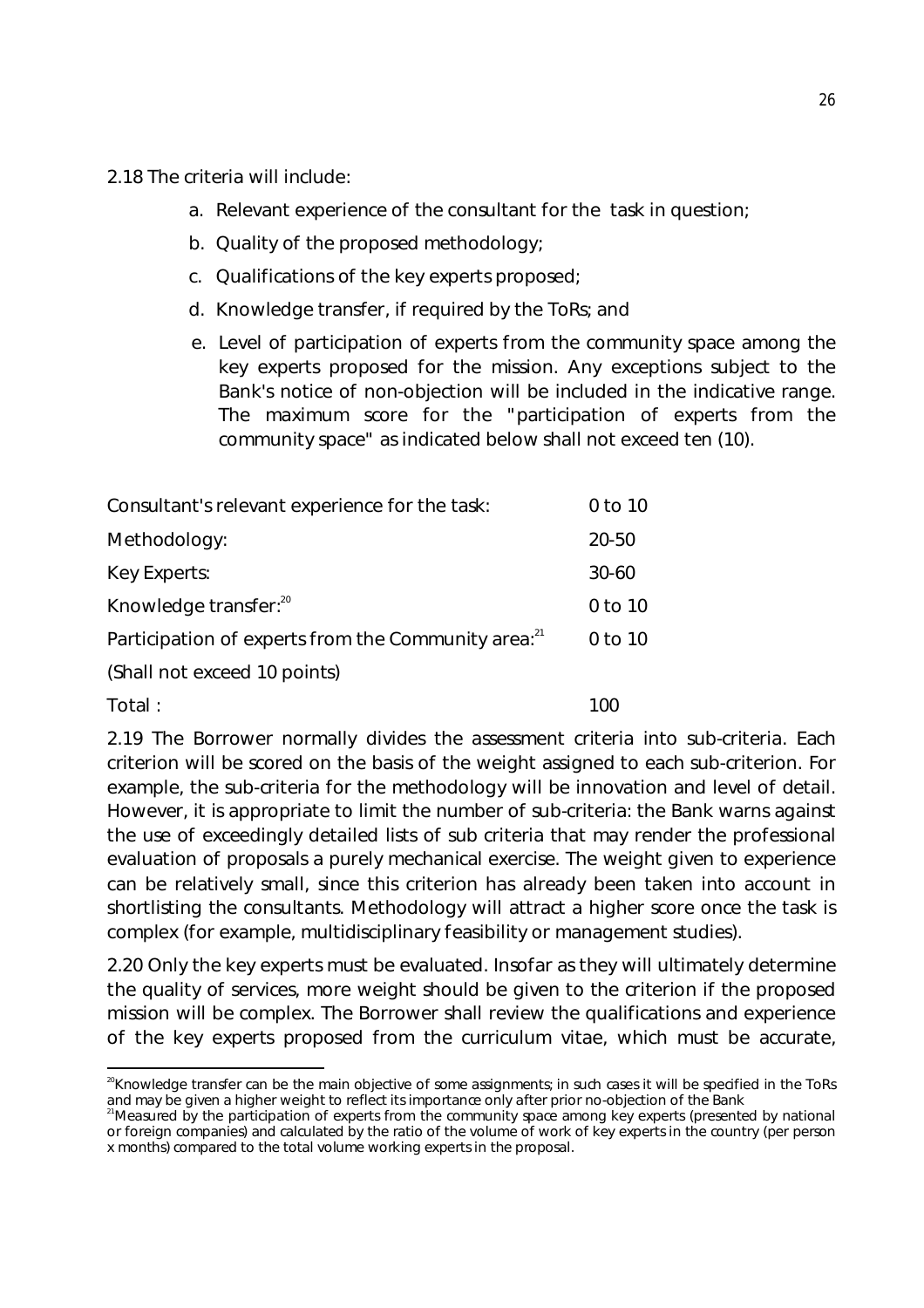complete, and signed by an official authorized by the consultant and the person proposed. The persons will be judged based on the following three sub-criteria:

- a. General qualifications: education and training, years of experience, positions held, duties performed as an expert, experience in developing countries, etc. ;
- b. Qualifications for the task: education, training and experience in the sector, the subject in question, etc., relevant to the mission; and
- c. Experience in the region: knowledge of the language, its culture, its political and administrative organization, etc.

2.21 The Borrowers shall evaluate each proposal on the basis of its compliance with the ToRs. Any proposal that does not meet the important elements of the RFP will be considered unacceptable and rejected at this stage. Technical proposals containing any kind of financial information will be declared non-compliant.

2.22 The members of the evaluation committee will evaluate the proposals in accordance with the evaluation criteria specified in the RFP, independently of each other and of any outside influence from any person or entity. A proposal will be rejected if it does not obtain the minimum technical score to be obtained as indicated in the request for proposal. Following the evaluation process, the Borrower shall prepare a technical evaluation report using the standard form of the Bank relating to the assessment report or a report acceptable to the Bank. The report shall justify the results of the evaluation and the total score of each technical proposal describing the strengths and weaknesses of the proposals. The significant differences between individual scores given by different members to a proposal for a criterion or subcriterion will be considered and a justification shall be provided in the technical assessment report. The technical evaluation report, including detailed evaluation sheets for each member of the committee, will be submitted to the Bank for consideration and issuance of a notice of no objection. All documents relating to the evaluation, such as individual mark sheets, shall be retained.

# **Opening of the financial proposals and evaluation of costs**

2.23 When the technical evaluation report is completed (and the Bank has issued its notice of no objection), the Borrower shall inform the consultants whose proposals did not obtain the minimum overall technical score or had been found not compliant with the RFP and ToRs, that their financial proposals will be returned unopened after the signing of the contract. In addition, the Borrower shall inform each of the said consultants of their overall technical score as well as scores for each criteria and subcriteria if necessary. The Borrower, at the same time, shall notify the consultants that have secured the minimum overall technical score of minimum qualification of the date, time and place of the opening of the financial proposals. This date will be set to allow the consultants to make arrangements to attend the opening of the financial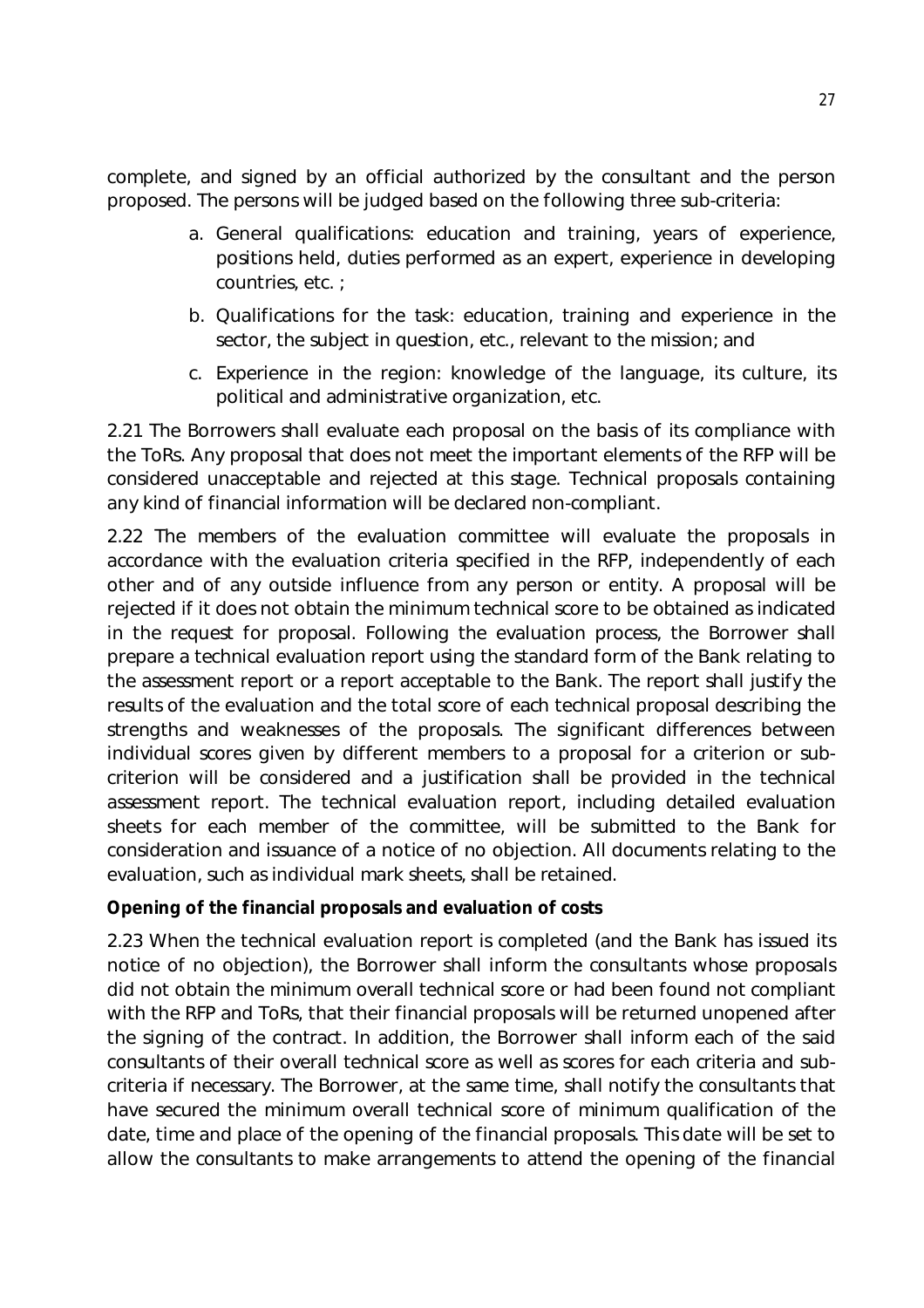proposals. Financial proposals will be opened in the presence of representatives of the consultants who choose to attend (in person or online). The name of the consultant, the technical scores, including breakdown by criteria, and total bid prices will be read aloud (and posted online if the proposals were submitted electronically) and documented at the opening of the financial proposals. The Borrower shall prepare the minutes of the opening and a copy sent to the Bank and to all consultants who submitted proposals. This document will be published as soon as possible in a national newspaper of wide circulation and on the Bank's website.

2.24 The Borrower shall then evaluate and compare the financial proposals in accordance with the following procedures. Prices will be converted to a single currency selected by the Borrower (local currency or fully convertible foreign currency) as stated in the RFP. The Borrower shall make this conversion by using the selling rates of those currencies provided by an official source (such as the Central Bank) or by a commercial bank or by an internationally circulated newspaper for similar transactions. The RFP will specify the source to be used in determining these exchange rates as well as the relevant date; provided, however, that this date may not be earlier than four weeks from the deadline for submission of proposals, nor later than the original date of expiry of the validity of the proposals. For simple timebased contracts, any calculation error will be corrected, and prices will be adjusted if they fail to reflect the inputs included in each of the technical proposals. For lumpsum contracts, the consultant is supposed to have included all prices in their financial proposal, so that no arithmetical correction and no price adjustment will be made and the total price, net of tax as defined in paragraph 2.25 below, included in the financial proposal, will be considered the price offered.

2.25 For purposes of assessment, the offered prices exclude local identifiable indirect taxes of the contract and income tax payable to the country of the Borrower on for services rendered in the country of the Borrower by experts and other non-resident staff of the consultant.<sup>22</sup> In exceptional cases, where the borrower cannot fully identify indirect taxes at the time of evaluating financial offers, the Bank may agree that prices for the purposes of evaluation only, include all taxes payable to the country of the Borrower. The total price offered will include all remuneration of the consultant as well as other expenses such as travel expenses, translation, printing of reports or administrative expenses. The proposal offering the lowest total price may be given a financial score of one hundred (100) and the other proposals of the financial scores inversely proportional to their cost. The financial scores can also be determined using other methods (linear or other variations). The method to be used will be indicated in the RFP.

**<sup>.</sup>** <sup>22</sup>All indirect taxes levied on bills, the national and municipal levels, such as sales tax, VAT, excise taxes and other similar taxes.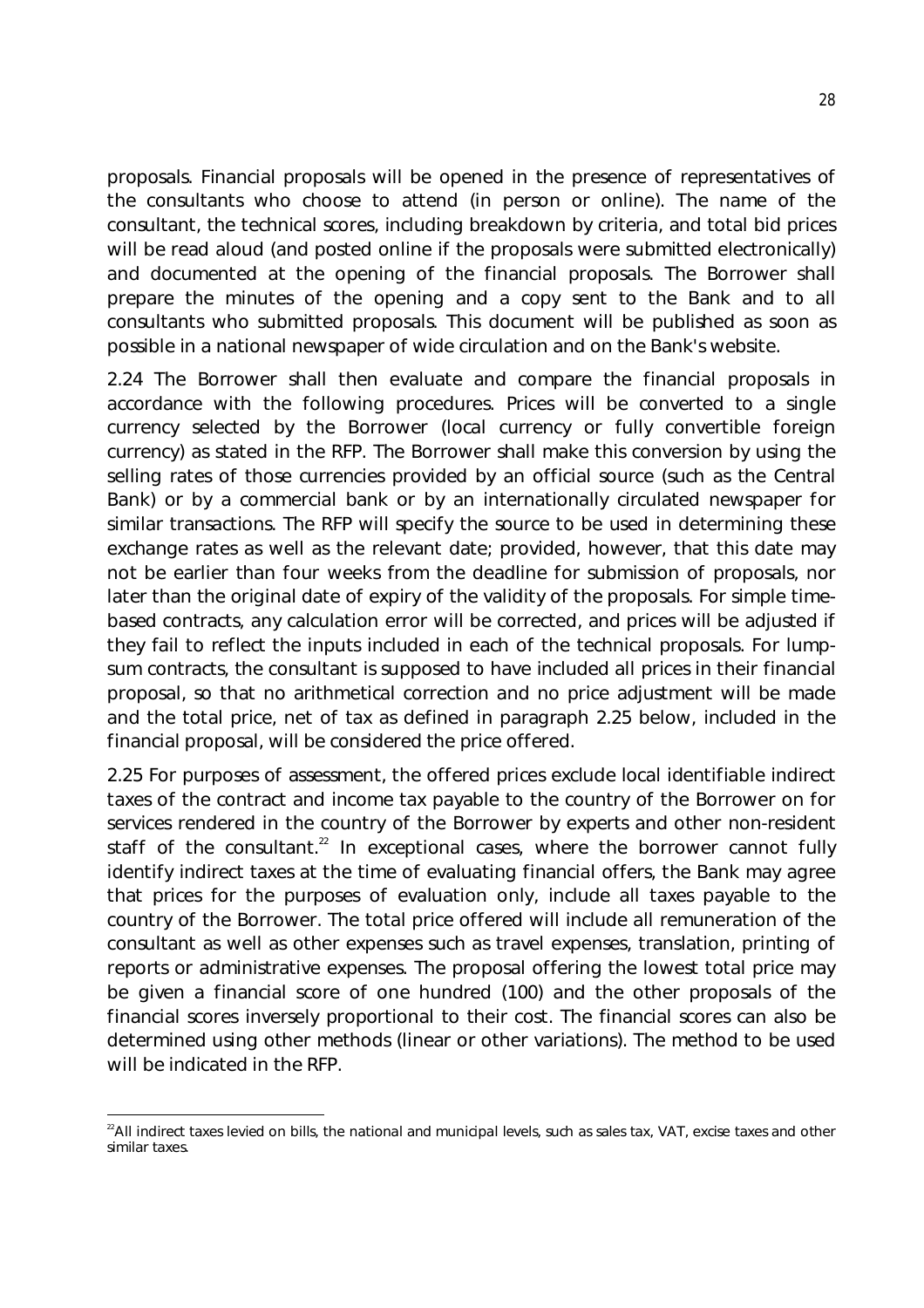### **Combined quality and cost evaluation**

2.26 The total score shall be obtained by adding the technical and financial scores, after introducing a weighting. The weight for the "cost" will be determined in light of the complexity of the mission and the desired level of technical quality. Except for the type of services specified in Section III, the weight for cost shall normally be twenty (20) points on a total score of one hundred (100). The proposed weightings for the technical quality and cost shall be specified in the RFP. The firm obtaining the highest total score will be invited for negotiations.

# **Negotiations and award of the contract**

2.27 The negotiations will be based on the ToRs, the methodology proposed for the mission, the means available to the consultant by the Borrower, and the particular contract conditions. These discussions will not substantially alter the scope of services provided for in the initial Terms of Reference or contract conditions, to avoid affecting the quality of the final product, its cost, and the relevance of the initial evaluation. Staff resources provided shall not be reduced significantly with the sole purpose of complying with available or estimated budget. The final TORS and the agreed methodology shall be incorporated in the "Description of Services," which will be part of the contract.

2.28 The selected firm will not be allowed to substitute key experts, unless both parties agree that this replacement was made inevitable due to a long delay in the selection process, or that such replacement(s) is (are) essential (s) in achieving the mission objectives.<sup>23</sup> If this is not the case, and if it is established that the company included key experts in its proposed without ascertaining their availability, the firm may be disqualified and the process continued with the consultant ranked second.

The key experts proposed as a replacement must have the same or better qualifications than the experts initially proposed.

2.29 Financial negotiations shall include clarification on the tax obligations of consultants in the country of the Borrower (if any) and how this tax liability will be reflected in the contract. The lump-sum contracts shall be based on delivery of outputs (or products), the price offered will therefore include all costs (experts' working time, overheads, travel, accommodation, etc.).

Therefore, if the selection method for a lump-sum contract included cost as a factor, the offer price cannot be negotiated. In the case of time-based contracts, payment is based on inputs (working time of experts and reimbursable expenses) and the offer price shall include experts' remuneration and the estimated reimbursable expenses. If the selection method includes cost as a factor, the remuneration of experts cannot be

**<sup>.</sup>** <sup>23</sup>Setting a realistic period of validity of offers in the RFP and carrying out an efficient evaluation minimizes this risk.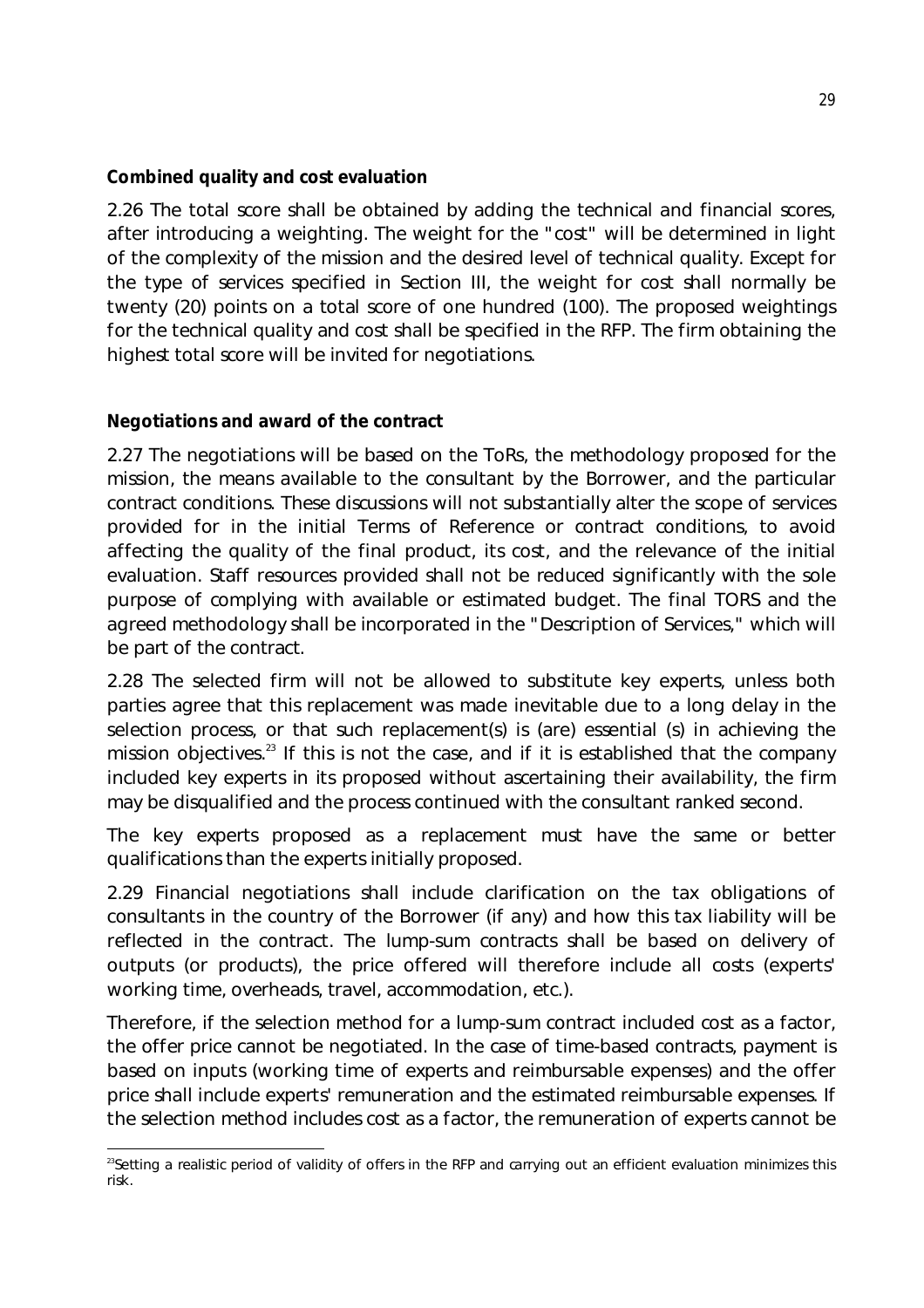negotiated, except in exceptional circumstances, for example, where the remuneration of experts is available at much higher rates than those usually charged by consultants for similar contracts. This is why the prohibition of negotiation does not take away the client's right to ask for clarification and if the rates are very high, to request changes in pay after consultation with the Bank. Refundable fees must be paid on the basis of costs actually incurred by receipts; they therefore cannot be negotiated. However, if the client wants to define ceilings for unit prices of certain reimbursable expenses (such as travel or accommodation), it should indicate the maximum levels of those rates in the RFP or define a per diem in the RFP.

2.30 If negotiations with the consultant ranked first fail, the Borrower shall inform the said consultant in writing, about all the problems and unresolved disagreements and offer him a final opportunity to respond in writing. The negotiations will not be broken for budgetary considerations. If the disagreement persists, the Borrower shall inform the applicant in writing of their intention to break off negotiations. Negotiations will then only be broken after the issuance of the notice of nonobjection from the Bank, and the consultant ranked second will be invited to negotiate. The Borrower shall submit the report of the negotiations and all relevant correspondences, as well as the reasons for the breakdown of negotiations to the Bank for review. These negotiations cannot be resumed once the negotiations with the consultant ranked second will be carried out. Upon successful conclusion of negotiations, and after issuance of no-objection from the Bank relating to the signed negotiated contract, the Borrower will notify other firms on the shortlist that they were unsuccessful, and this must be done as soon as possible.

#### **Publication of the award of contract**

2.31 Within two (2) weeks of receipt of no-objection notification of the Bank on the recommendation of contract award, the Borrower shall publish in a national newspaper with wide circulation and on the Bank website, or possibly on the WAEMU Commission website for contracts above the community threshold, the results with the identification of the tender and the following information:

- a. Name of each bidder who submitted a bid;
- b. Bid prices as read out at bid opening;
- c. Name and evaluated prices of each bid that was evaluated;
- d. Names of bidders whose bids were rejected and the reasons for their rejection; and
- e. Name of the successful bidder and the offer price, as well as the duration and summary scope of the contract awarded.

2.32 The Borrower shall ensure that the procedure for the publication of the award of contracts, as indicated in paragraph 2.31 is complied with.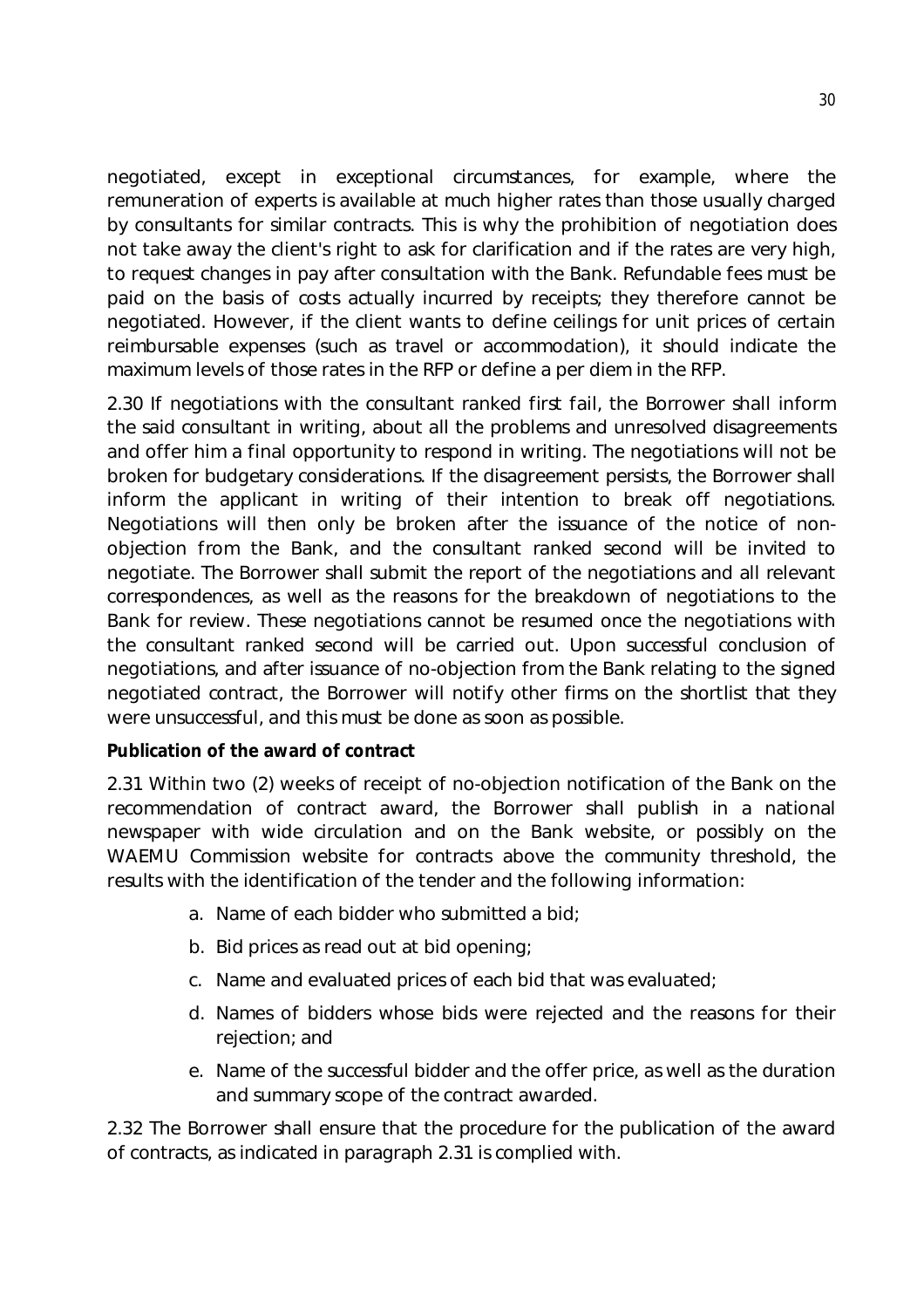### **Debriefing by the Borrower**

2.33 In the publication of contract award referred to in paragraph 2.31, the Borrower shall specify that any consultant, who wishes to ascertain the reasons why their proposal was not selected, should make a formal request to the Borrower. The Borrower shall promptly provide a written explanation of the rejection of the proposal. If the bidder requested to attend a debriefing meeting, they must bear all the related costs.

### **Rejection of all proposals and re-invitation**

2.34 The Borrower will be justified in rejecting all proposals only if i) they are not consistent because they do not meet the important aspects of the ToRs or have major deficiencies regarding the ToRs under paragraph 2.21; or ii) all do not obtain the minimum technical score specified in the RFP; or iii) if the price offered for the selected proposal is substantially higher than the budget available or the recent updated estimate of the cost.

In the latter case, there will be the need to consider a new invitation as an alternative, in consultation with the Bank, if it is possible to increase the budget or reduce the scope of services. However, in accordance with paragraph 2.27, a substantial reduction of the scope of services is not acceptable and will require reinviting new proposals. If cost is a factor for evaluating a time based contract, the number of people per month proposed by the consultant may be negotiated, provided that this does not compromise the quality or does not affect the mission. Even in such cases, the remuneration of the experts should normally not be negotiated in accordance with paragraph 2.29.

2.35 Before rejecting all proposals and requesting new ones, the Borrower shall notify the Bank the reasons for rejection and obtain the Bank's a notice of no objection. The new selection process will be based on a review of the RFP, including the ToRs, the short list and budget. These revisions will be agreed with the Bank.

#### **Confidentiality**

2.36 Information relating to evaluation of proposals and recommendations concerning awards shall not be disclosed to the consultants who submitted the proposals or to other persons not officially concerned with the selection process, until the publication of the award, except as provided in paragraphs 2.23 and 2.30.

#### **III. OTHER MODES OF SELECTION**

#### **General**

3.1 This section describes the selection methods other than the quality and cost-based procedure, and cases in which they are acceptable. All the provisions of Section II (QCBS) shall apply to other selection methods provided for in Section III, unless a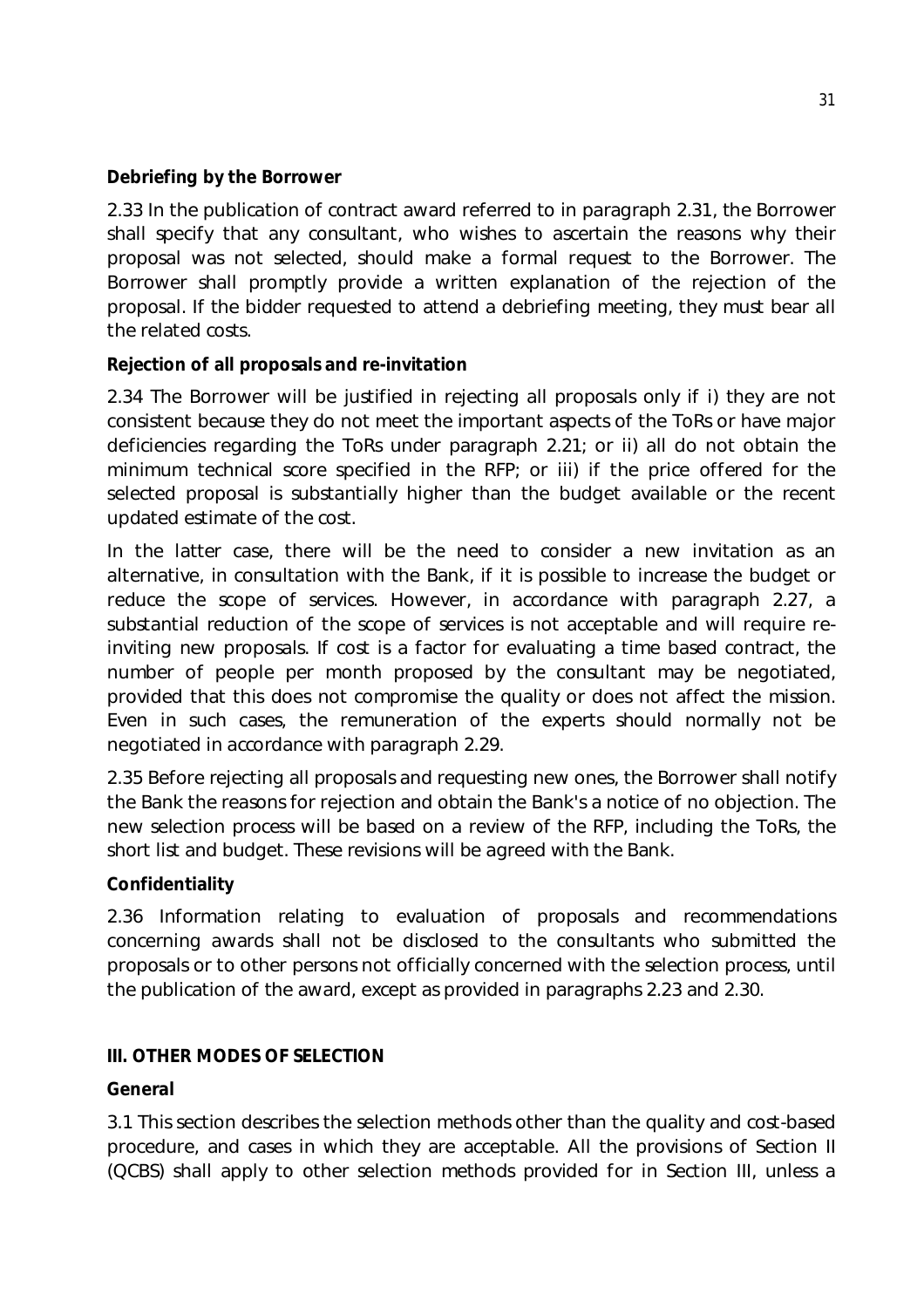special provision of Section III provides otherwise and in which case the latter shall apply.<sup>24</sup> Borrowers shall use the applicable standard RFP issued by the Bank and will provide, with the agreement of the Bank, that the changes that are very necessary to adapt the project-specific conditions, except as otherwise provided in paragraphs 3.8, 3.10, 3.11 of this Section.

# **Quality-based selection (QBS)**

**.** 

3.2 The method of selection based on quality is suitable for the following types of assignments:

- a. Complex or highly specialized assignments for which it is difficult to precisely define the terms of reference of the consultants and what they are supposed to provide, and for which the client expects the consultants to demonstrate innovation in their proposals ( e.g. economic or sectoral studies on a given country, multisectoral feasibility studies, design of a hazardous waste treatment plant or of an urban master plan, financial sector reforms);
- b. Assignments that have a high downstream impact and in which the objective is to have the best experts (for example, feasibility studies and structural engineering design of such major infrastructure projects such as large dams, policy studies of national significant, management studies of government agencies); and
- c. Assignments that can be carried out in substantially different ways, such that proposals will not be comparable (for example, management advice, general or sectoral policy studies for which the value of the services depends on the quality of the analysis).

3.3 In QBS, the RFP may request submission of a technical proposal (without the financial proposal), or request the submission of both technical and financial proposals but in separate envelopes (two-envelope system). The RFP shall provide either the estimated budget or key experts working time estimates, specifying that this information is given as an indication only and that consultants are free to propose their own estimates.

3.4 If the RFP requires alone were invited, after evaluating the technical proposals using the same methodology as in QCBS, the Borrower shall ask the consultant with the highest ranked technical proposal to submit a detailed financial proposal. The

 $24$ For example, when the Borrower: i) uses a single envelope procedure rather than a double-envelope procedure under QBS; ii) does not indicate in the RFP the estimated number of persons x month as part of the FBS method; iii) did not use expressions of interest in connection with the SQD method; iv) does not use the Bank's standard RFP and model contracts for the procurement of low value in the context of methods such as CQS method; v) enter into negotiations on such price as allowed under the QBS methods, SQC or business practices; vi) uses a criteria of price greater than 20% (twenty percent) to engage an agent specializing in procurement, an inspection officer, an investment bank or auditor; vii) does not apply the QCBS procedures under commercial practices, etc.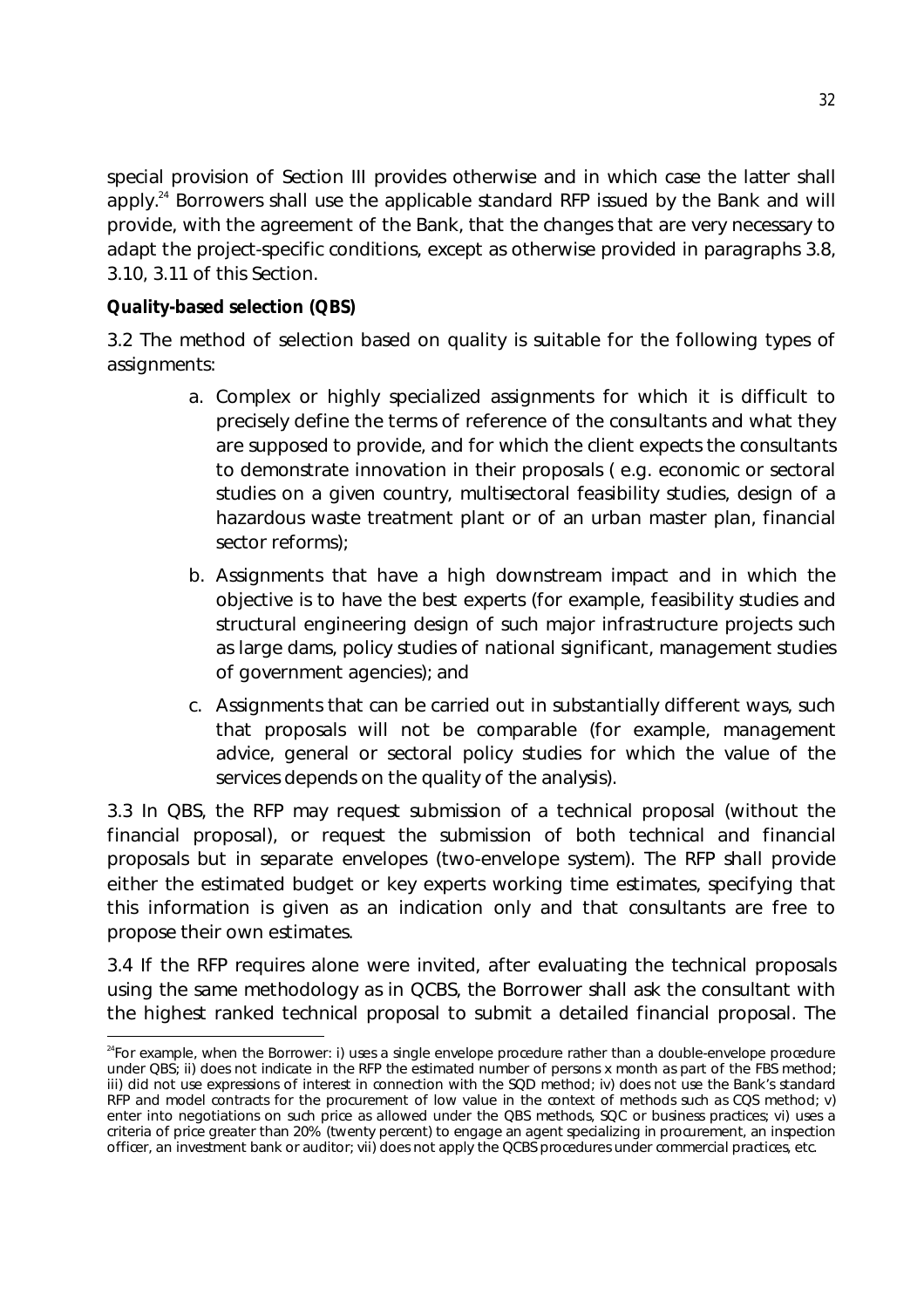Borrower and the consultant shall then negotiate the financial proposal and the contract.<sup>25</sup> All other aspects of the selection process shall be identical to those of QCBS, including the publication of the award of contract, as described in paragraph 2.31 and the guidelines on procedures for controls by the bank, except that only the contract price of the winning firm is published. If consultants were initially requested to provide financial proposals, safeguards shall be built in as in QCBS to ensure that the financial proposal of only the selected firm is opened and the rest returned unopened, after the negotiations are successfully concluded.

### **Selection under a fixed budget (FBS)**

3.5 This method is suitable only when the assignment is simple and can be precisely defined and when the budget is fixed. The RFP shall indicate the available budget and request the consultants to provide their best technical and financial proposals, in separate envelopes, within the budget. The ToRs should be particularly well-prepared to make sure the budget is sufficient for the consultants to perform the expected tasks. The Request for Proposals should clearly indicate whether the budget includes all taxes and taxes payable in the Borrower country and the price of any input provided by the client. Technical proposals shall be evaluated first, as in the QCBS method. Then the financial proposals shall be opened as stipulated in paragraph 2.23. Proposals that exceed the indicated budget shall be rejected. The Consultant who has submitted the highest ranked technical proposal among the rest shall be selected and invited to negotiate a contract. The award of contract shall be published as described for the QCBS method.

#### **"Least cost" selection (LCS)**

3.6 This method is generally applicable to the selection of consultants for standard or routine assignments (audits, engineering design of noncomplex works etc.) where well-established practical and standards exist. Under this method a « minimum qualifying mark for the quality » is established. Proposals to be submitted in two envelopes are invited from a shortlist. Technical proposals are opened first and evaluated. Those securing less than the minimum qualifying mark are rejected, and the financial proposals of the rest are opened as stipulated in paragraph  $2.23<sup>26</sup>$  The proposal with the lowest price shall be selected. When following this method, the minimum qualifying mark shall be established, with the understanding that all the proposals above the minimum compete only on "cost." The minimum qualifying mark shall be specified in the RFP. The award will be published as in the case of QCBS described above.

**<sup>.</sup>** <sup>25</sup>Financial negotiations within the framework of selection based on quality (QBS) include negotiating compensation and other expenses of all consultants.

 $^{26}$ This method will not be used to replace the method of QCBS, but only for the specific cases of very standard and routine technical nature where the intellectual component is minimal. For this method the minimum qualifying mark will be seventy (70) points or more.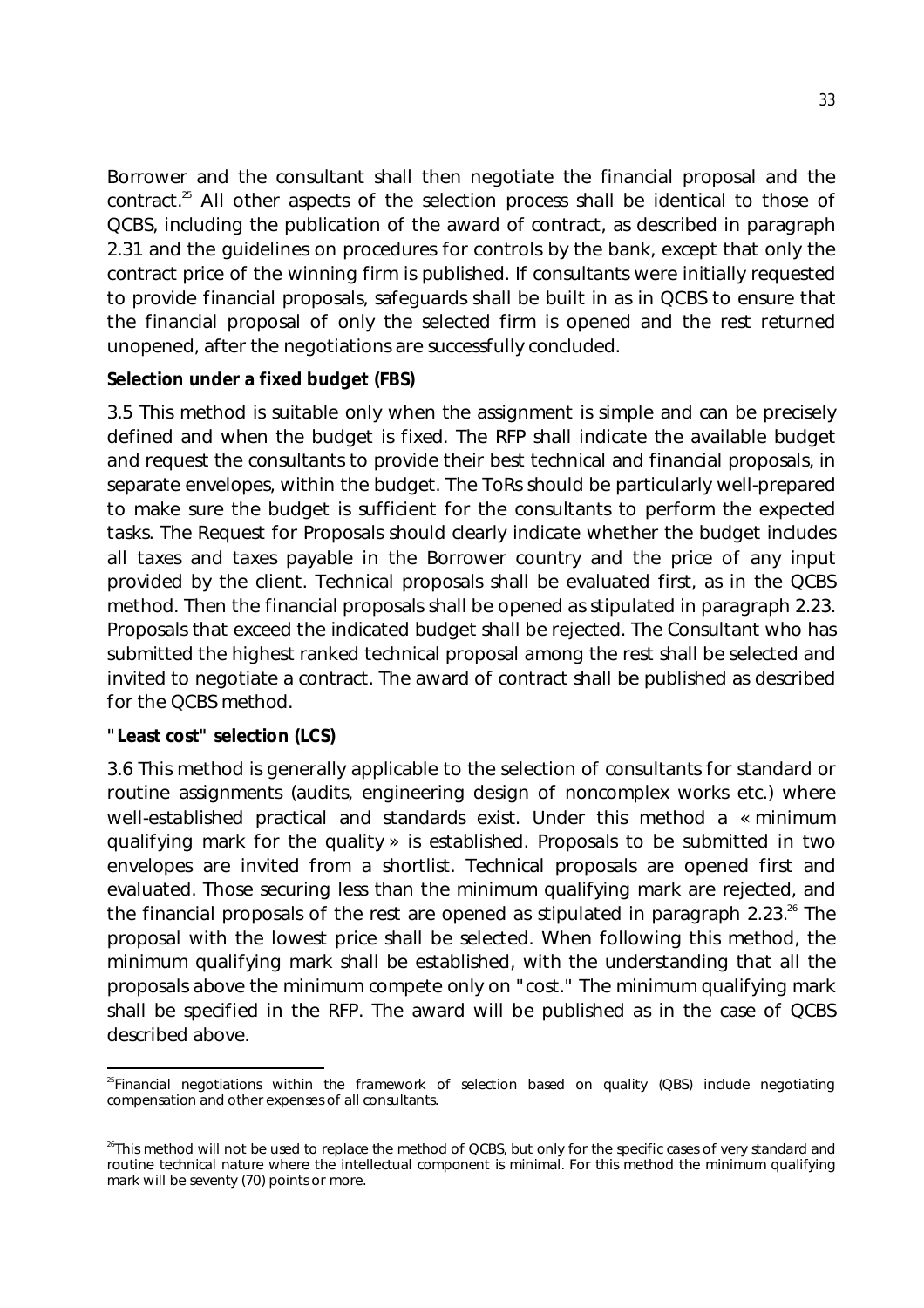### **Selection based on consultants' qualifications (CQS)**

3.7 This method may be used for small assignments or emergency situations declared by the Borrower and recognized by the Bank, for which there is no justification to issue a request for proposals and establish or evaluate competitive proposals. $27$  The Borrower shall prepare the ToRs and obtain expressions of interest that include information on the experiences and qualifications of at least three qualified consultants. Consultants with the required experience and skills relevant to the assignment, will be evaluated and compared, and the best qualified and experienced firm will be selected. Only the selected firm shall be invited to submit a technical and financial proposal and, provided that this proposal is consistent and acceptable, be invited to negotiate a contract.

### **Single-source selection (SSS)**

**.** 

3.8 A contract is awarded by single source selection when the Borrower, without formality, holds important discussions with a consultant.

The use of a single source selection procedure notwithstanding the tendering process will be motivated by the Borrower and expressly accepted by the Bank. The latter in particular will ensure that the resulting contract is in line with initial estimates and the commonly practiced price and contractual terms are fair and reasonable.

3.9 Single-source selection may be appropriate in the following cases:

- a) with competition between candidates capable of performing the contract
- In cases of extreme urgency, for works, supplies or services that the contracting authority must execute in lieu of a defaulting consultant;
- In cases of extreme urgency prompted by unforeseen circumstances or force majeure not to meet the deadlines in the bidding procedures, requiring immediate action and when the contracting authority had not foreseen the circumstances that are causing the need;
- Where the works, supplies or services are made only as of research, testing or development.
	- b) with competition between candidates capable of performing the contract
- When the needs cannot be met by the provision requiring the use of a patent, a license or exclusive rights held by a single firm or a single provider;

<sup>&</sup>lt;sup>27</sup>The thresholds below which the contracts are considered "a small amount" are determined on a case-by-case basis, taking account the nature and complexity of the mission.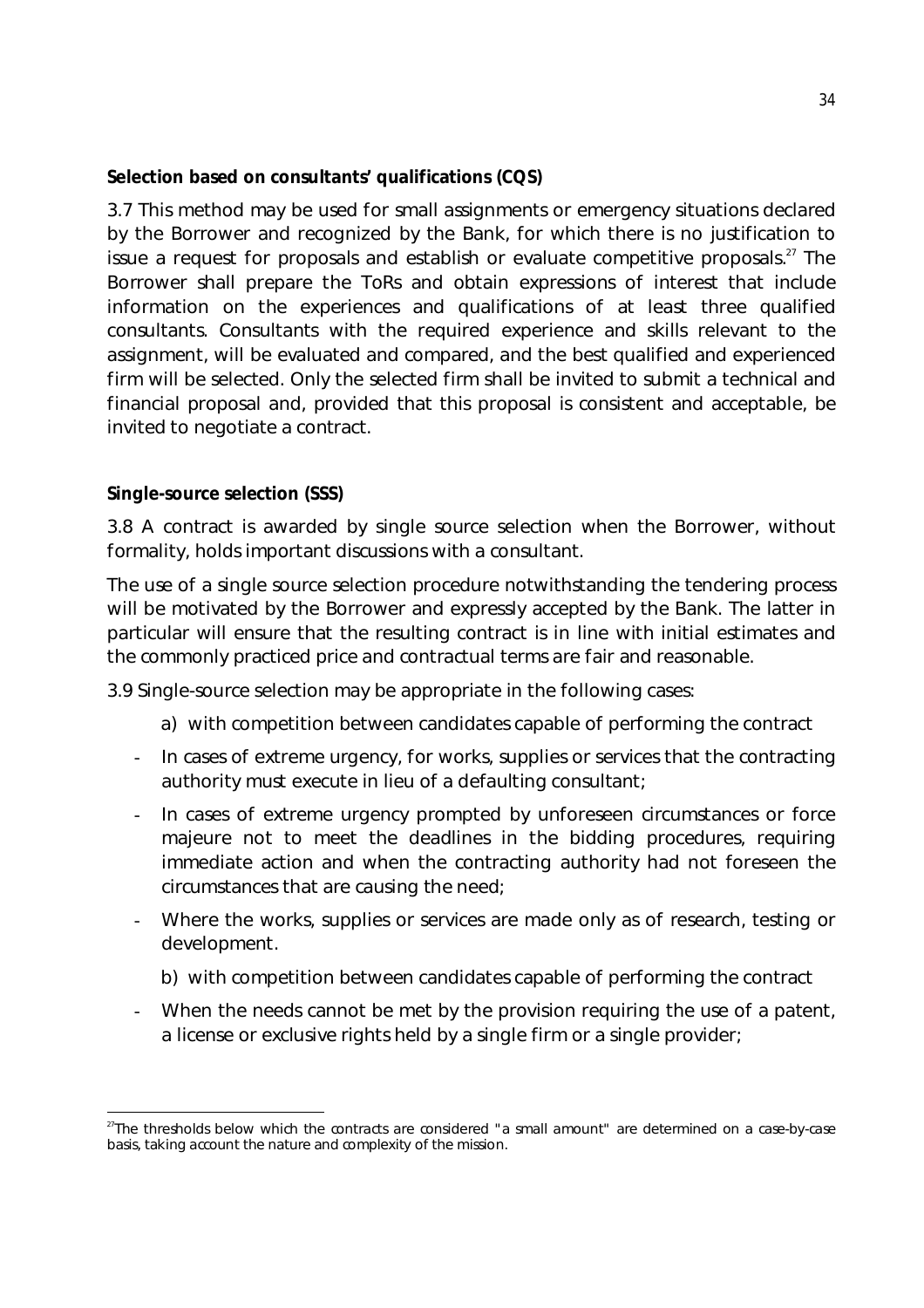- When contracts can be executed only by a particular service provider for technical or artistic reasons;
- When a firm is the only one to have appropriate qualifications or experience for the exceptional assignment;
- Tasks that are a natural continuation of previous work carried out by the firm;

When continuity for downstream work is essential, the initial RFP shall outline this prospect and, if practicable, the factors used for the selection of the consultant shall take the likelihood of a continuation into account. Continuity in the technical approach, experience acquired and continued professional liability of the same consultant, may make continuation with the initial consultant preferable to a new competition subject to satisfactory performance in the initial assignment. For such downstream assignments, the Borrower shall ask the initially selected consultant to prepare technical and financial proposals on the basis of ToRs furnished by the Borrower, which shall be negotiated.

If the initial assignment was not awarded on a competitive basis or was awarded under tied financing, or if the downstream assignment is substantially large in value, a competitive process acceptable to the Bank shall normally be followed in which the consultant carrying out the initial work is not excluded from consideration if it expresses interest. The Bank will consider exceptions to this rule only in exceptional cases and only when a new process is not applicable.

In this case, the total value of such contracts may not exceed 50% of the initial contract.

Single source selection can be approved only with contractors, suppliers or service providers that agree to undergo a specific price control during the execution of services.

The contract shall specify the accounting obligations of the firm, including the requirement to present balance sheets, income statements, and its cost accounting or, failing this, any documents that will facilitate the determination of production costs.

# **Selection of consultants under loans to finance intermediary institutions and entities**

3.10 When the loan provides funds to a financial intermediary institution or entity (or its designated agency) to be on-lent to beneficiaries such as individuals, private sector enterprises, small and medium-sized enterprises or autonomous commercial enterprises of the public sector –for the partial financing of sub-projects, the selection of consultants is usually undertaken by the respective beneficiaries in accordance with well-established private sector procurement methods or commercial practices that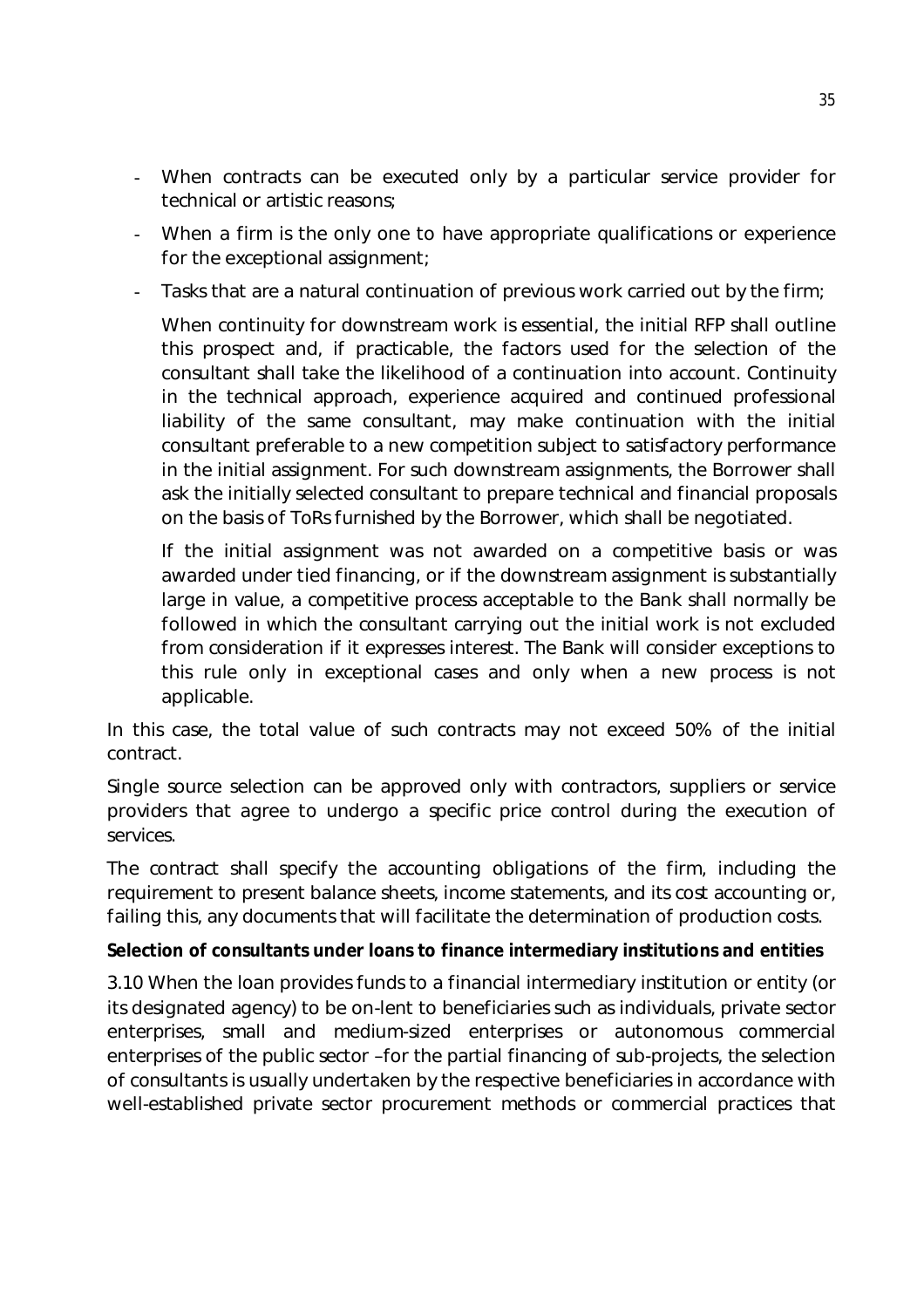shall be acceptable by the Bank.<sup>28</sup> When the loan funds are on-lent to public sector beneficiaries or for complex assignments, consideration shall be given to the use of a competitive method set forth in these guidelines.

# **Selection of consultants under loans and payment obligations guaranteed by the Bank**

3.11 If the Bank guarantees the repayment of a loan made by another lender, the consulting services financed by the loan shall be procured with due attention to the principles and procedures that meet the criteria in paragraph 1.8. The Bank may conduct a review of the procurement transaction carried out under the loan until closure of the latter.

### **Use of non-governmental organizations (NGOs)**

3.12 NGOs are not-for-profit organizations that may be uniquely qualified to assist in the preparation, management, and implementation of projects, essentially because of their involvement and knowledge of local issues, community needs, and/or participatory approaches. NGOs may be included in the shortlist if they express interest and provided that the Borrower and the Bank are satisfied with their qualifications. For assignments that emphasize participation and considerable local knowledge, the shortlist may entirely comprise NGOs. If so, an appropriate selection method (QCBS, FBS, LCS, or CQS), based on the nature, complexity, and size of the assignment, shall be followed, and the evaluation criteria shall reflect the unique qualifications of NGOs, such as local knowledge, scale of operation, and prior relevant experience. Borrowers may select the NGO on a single-source basis, provided the criteria outlined in paragraph 3.9 of these guidelines are fulfilled

#### **Procurement agents and construction managers**

3.13 When a Borrower lacks the necessary organisation, resources or experience, it may be efficient and effective for it to employ, as its agent, a firm that specialises in handling procurement. When procurement agents are specifically used as 'agents' handling the procurement of specific items and generally working from their own offices, they are usually paid a percentage of the value of the procurements handled, or a combination of such percentage and a fixed fee. In such cases, Procurement agents shall be selected using QCBS procedures with cost being given a weight up to fifty percent (50%). However, when a procurement agent provides only advisory services or act as "agents" for the entire project in a specific office for the project, they are usually paid on time basis and in such cases, they shall be selected following the appropriate procedures for other consulting assignments using QCBS procedures and a time-based contract specified in these guidelines. The agent will follow all the procurement procedures outlined in the loan agreement and in the procurement plan approved by the Bank on behalf of the Borrower, including use of Bank's

**<sup>.</sup>** <sup>28</sup>For further details, see paragraph 3.16 of the Guidelines for procurement of goods, works and services (other than consulting services) by the Borrowers of the West African Development Bank.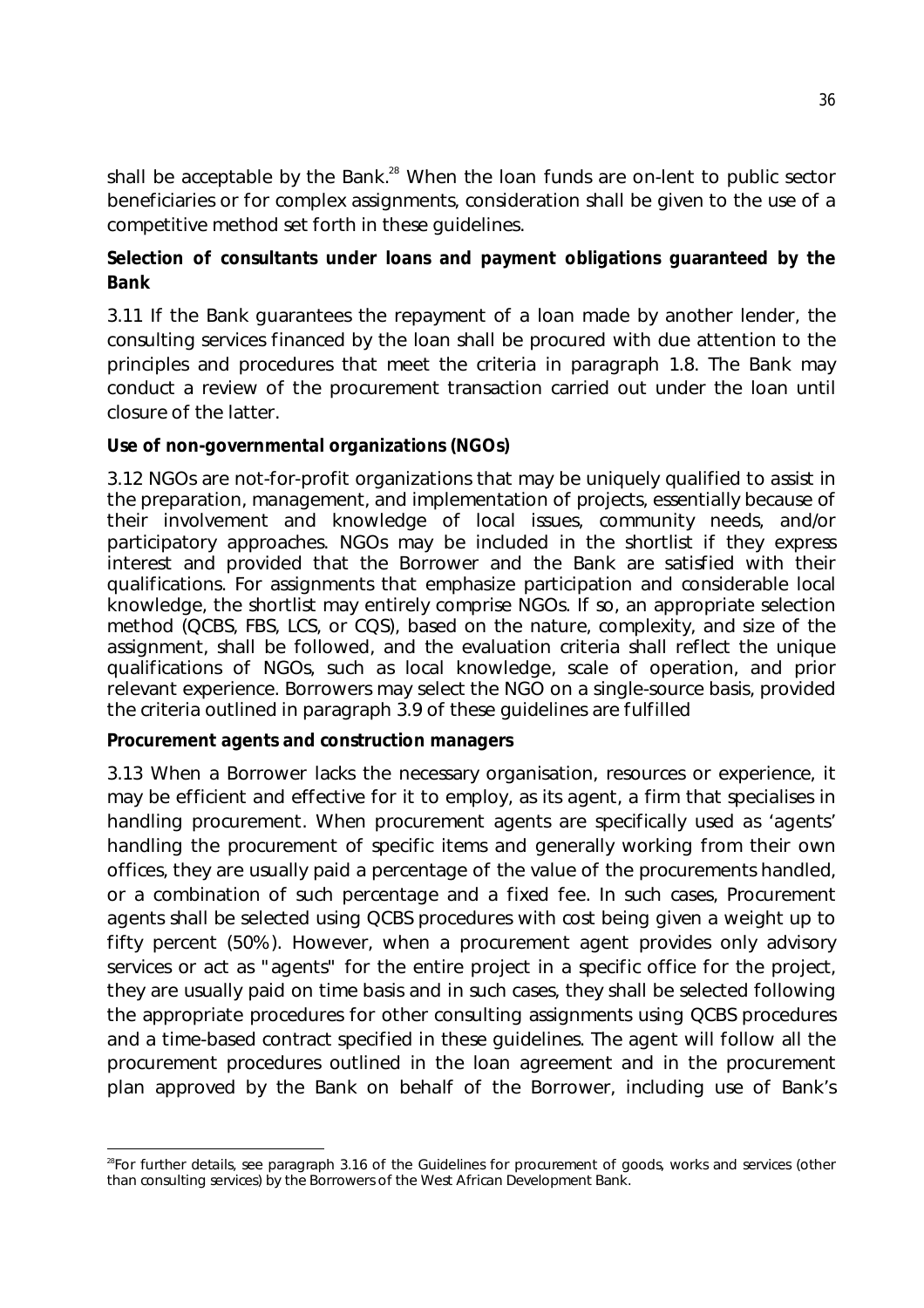standard request for proposals, reviews and documentation. The above provisions shall also apply to the construction managers.

### **Inspection services**

3.14 Borrowers may wish to employ specialized service providers to inspect and certify goods prior to shipment or on arrival in the Borrower country. The inspection generally covers the quantity and quality of supplies in question, and reasonableness of the price. Inspection service provides shall be selected using QCBS procedures, giving cost a weight up to fifty percent (50%), and using a contract format with payments based on a percentage of the value of goods inspected and certified.

# **Banks**

3.15 The investment and commercial banks, financial institutions and fund managers hired by Borrowers for the sale of assets, issuance of financial instruments and other corporate financial transactions, notably in the context of privatization programmes must be selected under QCBS. The RFP shall specify selection criteria relevant to the activity -for example, experience in similar assignments or network of potential purchasers - and the cost of services. In addition to the conventional remuneration (called a "provision" or "retainer fee" compensation for these services includes a "success fee" ("retainer fee"), the compensation includes a 'success fee' which can be fixed but is usually expressed as a percentage the value of assets and other financial instruments to be sold. The RFP shall indicate that the cost evaluation will take into account the "success fee", either in combination with the retainer fee or alone. If alone, a standard retainer fee shall be prescribed for all shortlisted consultants and indicated in the RFP, and the financial scores shall be based on the success fee. For the combined technical and financial evaluation (notably for large contracts, cost may be accorded a weight higher than recommended in paragraph 2.26. The RFP shall clearly specify how proposals will be presented and how they will be compared.

# **Auditors**

3.16 Auditors typically carry out auditing tasks under professional standards and welldefined ToRs. They shall be selected using QCBS, with cost as a substantial selection factor (40-50 points) or by the "least cost selection" method outlined in paragraph 3.6. For small assignments, the CQS method may be used.

#### **Service delivery contractors**

3.17 The projects may involve hiring large numbers of people who deliver services on a contract basis.

Their selection, as individual consultants or through a firm, shall be carried out in accordance with Section V of these guidelines. The job descriptions, minimum qualifications, terms of employment, selection procedures when through a contract with a firm, and the extent of Bank review of this documentation and methods, shall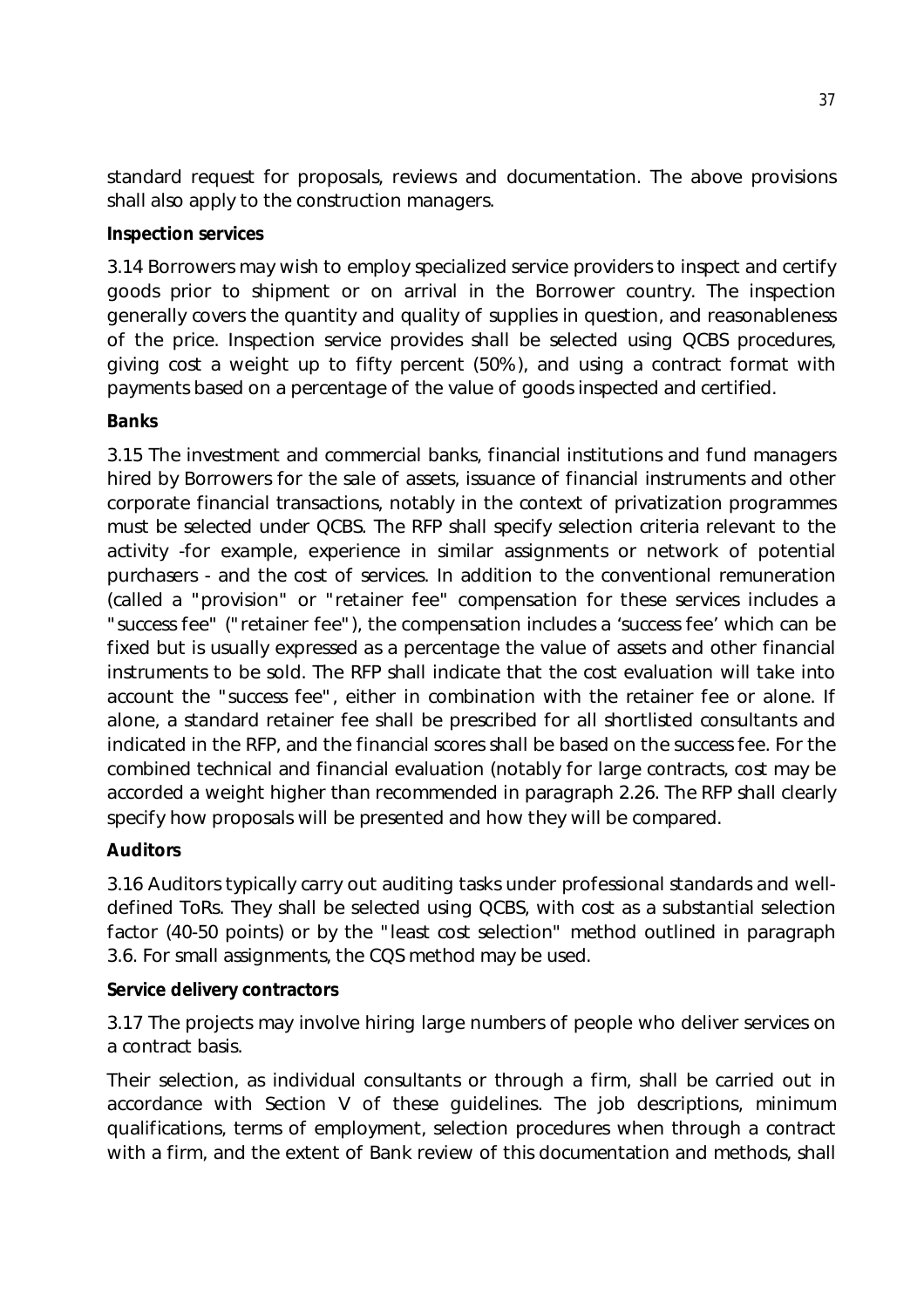be described in the project documentation. The contract shall be included in the procurement plan to be reviewed by the Bank.

# **IV. TYPES OF CONTRACTS AND IMPORTANT PROVISIONS**

# **Types of contract**

# **Lump-sum contracts**

4.1 This type of contract is used mainly for assignments in which the scope of services, duration and required output of the consultants are clearly defined. It is widely used for simple planning or feasibility studies, environmental studies, detailed design of standards or common structures (deliverables) such as reports, drawings, bill of quantities, bidding documents or software programs. The contract shall include a fixed price for the activities to be carried out by the consultant and shall not be subject to any price adjustment, except as provided for in paragraph 4.7 of these Guidelines. Lump sum contracts are easy to administer since it is based on the principle of a fixed price for a fixed scope and payments are due on clearly specified outputs and milestones.

# **Time-based contract**

4.2 This type of contract is appropriate when it is difficult to define or determine the extent or duration of the services, either because they are related to activities carried out by others for which the completion period may vary, or because the input of the consultants required to attain the objectives of the assignment is difficult to assess. It is widely used for complex studies, supervision of construction, advisory services, and most training activities. Payments are based on agreed hourly, daily, weekly or monthly rates for experts and/or agreed unit prices. The rates for experts include remuneration, social costs, overhead, profits and, where appropriate, special allowances. The contract shall include a ceiling amount of total payments to be made to the consultants. This ceiling amount will include a provision for physical contingencies for unforeseen services and duration, and a provision for price adjustments for inflation as provided in paragraph 4.7 of the guidelines. A time based contract need to be closely monitored and administered by the client to ensure that the assignment is progressing satisfactorily and that payments claimed by the consultants are appropriate.

# **Retainer and/or contingency (success) fee contract**

4.3 Retainer and contingency fees are commonly used when consultants (banks or financial institutions) are preparing companies for mergers, especially in privatization operations. The remuneration of the consultant includes a "retainer" or a "success fee", the latter being normally expressed as a percentage of the sale price of the assets.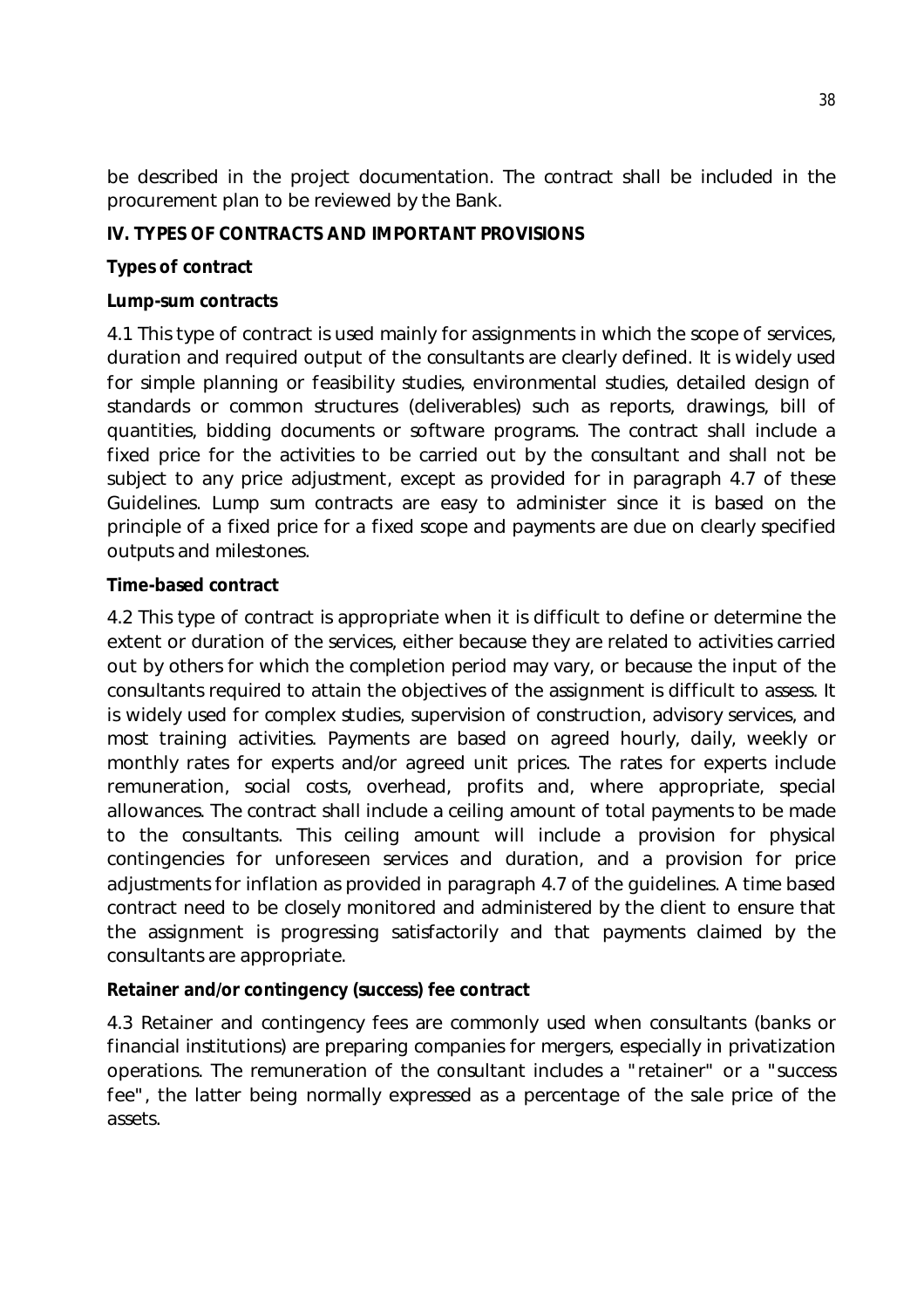#### **Percentage contracts**

4.4 These contracts are commonly used for procurement of inspection service providers. Percentage contracts directly relate the fees paid to the consultant to the estimated or actual project construction cost, or the cost of the goods procured or inspected. The contracts are negotiated on the basis of market norms for the services and/or estimated person-month costs for the services or competitively bid. It should be born in mind that in the case of architectural or engineering services, percentage contracts implicitly lack incentive for economic design and are hence discouraged. Therefore, the use of such a contract for architectural services is recommended only if it is based on a fixed target cost and covers precisely defined services (but not for example, works supervision).

#### **Indefinite delivery contract (IDCs) or price agreement**

4.5 This type of contract is used when Borrowers need to have quick and continuous access to 'on call' specialised advisory services for a particular activity, the extent and timing of which cannot be defined in advance. They are commonly used to retain "advisers", expert adjudicators, members of panels or experts, to participate in the design or execution of sub projects or complex tasks during the execution of projects financed by the Bank (e.g. dam panel, dispute resolution board, institutional reforms, procurement advice, technical troubleshooting, evaluation of safeguard issues etc.), normally for a period of at least a year. Services are provided by qualified firms, through a list of proposed experts, they commit to make available in letters of intent in response to an REOI setting criteria focusing on the relevant qualifications and expertise of the required experts. Borrowers must then establish a long list of qualified experts. In such cases, the Borrower and firms agree on pre-established fees to be paid for the experts and on standard contract conditions and payments are made on the basis of actual working time. The experts shall be selected on a long list based on a "call off" request with specific ToRs for the assignment, based on the qualitative evaluation/comparison of the CVs of the proposed experts or the amount of fees and a specific contract is signed for each assignment.

#### **Important provisions**

#### **Currency**

4.6 Requests for proposals must clearly state that firms may express the price of their services in any fully convertible currency. If the consultants wish to express the price as a sum of amounts in different foreign currencies, they may do so provided that the proposal includes no more than three foreign currencies. The Borrower may require consultants to state the portion of the price of their price representing local costs incurred in the currency of the Borrower's country. Payments under the contract shall be made in the currency of countries in the WAEMU space (FCFA) and the appropriate currency for consultants based outside the WAEMU.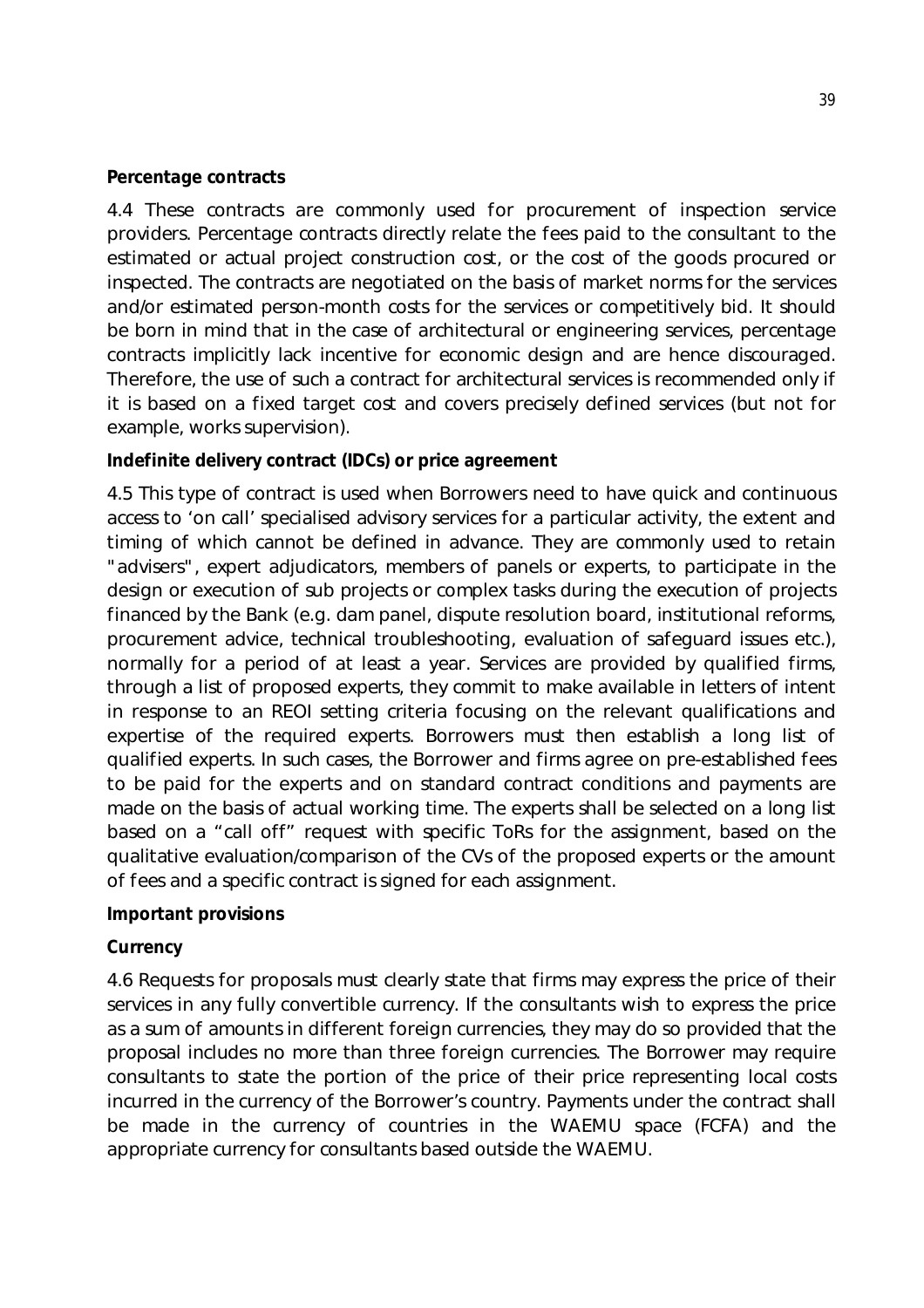### **Price adjustment**

4.7 To adjust the remuneration rates in time-based contract for foreign and/or local inflation, a price adjustment provision shall be included in the contract if by applying the official national price indices and, foreign ones, where appropriate.

Such a clause may be included in a time-based contract when the local or foreign inflation is expected to be high and unpredictable.

Lump sum contracts shall not generally be subject to automatic price adjustment when their duration is expected to be than eighteen (18) months, except for smallvalue multi-year contracts (for example, with auditors).

The price of a lump sum contract may be exceptionally amended when the scope of the services are extended beyond what was envisaged in the original ToRs and in the contract.

### **Payment provisions**

4.8 Payment provisions (amounts, schedule of payment and payment procedures) shall be agreed upon during the contract negotiations. Payments can be made at regular intervals (as under time-based contracts) or for agreed outputs (as in the case of lump sum contracts). Payment for all advances (for example, mobilisation costs) shall be secured by an advance payment security or guarantee, except in the case of small contracts. If the amount of the advance is equal to or less than ten percent (10%) of the contract, the Borrower may decide not to require such a security or guarantee, in which case this should be specified in the draft contract included in the RFP.

4.9 Payments must be made promptly in accordance with the contract provisions. To this end:

- a. consultants can be paid directly by the Bank at the request of the Borrower or exceptionally through a letter of credit;
- b. only disputed amounts will be withheld, with the remainder of the invoice paid in accordance with the contract; and
- c. The contract shall provide for the payment of financing charges (default interest) if payment is delayed through the fault of the client, beyond the time allowed in the contract; the rate of charges shall be specified in the contract.

#### **Proposal and performance securities and liquidates damages**

4.10 Proposal and performance securities are not recommended for consultants' services, but shall, if required, be in a reasonable amount. Their enforcement is often subject to judgment calls, they can be easily abused, and they tend to increase the costs to the consulting industry without evident benefits, which are eventually passed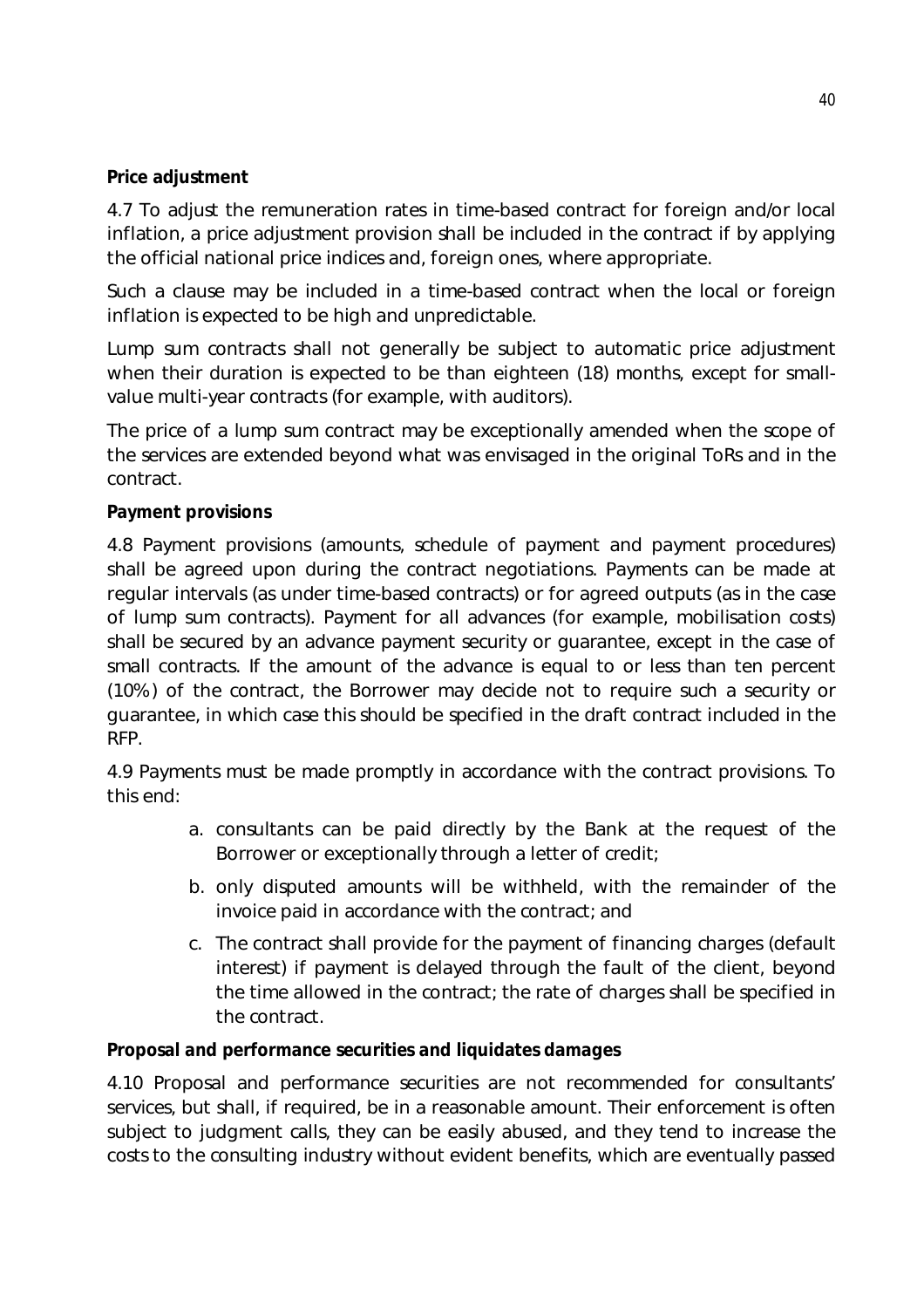on to the Borrower**.** In addition, because the timely delivery of services of an intellectual and advisory nature is contingent in many ways upon actions by the client, thereby rendering difficult establishing the sole responsibility of the consultant, when there are delays, the application of liquidated damages is not recommended for consulting services.

### **Borrower's contribution**

4.11 The Borrower may assign members of its own professional staff to the assignment in different capacities. The contract between the Borrower and the consultant shall give the details governing such staff, known as counterpart staff, as well as facilities that shall be provided by the Borrower, such as housing, office space, secretarial support, utilities, materials, and vehicles. The contract shall indicate measures the consultant can take if any of the items cannot be provided or have to be withdrawn during the assignment, and the compensation the consultant will receive in such a case.

### **Conflict of interest**

4.12 The consultant shall not receive any remuneration in connection with the assignment except as provided in the contract. The consultant and its affiliates shall not engage in consulting or other activities that conflict with the interest of the client under the contract. The contract shall include provisions limiting future engagement of the consultant for other services resulting from or directly related to the firm's consulting services in accordance with the requirements of paragraphs 1.9 and 1.10 of these guidelines.

#### **Professional liability**

4.13 The consultant is expected to carry out its assignment with due diligence and in accordance with prevailing standards of the profession. As the consultant's liability to the Borrower will be governed by the applicable law, the contract need not deal with this matter unless the parties wish to limit this liability. If they do so, they should ensure that and:

- a. (a) there must be no such limitation in case of the consultant's gross negligence or wilful misconduct ;
- b. the consultant's liability to the Borrower may in no case be limited to less than a multiplier of the total value of the contract to be indicated in the RFP and in the special conditions of the contract (the amount of such limitation will depend on each specific case); and<sup>29</sup>
- c. any such limitation may deal only with the consultant's liability toward the client and not with the consultant's liability toward third parties.

<sup>-</sup><sup>29</sup>Beyond these limits, the borrower is encouraged to take out insurance against potential risks. The multiplier must be greater than 1 (one). Where the requirements of professional responsibility are not necessary, the Borrower shall explain the reasons when submitting the RFP to the Bank for issuance of no-objection.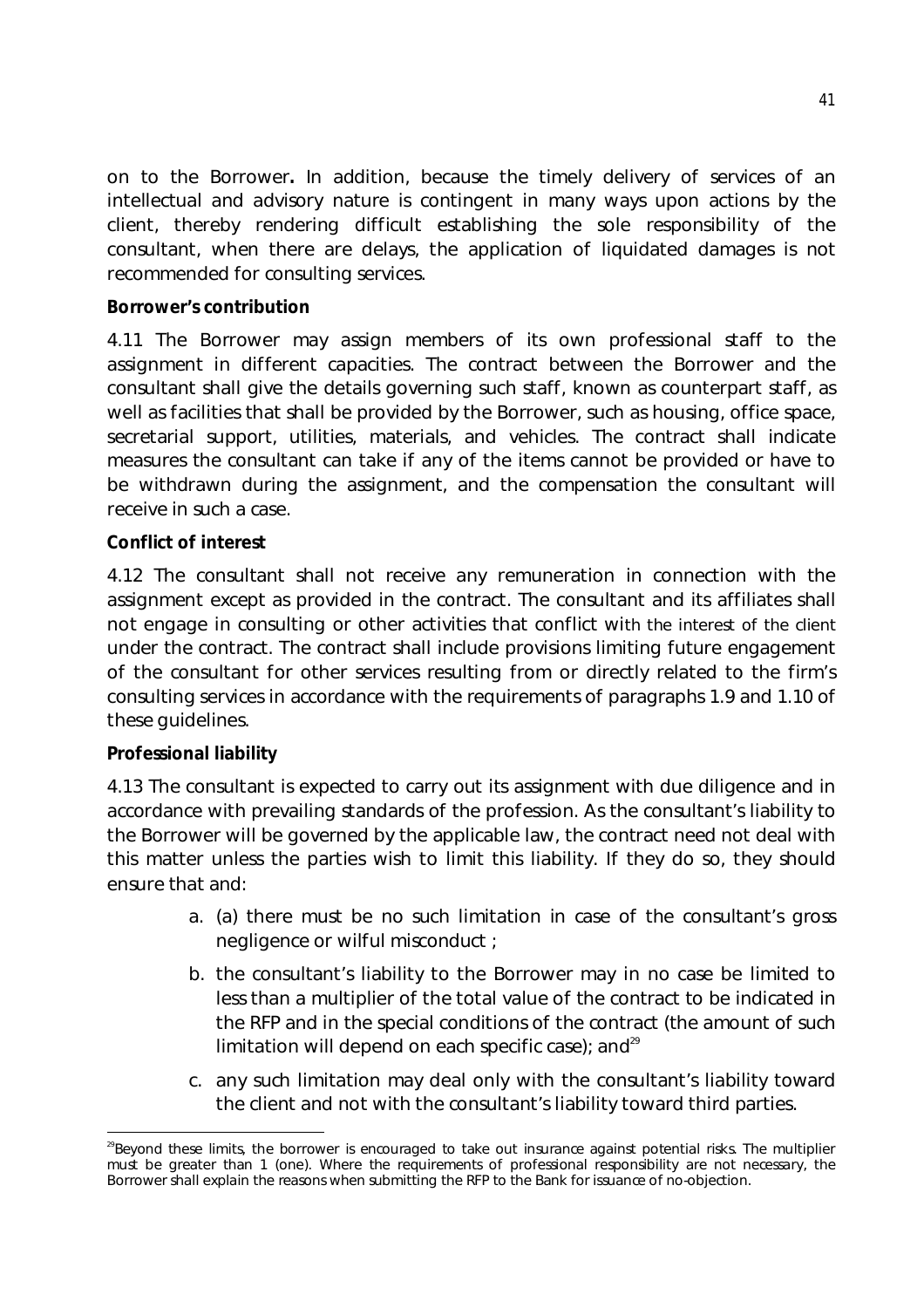### **Substitution of experts**

4.14 During an assignment, if substitution is necessary (for example, because of ill health or because an expert proves to be unsuitable or becomes otherwise ineligible), the consultant shall propose other experts of at least the same level of qualifications for approval by the Borrower.

### **Applicable law and settlement of disputes**

4.15 The contract shall include provisions dealing with the applicable law and the forum for the settlement of disputes. Consultants' contracts shall always include a clause for settlement of disputes. International commercial arbitration in a neutral venue has practical advantages over other methods for the settlement of disputes. Therefore, the Bank requires that Borrowers use this type of arbitration in contracts awarded to foreign consultants unless the Bank has specifically agreed to waive this requirement for justified reasons, such as equivalent national regulations and arbitration procedures. The Bank shall not be named an arbitrator or be asked to name an arbitrator.

# **V. SELECTION OF INDIVIDUAL CONSULTANTS**

### **Selection of individual consultants**

5.1 Individual consultants are employed on assignments for which:

- a. a team of experts is not required;
- b. no additional outside (home office) professional support is required ; and
- c. the experience and qualifications of the individual are the paramount requirement. When coordination, administration, or collective responsibility may become difficult because of the number of individuals, it would be advisable to employ a firm.

5.2 Advertisement for seeking expressions of interest (EOI) is encouraged, particularly when the Borrower does not have knowledge of experienced and qualified individuals or of their availability, or the services are complex, or there is potential benefits from wider advertising, or if it is mandatory under national law. It may not, however, be required in all cases and should not take place for small value contracts. All invitations for EOIs should specify selection criteria that are solely based on experience and qualifications. When firms are invited to propose individual consultants, EOIs shall clarify that only the experience and qualifications of individuals shall be used in the selection process, and that their corporate experience shall not be taken into account, and specify whether the contract would be signed with the firm or the proposed individuals.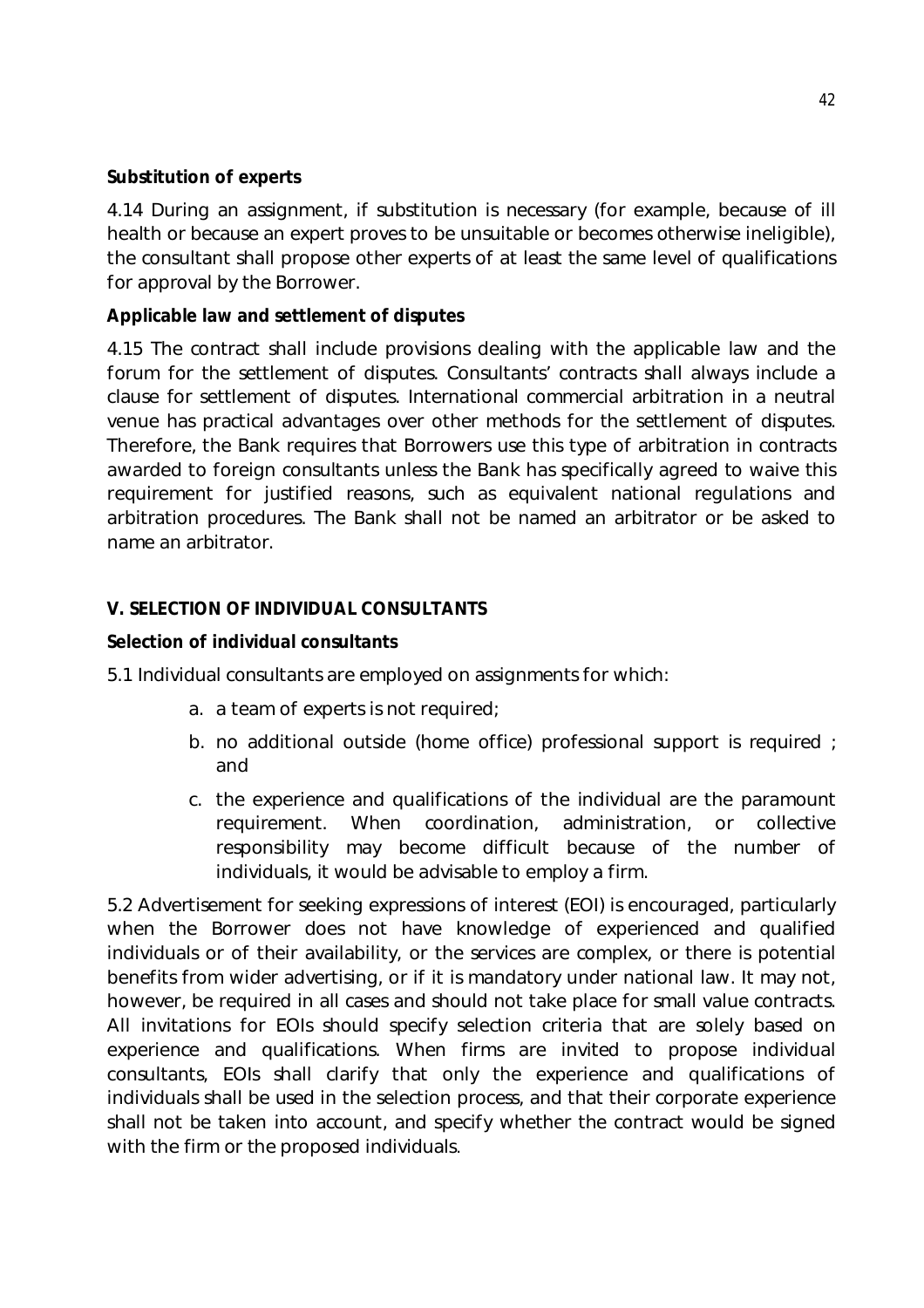5.3 Individual consultants are selected on the basis of their relevant experience, qualifications, and capability to carry out the assignment. They do not need to submit proposals and shall be considered if they meet minimum relevant requirements which shall be determined by the Borrower on the basis of the nature and complexity of the assignment, and assessed on the basis of academic background and relevant specific experience, and as appropriate, knowledge of local conditions such as national language, culture, administrative systems, and government organization. The selection shall be carried out through the comparison of the relevant overall capacity of at least three qualified candidates among those who have, directly or through a firm, expressed interest in the assignment or have been approached directly by the Borrower. Individuals selected to be employed by the Borrower shall be the most experienced and best qualified, and shall be fully capable of carrying out the assignment. The Borrower shall negotiate a contract with the selected individual consultant or the firm as the case may be, after reaching agreement on satisfactory terms and conditions of the contract, including reasonable fees and other expenses.

5.4 The selection of individual consultants is normally not subject to prior review. The Borrower shall, however, obtain the Bank's no objection:

- a. When it has not been able to compare at least three qualified candidates before hiring, in which case it shall provide the reasons;
- b. Before it invites firms to offer the services of individual consultants as per paragraph 5.1 of these guidelines;
- c. In case negotiations with the selected individual fail before proceeding to negotiate with the next best individual, or firm as the case may be; and
- d. In case of single-source selection as per paragraph 5.6 of these guidelines.

5.5 When a contract is signed with a consulting firm to provide individual consultants, either its permanent staff or associates or other experts it may recruit, the conflict of interest provisions described in these guidelines shall apply to the parent firm. No substitution of any individual who was initially proposed and evaluated shall be permitted, and in such a case, the contract will be signed with the next ranked consultant.

5.6 6 Individual consultants may be selected on a single-source basis with due justification in exceptional cases such as:

- a. tasks that are a continuation of previous work that the consultant has carried out and for which the consultant was selected competitively ;
- b. In case of an emergency situation following a natural disaster, and
- c. When the individual is the only consultant qualified for the assignment.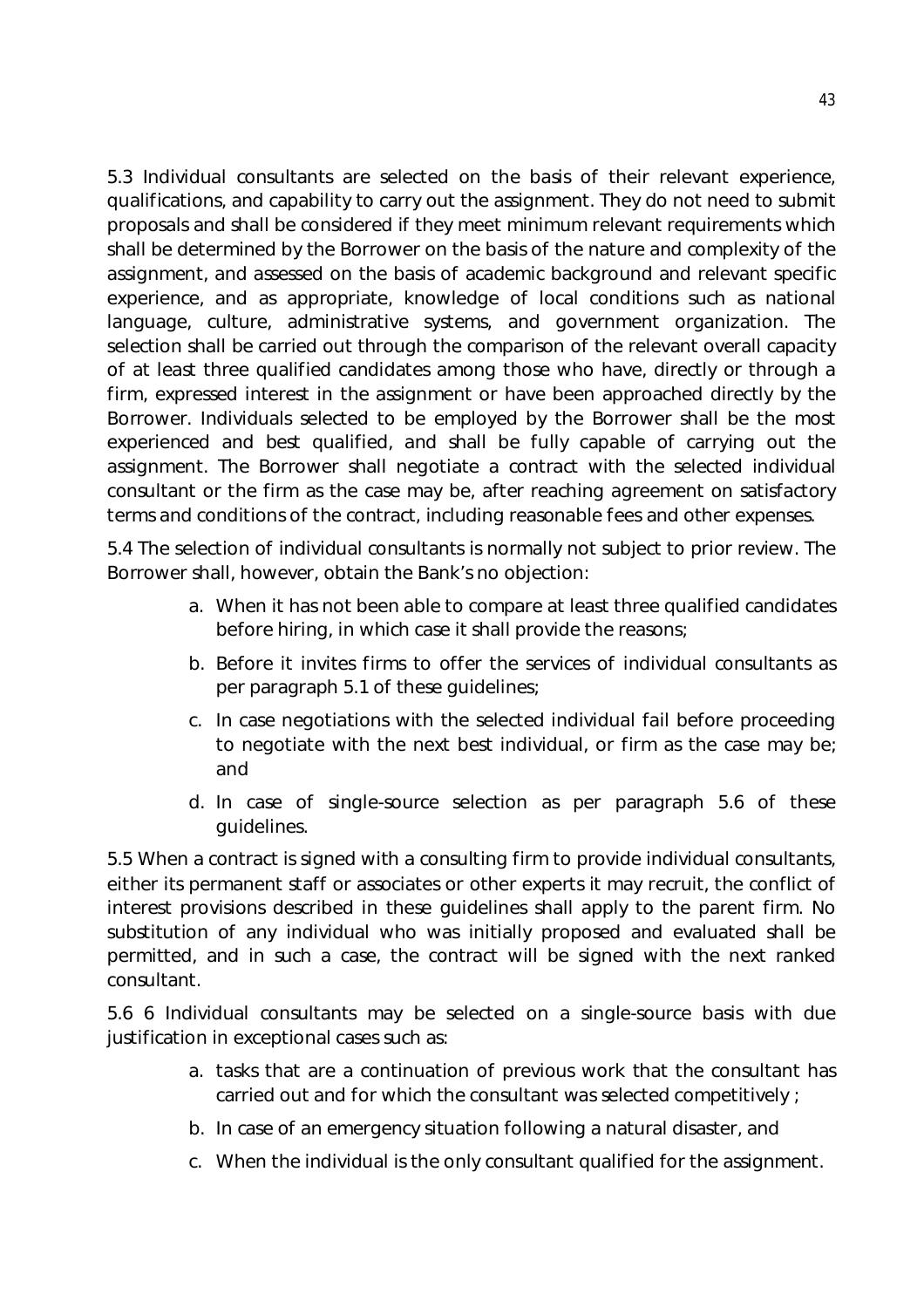The Borrower shall submit to the Bank for its review and no objection the TORS of the assignment, a sufficiently detailed justification, including the rationale for singlesource selection instead of a competitive selection process, and the basis for recommending a particular individual consultant in all such cases, except for contracts below a threshold defined on the basis of risks and the scope of the project, and set forth in the procurement plan.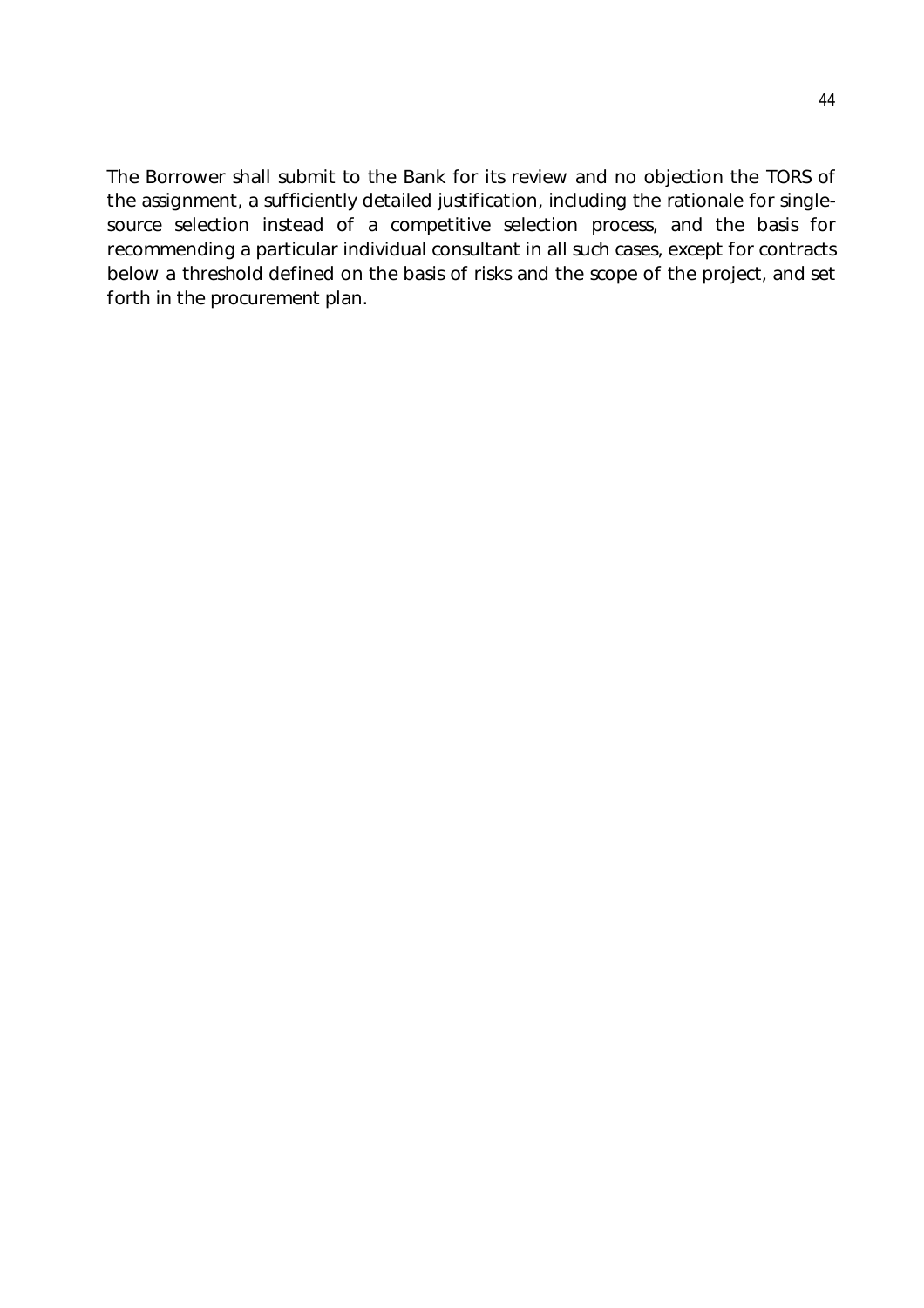### **APPENDIX 1. INSTRUCTIONS TO CONSULTANTS AND DATA SHEET (ITC) OF THE RFPs**

1. The Borrower shall use the standard RFPs issued by the Bank, which include the ITC, covering relevant instructions as applicable for most of the methods of selection. If under exceptional circumstances, the Borrower needs to amend the standard ITC, it shall do so through the technical data sheet and not by amending the main text. The ITC shall include adequate information on the following aspects of the assignment:

- a. brief description of the assignment;
- b. standard formats for the technical and financial proposals;
- c. the names and contact information of officials to whom clarifications shall be addressed and with whom the consultants' representative shall meet, if necessary;
- d. details of the selection procedure to be followed, including: (i) a description of the two-stage process, if appropriate; (ii) a listing of the technical evaluation criteria and weights given to each criterion; (iii) the details of the financial evaluation; (iv) the relative weights for quality and cost in the case of QCBS; (v) the minimum pass score for quality; and (vi) the details on the opening of financial proposals;
- e. an estimate of the level of key experts' inputs (in person-months) required of the consultants or the total budget, but not both;
- f. indication of minimum experience, academic achievement, and so forth, expected of key experts;
- g. details and status of any external financing;
- h. information on negotiations and financial and other information that shall be required of the selected firm during negotiation of the contract;
- i. the deadline for submission of proposals;
- j. currency(ies) in which the costs of services shall be expressed, compared, and paid;
- k. reference to any laws of the Borrower's country that may be particularly relevant to the proposed consultants' contract;
- l. a statement that the firm and any of its affiliates shall be disqualified from providing downstream goods, works, or services under the project if, in the Bank's judgment, such activities constitute a conflict of interest with the services provided under the assignment;
- m. the method in which the proposal shall be submitted, including the requirement that the technical proposals and financial proposals be sealed and submitted separately in a manner that shall ensure that the technical evaluation is not influenced by price;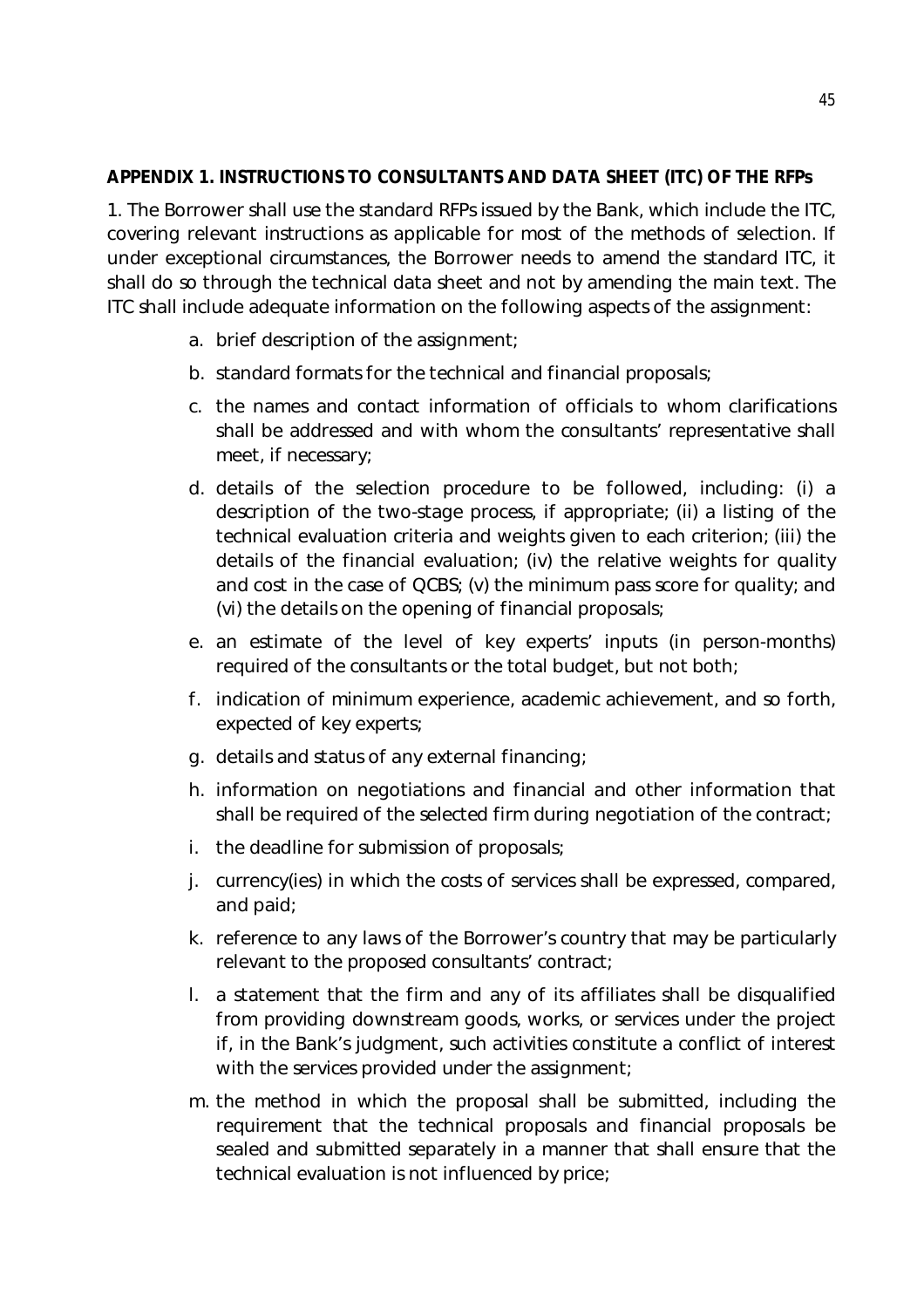- n. a request that the invited firm (i) acknowledges receipt of the RFP and (ii) informs the Borrower whether or not it will be submitting a proposal;
- o. The short list of consultants being invited to submit proposals and whether or not associations between short-listed consultants are acceptable;
- p. The period for which the consultants' proposals shall be held valid and during which the consultants shall undertake to maintain, without change, the proposed key experts, and shall hold to both the proposed rates and total price; in case of extension of the proposal validity period, the right of the consultants not to maintain their proposal. If the consultants agree to extend the validity of their proposal, they shall do so without any change in their original proposals and also confirm the availability of all key experts as originally proposed except as provided hereunder. If any of the key experts is unavailable at this time and the consultants, while extending the validity of their proposal, request to replace such expert with another one, they shall provide adequate justification and evidence to the satisfaction of the Borrower. The proposal shall be rejected if it is established that the unavailable expert was proposed without his/her confirmation, if the provided reasons for the replacement or the justification is unacceptable, or the qualifications and experience of the replacement expert are not equal or better to those of the originally proposed expert. If acceptable, no other changes in the technical or financial proposal shall be permitted. The technical evaluation scores based on key experts, the financial proposals, and other details of the original proposal shall remain unchanged.
- q. the anticipated date on which the selected consultant shall be expected to commence the assignment;
- r. a statement indicating (i) whether or not the consultants' contract and personnel shall be tax-free or not; and if not, (ii) what the likely tax burden will be or where this information can be obtained in a timely basis and a statement requiring that the consultant shall include in its financial proposal a separate amount clearly identified, to cover taxes;
- s. if not included in the TORS or in the draft contract, details of the services, facilities, equipment, and staff to be provided by the Borrower;
- t. the timing of the mission (phases), if any, and the likelihood of followup assignments;
- u. the procedure for clarification on the information given in the RFP;
- v. any conditions for the delegation of part of the mission to subcontractors.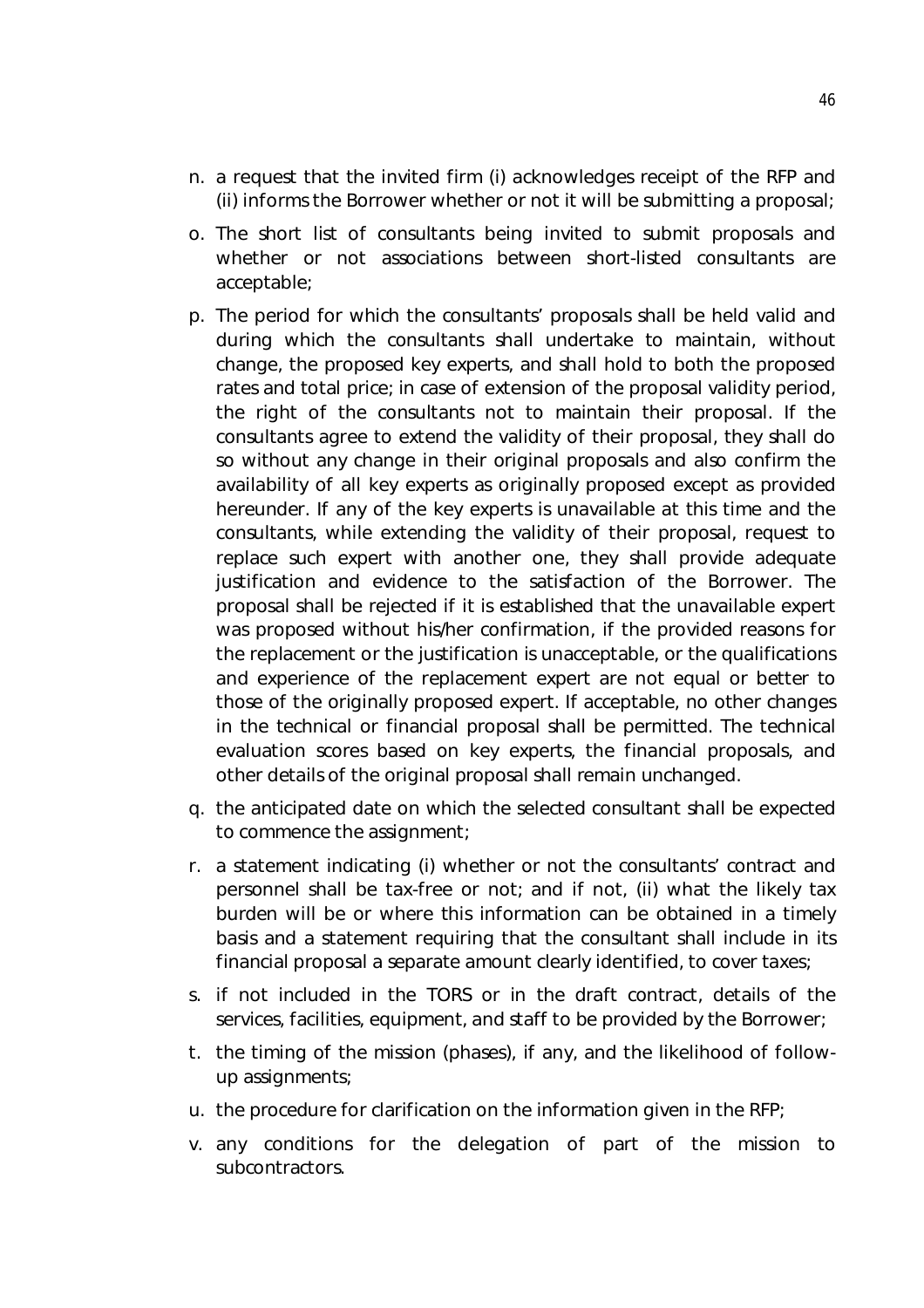### **APPENDIX 2. RECOMMENDATIONS TO CONSULTANTS**

### **Purpose**

1. This appendix provides guidance to consultants wishing to participate in Bankfinanced consulting services.

### **Responsibility for the selection of consultants**

2. The responsibility for the implementation of the project, and therefore for the payment of consulting services under the project, rests solely with the Borrower. The Bank, for its part, is required by its Articles of Agreement to ensure that funds are paid from a Bank loan only as expenditures are incurred. Disbursements of the proceeds of a loan or a grant are made only at the Borrower's request. The Borrower submits withdrawal applications to the Bank together with required supporting documentation to demonstrate that the funds have been or are being used in accordance with the Loan Agreement and the Procurement Plan. As emphasized in paragraph 1.4 of these guidelines, the Borrower is responsible for the selection and employment of consultants. It invites, receives, and evaluates proposals and awards the contract. The contract is between the Borrower and the Consultant. The Bank is not a party to the contract.

### **Bank's role**

3. The Bank reviews the RFP, the evaluation of proposals, award recommendations, and contract to ensure that the process is carried out in accordance with agreed procedures, as required in the Loan Agreement and further elaborated in the Procurement Plan. For all contracts subject to the Bank's prior review, the Bank reviews the documents before they are issued to the consultants. Also, if at any time in the selection process (even after the award of contract) the Bank concludes that the agreed procedures were not followed in any substantial respect, the Bank may declare misprocurement, as described in paragraph 1.16. However, if a Borrower has awarded a contract after obtaining the Bank's no objection, the Bank will declare misprocurement only if the no objection was issued on the basis of incomplete, inaccurate, or misleading information furnished by the Borrower. Furthermore, if the Bank determines that corrupt or fraudulent practices were engaged in by representatives of the Borrower or of the consultant, the Bank may impose the applicable sanctions set forth in paragraph 1.20 of these Guidelines

4. The Bank publishes standard RFPs and contracts for different types of consulting services. As stated in paragraphs 2.9 and 2.12 of these Guidelines, it is mandatory for the Borrower to use these documents, with minimum changes acceptable to the Bank to address project-specific issues. The Borrower finalizes and issues these documents as part of the RFP.